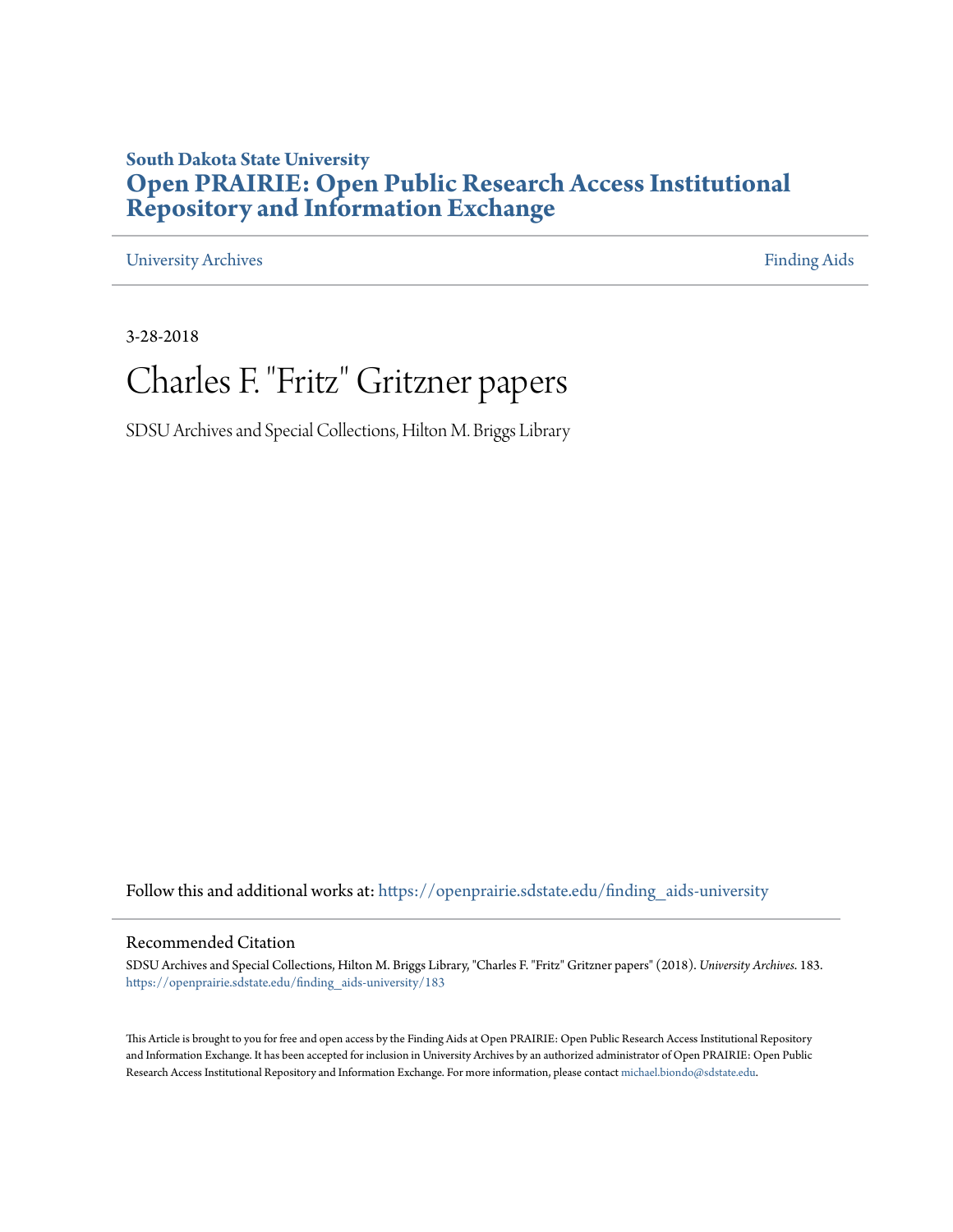# Charles F. "Fritz" Gritzner Papers

### Finding Aid

South Dakota State University Archives and Special Collections Briggs Library (SBL) Room 241 Box 2114 1300 North Campus Drive Brookings, SD 57007 Phone: 605-688-5094 Email: [arcrefs@sdstate.edu](mailto:arcrefs@sdstate.edu)

### **Collection Summary**

*Identifier*

UA 53.29

*Title*

Charles F. "Fritz" Gritzner papers

*Creator*

Charles F. "Fritz" Gritzner

#### *Dates*

1871-2014

#### *Extent*

29 linear feet -- 29 records center boxes, photographs, moving image materials

#### *Language*

English

### *Repository*

South Dakota State University Archives and Special Collections, Hilton M. Briggs Library, Brookings, South Dakota.

#### *Access note*

This collection is open to researchers without restrictions. The materials in the Archives do not circulate and may be used in-house only.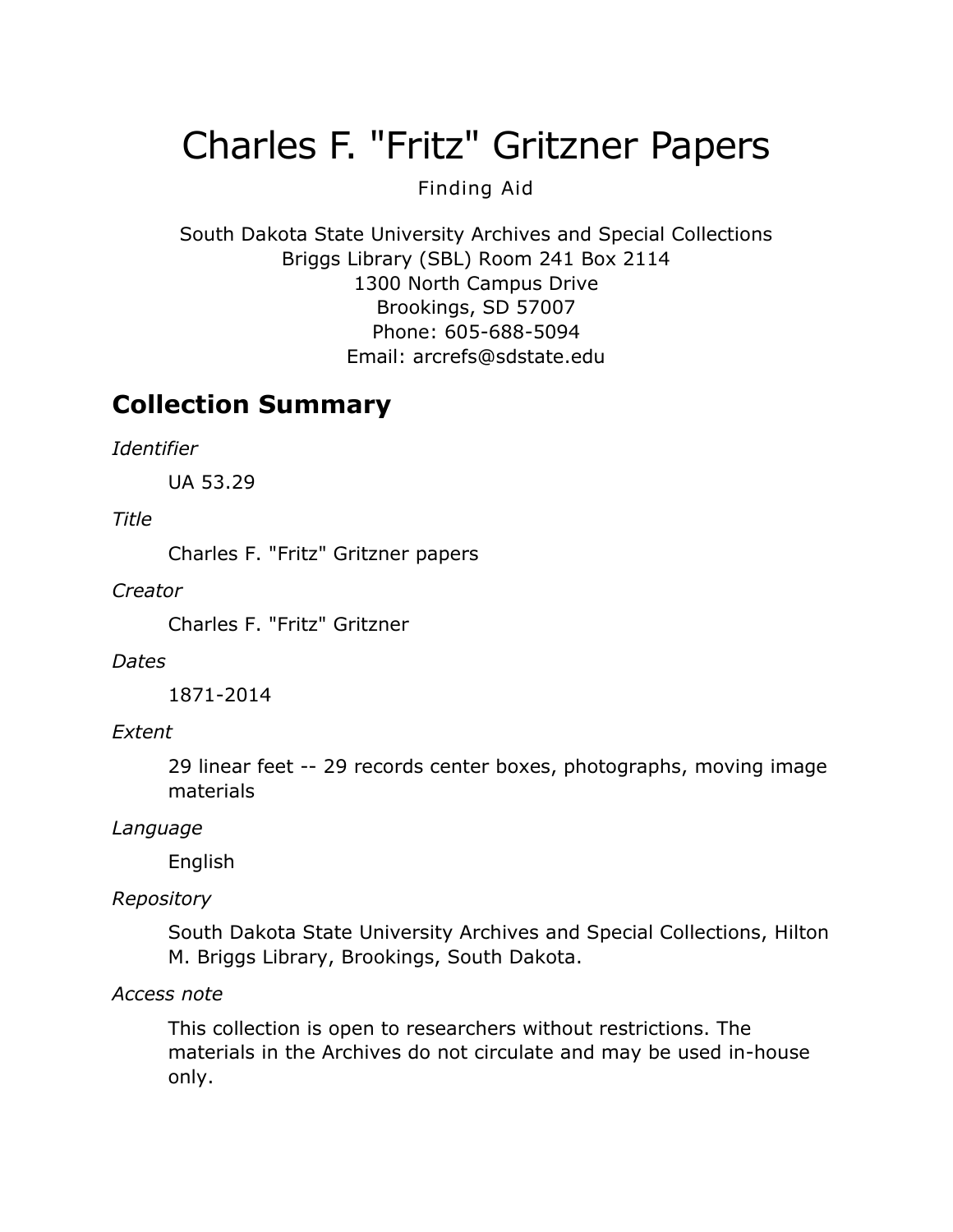#### *Preferred Citation*

*Name of item*. Charles F. "Fritz" Gritzner Papers. UA 53.29. South Dakota State University Archives and Special Collections, Hilton M .Briggs Library, Brookings, South Dakota.

#### *Abstract*

Charles F. Gritzner is Distinguished Professor Emeritus of Geography at South Dakota State University. Topical specializations include Cultural Geography, Educational Geography and Population Geography. Area specializations are Latin America, Japan and the American Southwest. Collection is composed of writings, teaching and research materials, and material related to his non-teaching professional activities.

### **Biographical Note**

Charles F. "Fritz" Gritzner was born June 6, 1936 in Fremont, Michigan. He graduated from Mesa, Arizona, High School in 1954. He received in Bachelor of Arts degree in Geography from Arizona State University in 1958. He received his graduate degrees in geography and cultural anthropology at Louisiana State University. He began college teaching at East Carolina University in 1960, and has taught at Louisiana State University, the University of Montana, Oregon College of Education, and the University of Houston prior to joining the South Dakota State University faculty in 1980.

Gritzner taught many undergraduate and graduate courses in geography at South Dakota State University. He has served as thesis or research paper advisor to many successful Master's degree recipients. Throughout his career he has pursued many interests in geographic education. He has conducted several hundred workshops, short courses and institute for inservice educators. He also served as coordinator of the South Dakota Geographic Alliance and the State Geographic Bee. Additionally, he has served as the Geography Consultant, author, and editor for the Core Knowledge Foundation and as Consulting Editor and Frequent author for the Chelsea House Publishers book series on Modern World Nations.

Gritzner's research interests include a variety of themes in folk and popular culture and geographic education. He has authored or co-authored several books, and many of his works have appeared as chapters in edited volumes, as well as many refereed publications appearing in numerous professional journals. He also was contributing editor to the "Panorama" feature in the Journal of Geography.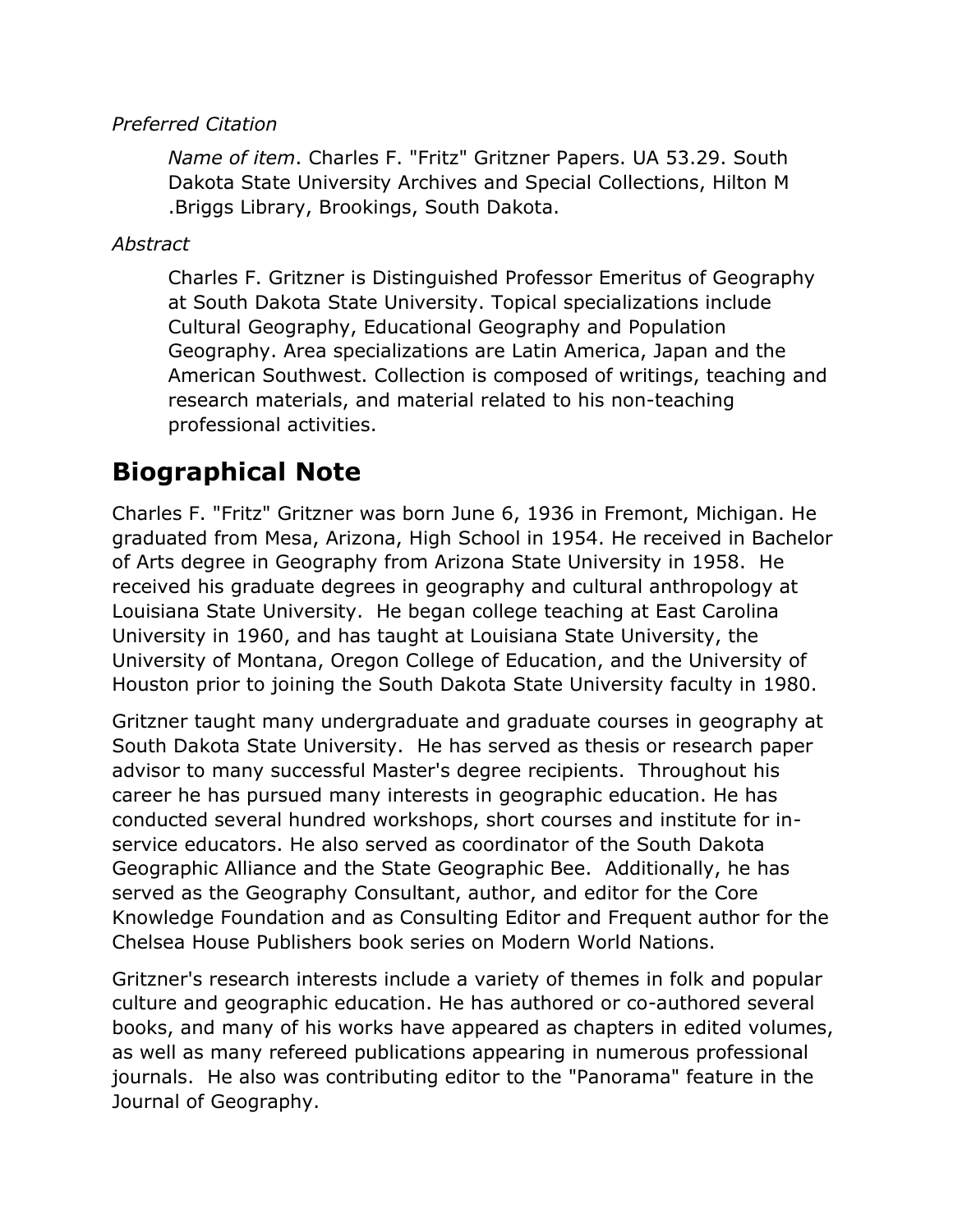Gritzner has served as both Executive Director (1977-1980) and President (1986) of the National Council for Geographic Education, in 1997, he received their highest honor, the George J. Miller Award for Distinguished Service. He also is a recipient of the National Council for Geographic Education Distinguished Teaching Achievement Award and the Council's Distinguished Mentor Award for his work with students at the graduate level. Gritzner also received the 2004 Distinguished Teaching Honors Award from the Association of American Geographers. At South Dakota State University, Gritzner has received both the University and F.O. Butler awards for Excellence in Teaching, and in 1993 he became the South Dakota State University's sixth faculty member to be recognized as a Distinguished Professor by the South Dakota Board of Regents.

### **Arrangement**

This collection is arranged into six series:

Series 1. General

Series 2. Non-Teaching Professional Activities

Series 3. Course Material

Series 4. Teaching and Research Files

Series 5. Slides

Series 6. Writings

Folders are arranged in alphabetical order within each series.

### **Contents Note**

The Gritzner papers are arranged into six series:

*Series 1: General*

Phone-letter-activity logs 1979-2006, vita information, honors and awards

### *Series 2: Non-Teaching Professional Activities*

Association of South Dakota Geographers and Planners, Geography Standards, Latin American tour, National Council for Geographic Education, South Dakota Geographic Alliance, South Dakota Geography Bee, South Dakota Social Studies Council, Rocky Mt. Region Japan Project - correspondence, minutes, projects, newsletters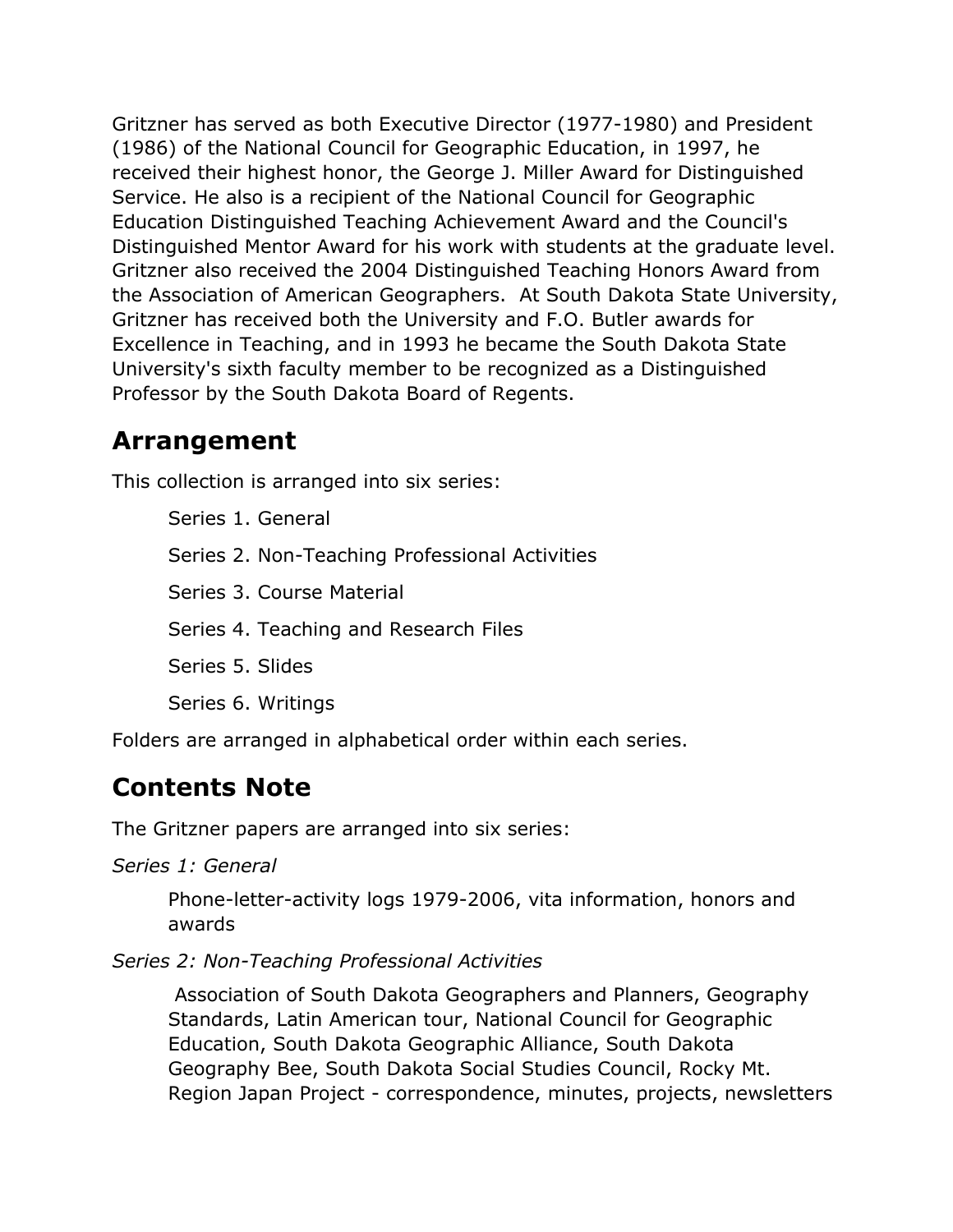*Series 3: Course Material*

Syllabi, course notes, exams, assignments

*Series 4: Teaching and Research Files*

Files related to both teaching and research on a wide variety of topics, mainly consists of newspaper clippings, tearsheets, off-prints, publications, also included are Gritzner's notes, and some writings may be found in these files

*Series 5: Slides*

Slides of various geographic locations related to Gritzner's research and teaching

*Series 6: Writings*

Manuscripts, galleys, essays

### **Key Words**

Africa, North

Arctic

Asia

Association of South Dakota Geographers and Planners

Australia

Canada

Caribbean

Climatology

Conservation

Curriculum – Standards

Curriculum development

Developing nations

Earth sciences

Energy

Geographers

Geographic concepts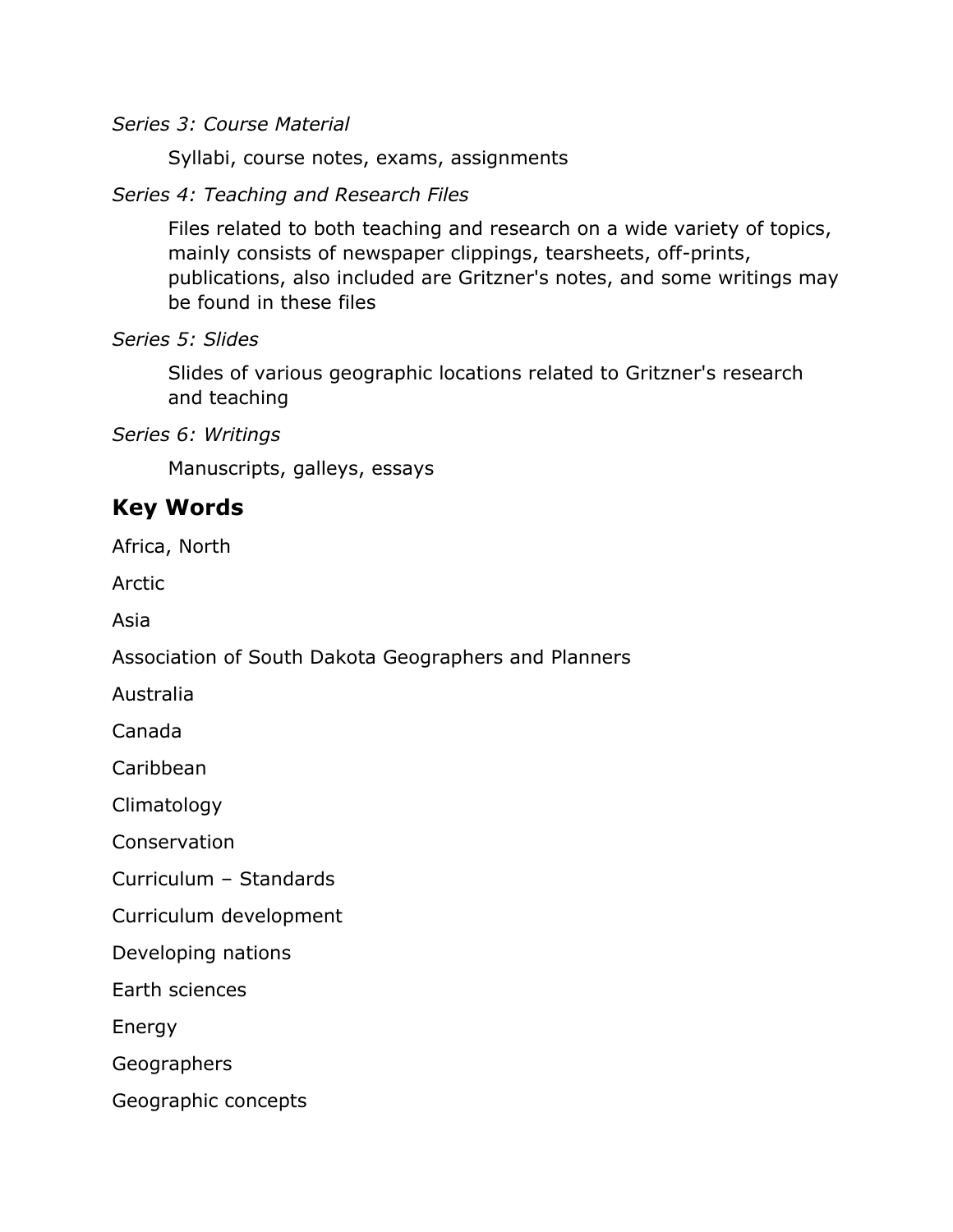Geography Geography – Research Geography Instruction Ghost towns Gritzner, Charles F. (Fritz) -- 1936- Gritzner, Charles F. (Fritz) -- 1936- -- Writings Guiana Human geography Japan Latin America Mexico Middle East National Council for Geographic Education North America Oceanography South America South Dakota Geographic Alliance South Dakota Geographic Bee United States of America

### **Administrative Information**

### *Conditions Governing Access*

This collection is open to researchers without restrictions. The materials in the Archives do not circulate and may be used in-house only.

Researchers conducting extensive research are asked to make an advance appointment to access archival material. Please call or e-mail prior to visiting the collection and indicate as much detail as possible about a particular topic and intended use.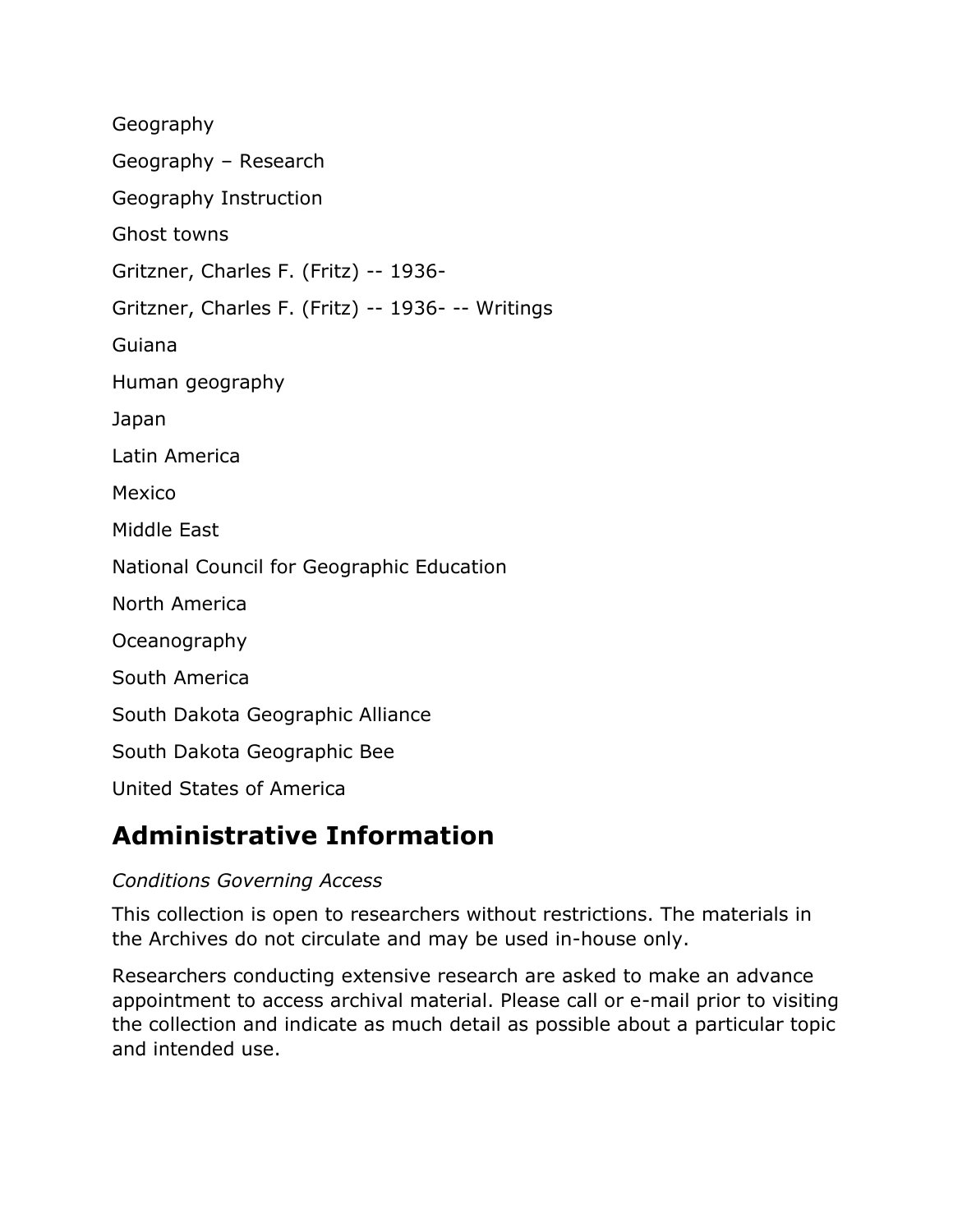South Dakota State University supports access to the materials, published and unpublished, in its collections. Nonetheless, access to some items may be restricted as a result of their fragile condition or by contractual agreements with donors.

### *Copyright note*

Copyright restrictions apply in different ways to different materials. Many of the documents and other historical materials in the Archives are in the public domain and may be reproduced and used in any way. There are other materials in the Archive carrying a copyright interest and must be used according to the provisions of Title 17 of the U.S. Code. The Archive issues a warning concerning copyright restrictions to every researcher who requests copies of documents. Although the copyright law is under constant redefinition in the courts, it is ultimately the responsibility of the researcher to properly use copyrighted material.

### *Arranged and Described by*

Crystal J. Gamradt, Archivist, 2015 December 15

## **Container List**

| Box          | Folder         | <b>Description</b>                                  | <b>Dates</b> |
|--------------|----------------|-----------------------------------------------------|--------------|
|              |                | Calendar: Annotated                                 | 1987-2008    |
| $\mathbf{1}$ | $\overline{2}$ | Framed certificate: F.O. Butler Foundation Award    | 1996         |
|              |                | for Excellence in Teaching                          |              |
| $\mathbf{1}$ | 3              | Framed certificate: SDSU Faculty Achievement        | 1996         |
|              |                | Award for Excellence in Teaching                    |              |
| $\mathbf{1}$ | 4              | Honors and awards list                              | 1980-2010    |
| $\mathbf{1}$ | 5              | Non-Teaching Professional Activities and Experience | 1984-2009    |
|              |                | list                                                |              |
| 1            | 7              | Phone, letter, activity log: 7-1-1983 to 6-1987     | 1983-1987    |
| 1            | 6              | Phone, letter, activity log : 7-1-79 to 7-1982      | 1979-1982    |
| $\mathbf{1}$ | 9              | Phone, letter, activity log: 7-1987 to 6-1991       | 1987-1991    |
| 1            | 10             | Phone, letter, activity log : 7-1991 to 6-1995      | 1991-1995    |
| 1            | 11             | Phone, letter, activity log: 7-1995 to 6-1999       | 1995-1999    |
| $\mathbf{1}$ | 12             | Phone, letter, activity log: 7-1999 to 6-2003       | 1999-2003    |
| $\mathbf{1}$ | 13             | Phone, letter, activity log: 7-2003 to 6-2006       | 2003-2006    |
| $\mathbf{1}$ | 14             | Plaque: 28th Annual SDSU Geography Convention       | 1997         |
| 1            | 15             | Plaque: ASDGP [Association of South Dakota          | 1982         |
|              |                | Geographers and Planners] Distinguished Service     |              |
|              |                | Award                                               |              |

#### *Series 1. General*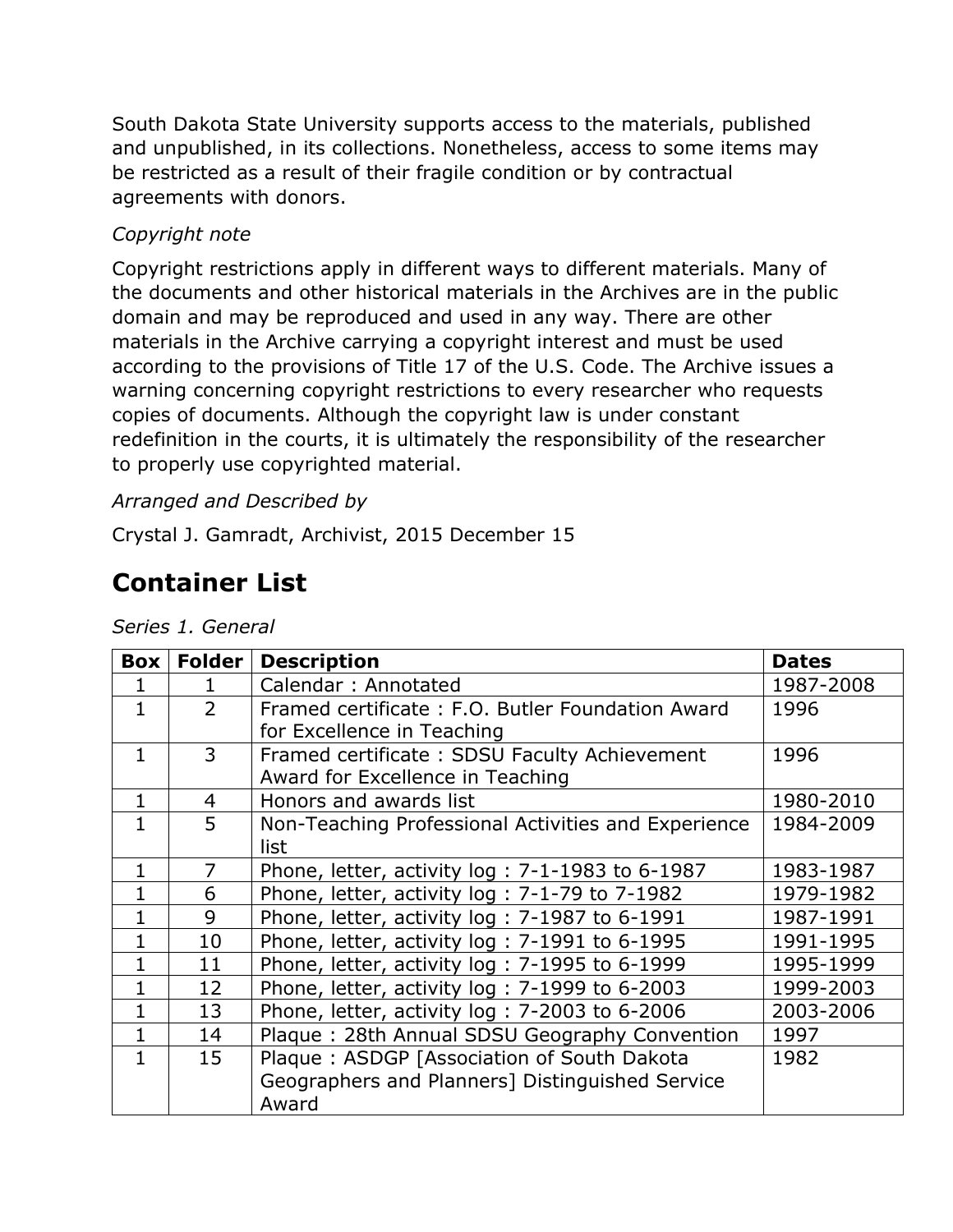|                | <b>Box</b>   Folder | <b>Description</b>                                                                                                                | <b>Dates</b>       |
|----------------|---------------------|-----------------------------------------------------------------------------------------------------------------------------------|--------------------|
| 1              | 16                  | Plaque: ASDGP [Association of South Dakota<br>Geographers and Planners] Meritorious                                               | 1985               |
| $\mathbf{1}$   | 17                  | <b>Achievement Award</b>                                                                                                          |                    |
|                |                     | Plaque: Friend of Law-Related Education Award -<br>South Dakota Center for Law and Civic Education,<br>University of South Dakota | 1997               |
| $\overline{2}$ | $\mathbf{1}$        | Plaque: Friend of USD [University of South Dakota]<br>Award                                                                       | 2005               |
| 2              | $\overline{2}$      | Plaque: Fritz Gritzner - SDSSC [South Dakota<br>Social Studies Council] President                                                 | 1984-1985          |
| $\overline{2}$ | $\overline{4}$      | Plaque: Outstanding Social Studies Educator -<br>Higher Education - SDSSC [South Dakota Social<br><b>Studies Council]</b>         | 1990-1991          |
| $\overline{2}$ | 5                   | Plaque: Outstanding Social Studies Teacher of the<br>Year presented by SDSSC [South Dakota Social<br><b>Studies Council]</b>      | 1983-1984          |
| $\overline{2}$ | 6                   | Plaque: President's Plaque - SDSSC [South Dakota<br>Social Studies Council]                                                       | 1984-1986          |
| $\overline{2}$ | $\overline{7}$      | Plaque: South Dakota Social Studies Council -<br><b>Outstanding Higher Education Social Studies</b><br>Teacher                    | 1999-2000          |
| $\overline{2}$ | 8                   | Plaque: South Dakota State University<br>Distinguished Professor (includes program)                                               | 1993               |
| $\overline{2}$ | 9                   | Plaque: Students' Association Teacher of the Year -<br>In Appreciation for your work with the Graduate<br><b>Studies Program</b>  | 2004-2005          |
| $\overline{2}$ | $\overline{3}$      | Plaque: The Honor Society of Phi Kappa Phi SDSU<br>Chapter - Faculty Lecture (includes medal)                                     | 1987<br>November 2 |

*Series 2. Non-Teaching Professional Activities*

| <b>Sub-series</b>                                             | Box | <b>Folder</b> | <b>Folder Title</b>                                      | <b>Dates</b> |
|---------------------------------------------------------------|-----|---------------|----------------------------------------------------------|--------------|
| Association of<br>South Dakota                                | 3   | 1             | Constitution and by-laws                                 | 1981-1983    |
| Geographers<br>and Planners                                   |     |               |                                                          |              |
| Association of<br>South Dakota<br>Geographers<br>and Planners | 3   | 2             | GIFT (Geographic Information For<br>Teachers)            | 1982-1986    |
| Association of<br>South Dakota                                | 3   | 3             | History including narrative of<br>Gritzner's involvement | 1985-1986    |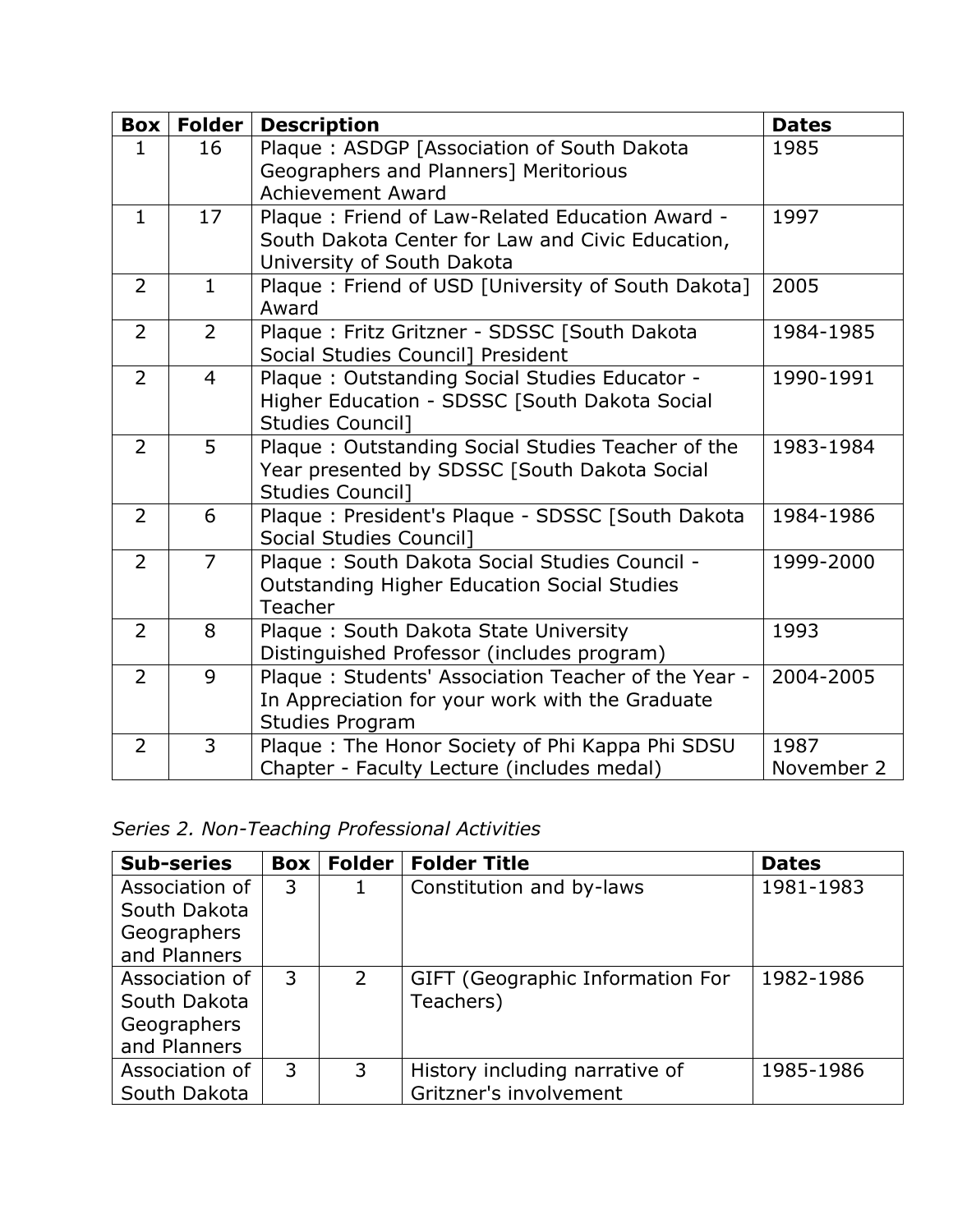| <b>Sub-series</b>             | <b>Box</b>     |                | Folder   Folder Title              | <b>Dates</b> |
|-------------------------------|----------------|----------------|------------------------------------|--------------|
| Geographers                   |                |                |                                    |              |
| and Planners                  |                |                |                                    |              |
| Association of                | $\overline{3}$ | $\overline{4}$ | Mailing lists                      | 1983-1990    |
| South Dakota                  |                |                |                                    |              |
| Geographers                   |                |                |                                    |              |
| and Planners                  |                |                |                                    |              |
| Association of                | 3              | 5              | Newsletters (master set)           | 1981-1984    |
| South Dakota                  |                |                |                                    |              |
| Geographers                   |                |                |                                    |              |
| and Planners                  |                |                |                                    |              |
| Association of                | 3              | 6              | Newsletters (original copy)        | 1981-1986    |
| South Dakota                  |                |                |                                    |              |
| Geographers                   |                |                |                                    |              |
| and Planners                  |                |                |                                    |              |
| Association of                | 3              | $\overline{7}$ | Newsletter items                   | 1981-1987    |
| South Dakota                  |                |                |                                    |              |
| Geographers                   |                |                |                                    |              |
| and Planners                  |                |                |                                    |              |
| Association of                | 3              | 8              | Presidential notebook              | 1981-1988    |
| South Dakota                  |                |                |                                    |              |
| Geographers                   |                |                |                                    |              |
| and Planners                  |                |                |                                    |              |
| Association of                | $\overline{3}$ | 9              | Records (correspondence, minutes,  | 1981-1990    |
| South Dakota                  |                |                | newsletters)                       |              |
| Geographers                   |                |                |                                    |              |
| and Planners                  | 3              |                |                                    |              |
| Association of                |                | 10             | Records (correspondence, minutes,  | 1982-1985    |
| South Dakota                  |                |                | newsletters, convention material)  |              |
| Geographers<br>and Planners   |                |                |                                    |              |
|                               | 3              | 11             | Gritzner's involvement in          | 2014         |
| Geography<br><b>Standards</b> |                |                | geography standards narrative by   |              |
|                               |                |                | C.F. Gritzner                      |              |
| Geography                     | 3              | 12             | A Decade of Reform in Geographic   | 1994         |
| <b>Standards</b>              |                |                | Education - Inventory and prospect |              |
| Geography                     | $\overline{3}$ | 13             | Geography Education for            | 1990         |
| <b>Standards</b>              |                |                | Citizenship                        |              |
| Geography                     | $\overline{3}$ | 14             | Geography education resource       | undated      |
| <b>Standards</b>              |                |                | materials                          |              |
| Geography                     | 3              | 15             | Geography education resource       | 1914-1986    |
| <b>Standards</b>              |                |                | materials                          |              |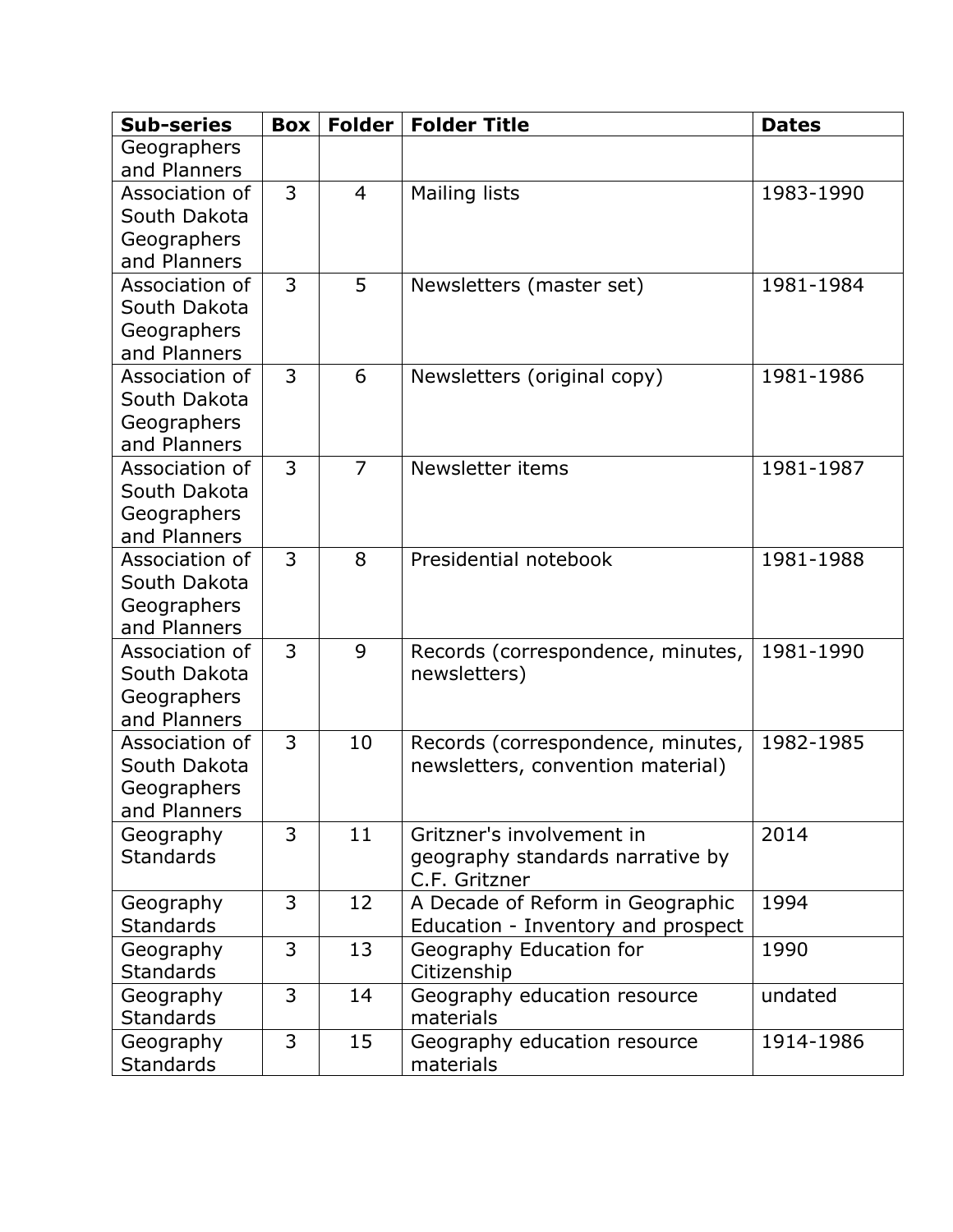| <b>Sub-series</b>             | <b>Box</b>     | <b>Folder</b>  | <b>Folder Title</b>                | <b>Dates</b>  |
|-------------------------------|----------------|----------------|------------------------------------|---------------|
| Geography                     | 3              | 16             | Geography education resource       | 1990-2011     |
| <b>Standards</b>              |                |                | materials                          |               |
| Geography                     | 3              | 17             | Geography for Life - National      | 1994          |
| <b>Standards</b>              |                |                | Geography Standards                |               |
| Geography                     | 3              | 18             | Geography framework for the 1994   | 1994          |
| <b>Standards</b>              |                |                | national assessment of educational |               |
|                               |                |                | programs - Census project          |               |
| Geography                     | 3              | 19             | Guidelines for geographic          | 1984          |
| <b>Standards</b>              |                |                | education - Elementary and         |               |
|                               |                |                | secondary schools                  |               |
| Geography                     | 3              | 20             | National Council for History       | 1988-1996     |
| <b>Standards</b>              |                |                | Education, Inc.                    |               |
| Geography                     | $\overline{4}$ | $\mathbf{1}$   | National Council for the Social    | approximately |
| <b>Standards</b>              |                |                | <b>Studies Geography/History</b>   | 1980-1999     |
|                               |                |                | presentation                       |               |
| Geography                     | $\overline{4}$ | $\overline{2}$ | National geography standards       | 1994          |
| <b>Standards</b>              |                |                |                                    |               |
| Geography                     | $\overline{4}$ | 3              | National standards                 | 1991-1999     |
| <b>Standards</b>              |                |                |                                    |               |
| Geography                     | $\overline{4}$ | $\overline{4}$ | Other states geography standards   | 1994-1999     |
| <b>Standards</b>              |                |                |                                    |               |
| Geography                     | $\overline{4}$ | 5              | Social studies [articles]          | 1984-2006     |
| <b>Standards</b>              |                |                |                                    |               |
| Geography                     | $\overline{4}$ | 6              | South Dakota geography standards   | 1996-2000     |
| <b>Standards</b>              |                | $\overline{7}$ |                                    |               |
| Geography                     | $\overline{4}$ |                | South Dakota geography standards   | 1994-1999     |
| <b>Standards</b>              | $\overline{4}$ | 8              |                                    | 1994-2003     |
| Geography<br><b>Standards</b> |                |                | South Dakota geography standards   |               |
| Geography                     | 4              | 9              | South Dakota Initiative for        | undated       |
| <b>Standards</b>              |                |                | Challenging Standards: Working     |               |
|                               |                |                | papers                             |               |
| Latin                         | $\overline{4}$ | 10             | Miscellaneous notes, publications, | 1987          |
| American tour                 |                |                | correspondence                     |               |
| <b>National</b>               | $\overline{4}$ | 11             | Assessment of NCGE [National       | 1978-1979     |
| Council for                   |                |                | Council for Geographic Education]  |               |
| Geographic                    |                |                |                                    |               |
| Education                     |                |                |                                    |               |
| <b>National</b>               | $\overline{4}$ | 12             | <b>Association of American</b>     | 1969, 1971,   |
| Council for                   |                |                | Geographers Cooperation            | 1984          |
| Geographic                    |                |                |                                    |               |
| Education                     |                |                |                                    |               |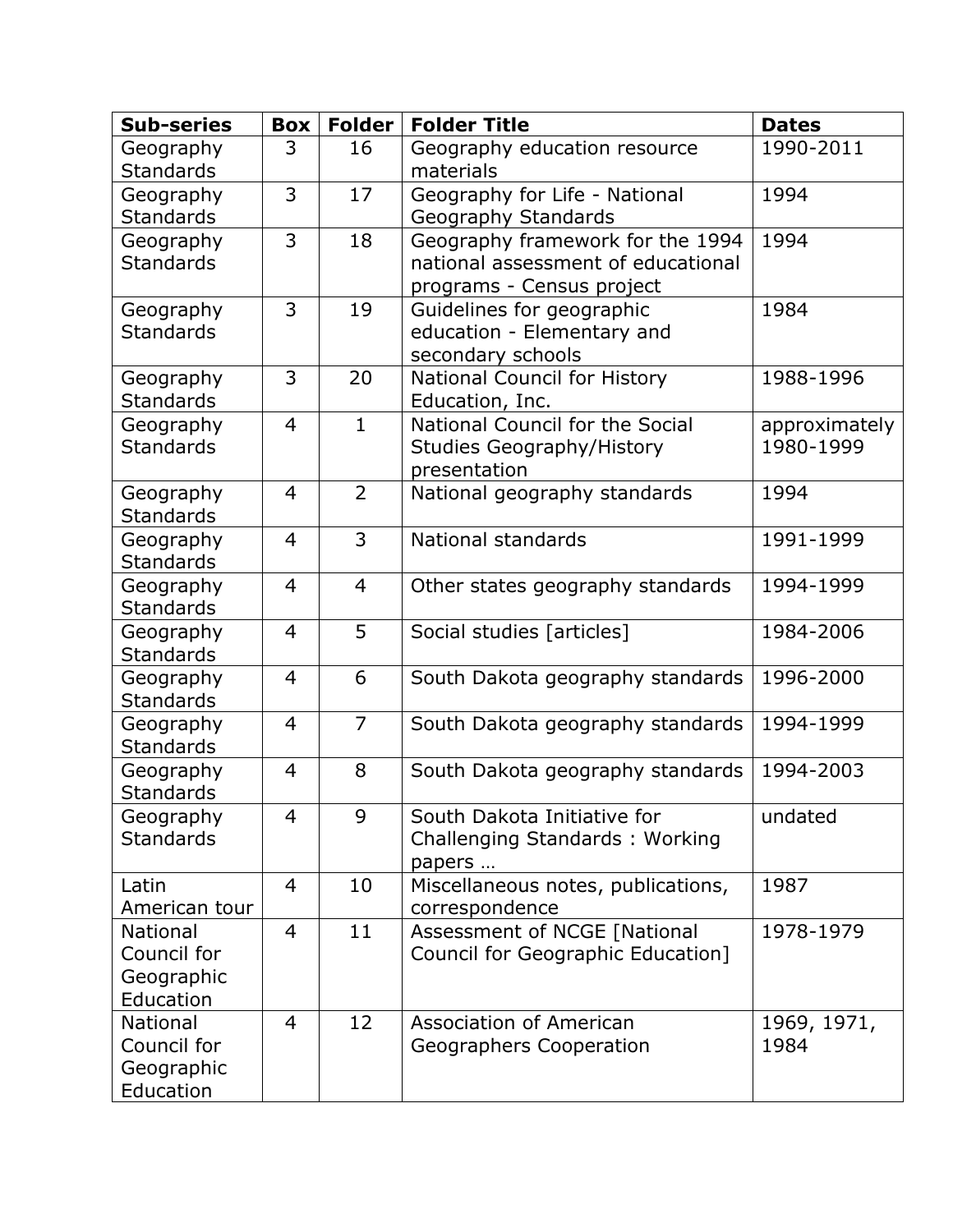| <b>Sub-series</b>              | <b>Box</b>     | <b>Folder</b> | <b>Folder Title</b>                | <b>Dates</b> |
|--------------------------------|----------------|---------------|------------------------------------|--------------|
| <b>National</b>                | $\overline{4}$ | 13            | California Geographic Alliance     | 1985-1987    |
| Council for                    |                |               |                                    |              |
| Geographic                     |                |               |                                    |              |
| Education                      |                |               |                                    |              |
| <b>National</b>                | $\overline{4}$ | 14            | Committees                         | 1985-1986    |
| Council for                    |                |               |                                    |              |
| Geographic                     |                |               |                                    |              |
| Education                      |                |               |                                    |              |
| <b>National</b>                | $\overline{4}$ | 15            | Constitution                       | 1973         |
| Council for                    |                |               |                                    |              |
| Geographic                     |                |               |                                    |              |
| Education                      |                |               |                                    |              |
| <b>National</b><br>Council for | $\overline{4}$ | 16            | Correspondence                     | 1985-1987    |
|                                |                |               |                                    |              |
| Geographic<br>Education        |                |               |                                    |              |
| <b>National</b>                | $\overline{4}$ | 17            | Development Committee              | 1968         |
| Council for                    |                |               |                                    |              |
| Geographic                     |                |               |                                    |              |
| Education                      |                |               |                                    |              |
| <b>National</b>                | $\overline{4}$ | 18            | Developments in Geographic         | 1983-1985    |
| Council for                    |                |               | Education                          |              |
| Geographic                     |                |               |                                    |              |
| Education                      |                |               |                                    |              |
| <b>National</b>                | $\overline{4}$ | 19            | Director's Report                  | 1978-1980    |
| Council for                    |                |               |                                    |              |
| Geographic                     |                |               |                                    |              |
| Education                      |                |               |                                    |              |
| <b>National</b>                | $\overline{4}$ | 20            | Executive Board agenda and         | 1978-1985    |
| Council for                    |                |               | minutes                            |              |
| Geographic                     |                |               |                                    |              |
| Education                      |                |               |                                    |              |
| <b>National</b>                | $\overline{4}$ | 21            | <b>Frustrations</b>                | 1980-1982    |
| Council for                    |                |               |                                    |              |
| Geographic                     |                |               |                                    |              |
| Education                      |                |               |                                    |              |
| <b>National</b>                | $\overline{4}$ | 22            | Gritzner's Involvement with        | 1960-2004    |
| Council for                    |                |               | National Council for Geographic    |              |
| Geographic                     |                |               | Education                          |              |
| Education                      |                |               |                                    |              |
| <b>National</b>                | $\overline{4}$ | 23            | Historical Data [officers, awards, | 1916-1988    |
| Council for                    |                |               | editors, etc.]                     |              |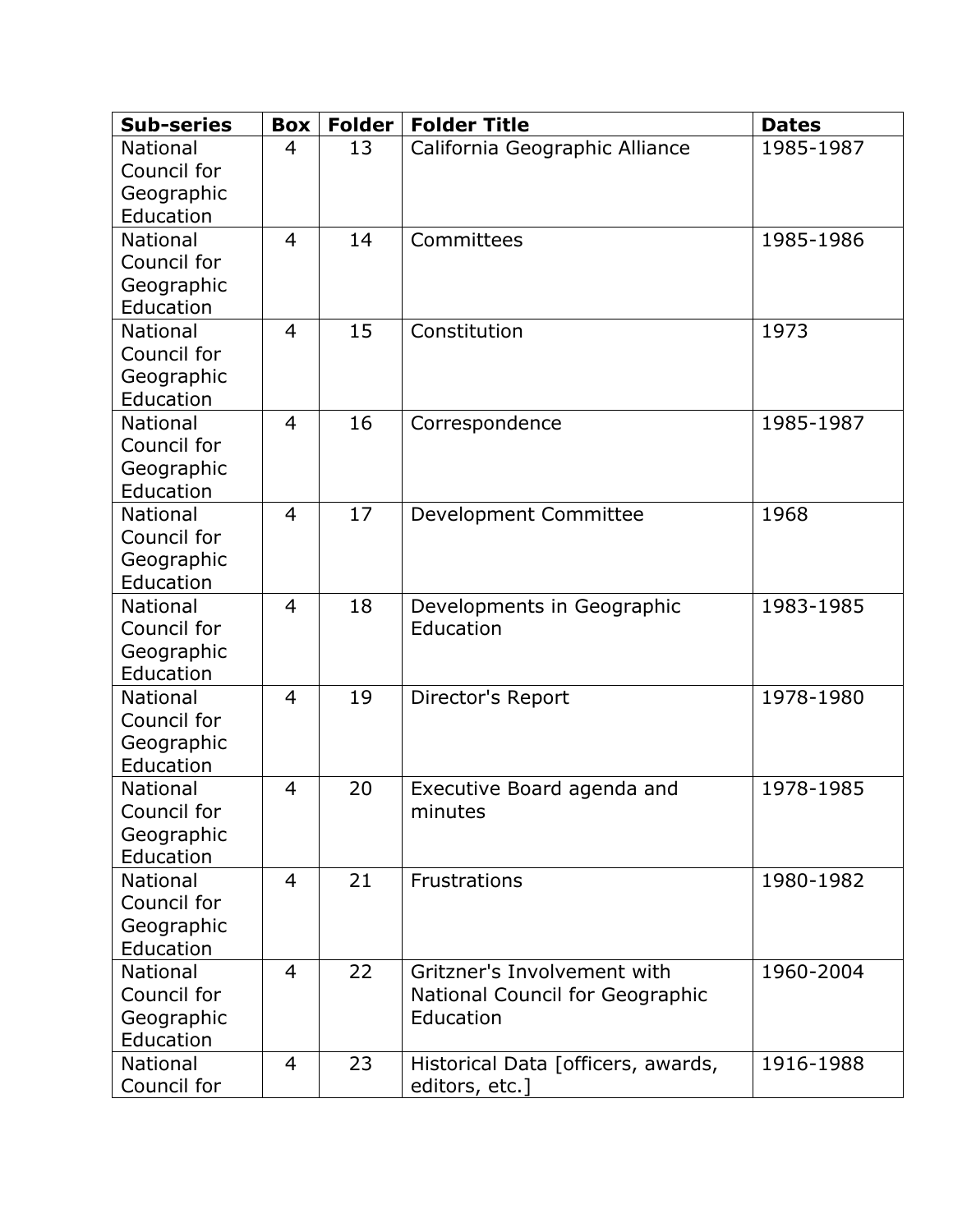| Geographic<br>Education<br>24<br>1968-1986<br><b>National</b><br>$\overline{4}$<br>Ideas to Implement<br>Council for<br>Geographic<br>Education<br>5<br>$\mathbf{1}$<br><b>National</b><br>1988-1993<br>Long-Range Calendar<br>Council for<br>Geographic<br>Education<br>5<br>$\overline{2}$<br><b>National</b><br>Membership<br>1969, 1981<br>Council for<br>Geographic<br>Education<br>3<br>5<br>1966-1972<br><b>National</b><br><b>Minutes</b><br>Council for<br>Geographic<br>Education<br>5<br>$\overline{4}$<br>1978-1984<br><b>Minutes</b><br><b>National</b><br>Council for<br>Geographic<br>Education<br>5<br>5<br>1978<br><b>National</b><br>Miscellaneous correspondence<br>Council for<br>("101 Ideas for a Better Council")<br>Geographic<br>Education<br>5<br>6<br>National<br>Models for Research in Geography<br>approximately<br>1970-1979<br>Council for<br>Learning<br>Geographic<br>Education<br>5<br>$\overline{7}$<br>National Geography Olympiad<br>1986<br><b>National</b><br>Council for<br>Geographic<br>Education<br>5<br><b>National</b><br>8<br><b>National Science Foundation</b><br>1969<br>Council for<br>Proposal<br>Geographic<br>Education | <b>Sub-series</b> | <b>Box</b> | Folder | <b>Folder Title</b> | <b>Dates</b> |
|-------------------------------------------------------------------------------------------------------------------------------------------------------------------------------------------------------------------------------------------------------------------------------------------------------------------------------------------------------------------------------------------------------------------------------------------------------------------------------------------------------------------------------------------------------------------------------------------------------------------------------------------------------------------------------------------------------------------------------------------------------------------------------------------------------------------------------------------------------------------------------------------------------------------------------------------------------------------------------------------------------------------------------------------------------------------------------------------------------------------------------------------------------------------------------|-------------------|------------|--------|---------------------|--------------|
|                                                                                                                                                                                                                                                                                                                                                                                                                                                                                                                                                                                                                                                                                                                                                                                                                                                                                                                                                                                                                                                                                                                                                                               |                   |            |        |                     |              |
|                                                                                                                                                                                                                                                                                                                                                                                                                                                                                                                                                                                                                                                                                                                                                                                                                                                                                                                                                                                                                                                                                                                                                                               |                   |            |        |                     |              |
|                                                                                                                                                                                                                                                                                                                                                                                                                                                                                                                                                                                                                                                                                                                                                                                                                                                                                                                                                                                                                                                                                                                                                                               |                   |            |        |                     |              |
|                                                                                                                                                                                                                                                                                                                                                                                                                                                                                                                                                                                                                                                                                                                                                                                                                                                                                                                                                                                                                                                                                                                                                                               |                   |            |        |                     |              |
|                                                                                                                                                                                                                                                                                                                                                                                                                                                                                                                                                                                                                                                                                                                                                                                                                                                                                                                                                                                                                                                                                                                                                                               |                   |            |        |                     |              |
|                                                                                                                                                                                                                                                                                                                                                                                                                                                                                                                                                                                                                                                                                                                                                                                                                                                                                                                                                                                                                                                                                                                                                                               |                   |            |        |                     |              |
|                                                                                                                                                                                                                                                                                                                                                                                                                                                                                                                                                                                                                                                                                                                                                                                                                                                                                                                                                                                                                                                                                                                                                                               |                   |            |        |                     |              |
|                                                                                                                                                                                                                                                                                                                                                                                                                                                                                                                                                                                                                                                                                                                                                                                                                                                                                                                                                                                                                                                                                                                                                                               |                   |            |        |                     |              |
|                                                                                                                                                                                                                                                                                                                                                                                                                                                                                                                                                                                                                                                                                                                                                                                                                                                                                                                                                                                                                                                                                                                                                                               |                   |            |        |                     |              |
|                                                                                                                                                                                                                                                                                                                                                                                                                                                                                                                                                                                                                                                                                                                                                                                                                                                                                                                                                                                                                                                                                                                                                                               |                   |            |        |                     |              |
|                                                                                                                                                                                                                                                                                                                                                                                                                                                                                                                                                                                                                                                                                                                                                                                                                                                                                                                                                                                                                                                                                                                                                                               |                   |            |        |                     |              |
|                                                                                                                                                                                                                                                                                                                                                                                                                                                                                                                                                                                                                                                                                                                                                                                                                                                                                                                                                                                                                                                                                                                                                                               |                   |            |        |                     |              |
|                                                                                                                                                                                                                                                                                                                                                                                                                                                                                                                                                                                                                                                                                                                                                                                                                                                                                                                                                                                                                                                                                                                                                                               |                   |            |        |                     |              |
|                                                                                                                                                                                                                                                                                                                                                                                                                                                                                                                                                                                                                                                                                                                                                                                                                                                                                                                                                                                                                                                                                                                                                                               |                   |            |        |                     |              |
|                                                                                                                                                                                                                                                                                                                                                                                                                                                                                                                                                                                                                                                                                                                                                                                                                                                                                                                                                                                                                                                                                                                                                                               |                   |            |        |                     |              |
|                                                                                                                                                                                                                                                                                                                                                                                                                                                                                                                                                                                                                                                                                                                                                                                                                                                                                                                                                                                                                                                                                                                                                                               |                   |            |        |                     |              |
|                                                                                                                                                                                                                                                                                                                                                                                                                                                                                                                                                                                                                                                                                                                                                                                                                                                                                                                                                                                                                                                                                                                                                                               |                   |            |        |                     |              |
|                                                                                                                                                                                                                                                                                                                                                                                                                                                                                                                                                                                                                                                                                                                                                                                                                                                                                                                                                                                                                                                                                                                                                                               |                   |            |        |                     |              |
|                                                                                                                                                                                                                                                                                                                                                                                                                                                                                                                                                                                                                                                                                                                                                                                                                                                                                                                                                                                                                                                                                                                                                                               |                   |            |        |                     |              |
|                                                                                                                                                                                                                                                                                                                                                                                                                                                                                                                                                                                                                                                                                                                                                                                                                                                                                                                                                                                                                                                                                                                                                                               |                   |            |        |                     |              |
|                                                                                                                                                                                                                                                                                                                                                                                                                                                                                                                                                                                                                                                                                                                                                                                                                                                                                                                                                                                                                                                                                                                                                                               |                   |            |        |                     |              |
|                                                                                                                                                                                                                                                                                                                                                                                                                                                                                                                                                                                                                                                                                                                                                                                                                                                                                                                                                                                                                                                                                                                                                                               |                   |            |        |                     |              |
|                                                                                                                                                                                                                                                                                                                                                                                                                                                                                                                                                                                                                                                                                                                                                                                                                                                                                                                                                                                                                                                                                                                                                                               |                   |            |        |                     |              |
|                                                                                                                                                                                                                                                                                                                                                                                                                                                                                                                                                                                                                                                                                                                                                                                                                                                                                                                                                                                                                                                                                                                                                                               |                   |            |        |                     |              |
|                                                                                                                                                                                                                                                                                                                                                                                                                                                                                                                                                                                                                                                                                                                                                                                                                                                                                                                                                                                                                                                                                                                                                                               |                   |            |        |                     |              |
|                                                                                                                                                                                                                                                                                                                                                                                                                                                                                                                                                                                                                                                                                                                                                                                                                                                                                                                                                                                                                                                                                                                                                                               |                   |            |        |                     |              |
|                                                                                                                                                                                                                                                                                                                                                                                                                                                                                                                                                                                                                                                                                                                                                                                                                                                                                                                                                                                                                                                                                                                                                                               |                   |            |        |                     |              |
|                                                                                                                                                                                                                                                                                                                                                                                                                                                                                                                                                                                                                                                                                                                                                                                                                                                                                                                                                                                                                                                                                                                                                                               |                   |            |        |                     |              |
|                                                                                                                                                                                                                                                                                                                                                                                                                                                                                                                                                                                                                                                                                                                                                                                                                                                                                                                                                                                                                                                                                                                                                                               |                   |            |        |                     |              |
|                                                                                                                                                                                                                                                                                                                                                                                                                                                                                                                                                                                                                                                                                                                                                                                                                                                                                                                                                                                                                                                                                                                                                                               |                   |            |        |                     |              |
|                                                                                                                                                                                                                                                                                                                                                                                                                                                                                                                                                                                                                                                                                                                                                                                                                                                                                                                                                                                                                                                                                                                                                                               |                   |            |        |                     |              |
|                                                                                                                                                                                                                                                                                                                                                                                                                                                                                                                                                                                                                                                                                                                                                                                                                                                                                                                                                                                                                                                                                                                                                                               |                   |            |        |                     |              |
|                                                                                                                                                                                                                                                                                                                                                                                                                                                                                                                                                                                                                                                                                                                                                                                                                                                                                                                                                                                                                                                                                                                                                                               |                   |            |        |                     |              |
|                                                                                                                                                                                                                                                                                                                                                                                                                                                                                                                                                                                                                                                                                                                                                                                                                                                                                                                                                                                                                                                                                                                                                                               |                   |            |        |                     |              |
|                                                                                                                                                                                                                                                                                                                                                                                                                                                                                                                                                                                                                                                                                                                                                                                                                                                                                                                                                                                                                                                                                                                                                                               |                   |            |        |                     |              |
|                                                                                                                                                                                                                                                                                                                                                                                                                                                                                                                                                                                                                                                                                                                                                                                                                                                                                                                                                                                                                                                                                                                                                                               |                   |            |        |                     |              |
|                                                                                                                                                                                                                                                                                                                                                                                                                                                                                                                                                                                                                                                                                                                                                                                                                                                                                                                                                                                                                                                                                                                                                                               |                   |            |        |                     |              |
| 5<br>9<br><b>National</b><br>Newsletter: Central Office<br>1980-1982                                                                                                                                                                                                                                                                                                                                                                                                                                                                                                                                                                                                                                                                                                                                                                                                                                                                                                                                                                                                                                                                                                          |                   |            |        |                     |              |
| Council for<br>Reporter                                                                                                                                                                                                                                                                                                                                                                                                                                                                                                                                                                                                                                                                                                                                                                                                                                                                                                                                                                                                                                                                                                                                                       |                   |            |        |                     |              |
| Geographic                                                                                                                                                                                                                                                                                                                                                                                                                                                                                                                                                                                                                                                                                                                                                                                                                                                                                                                                                                                                                                                                                                                                                                    |                   |            |        |                     |              |
| Education                                                                                                                                                                                                                                                                                                                                                                                                                                                                                                                                                                                                                                                                                                                                                                                                                                                                                                                                                                                                                                                                                                                                                                     |                   |            |        |                     |              |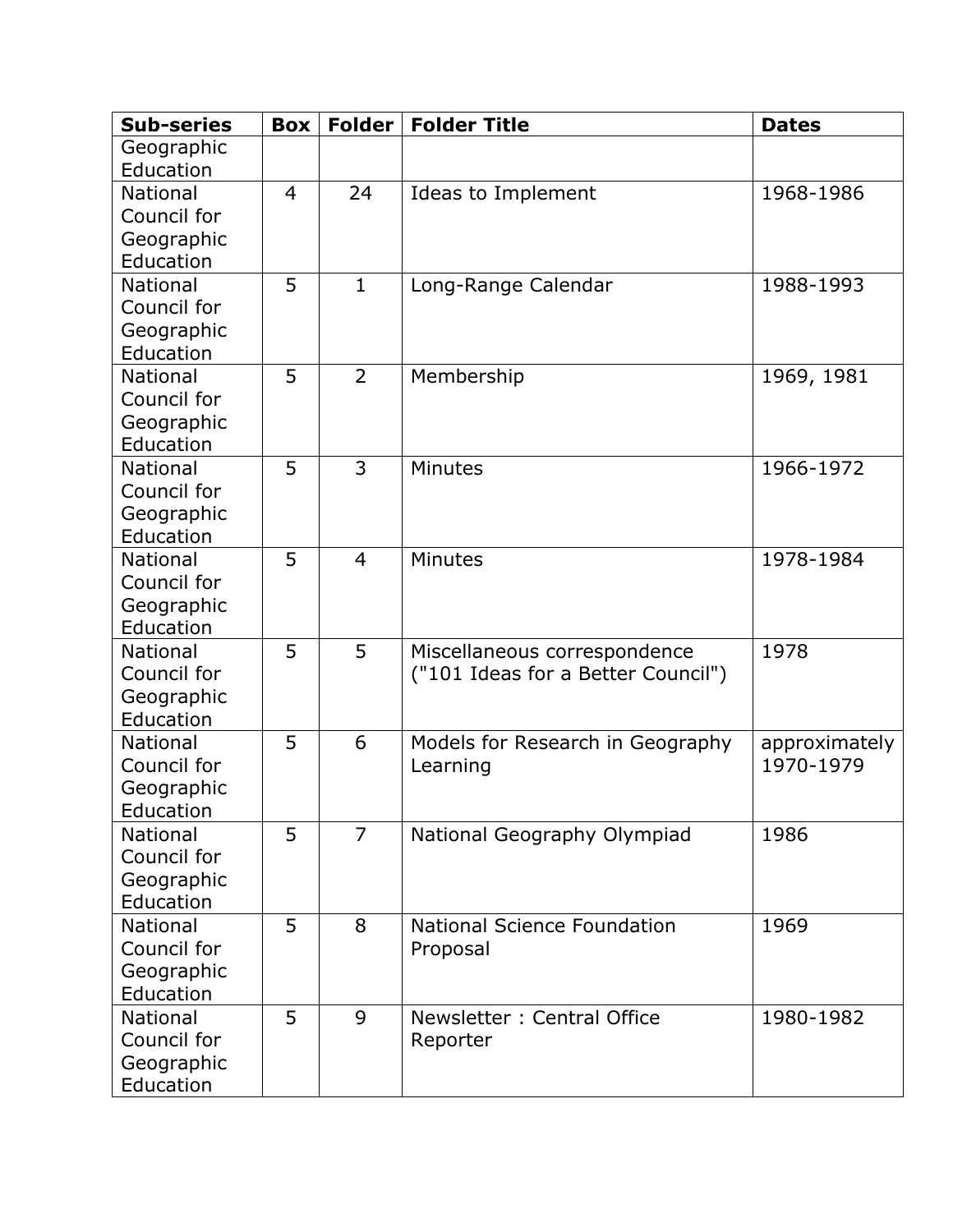| <b>Sub-series</b>       | <b>Box</b> | <b>Folder</b> | <b>Folder Title</b>             | <b>Dates</b> |
|-------------------------|------------|---------------|---------------------------------|--------------|
| <b>National</b>         | 5          | 10            | Newsletter: Central Office      | 1983-1988    |
| Council for             |            |               | Reporter                        |              |
| Geographic              |            |               |                                 |              |
| Education               |            |               |                                 |              |
| National                | 5          | 11            | <b>Officers and Committees</b>  | 1980-1986    |
| Council for             |            |               |                                 |              |
| Geographic              |            |               |                                 |              |
| Education               |            |               |                                 |              |
| <b>National</b>         | 5          | 12            | President's binder [includes a  | 1977-1983,   |
| Council for             |            |               | narrative on how Gritzner ended | 2011         |
| Geographic              |            |               | up at SDSU, 2011]               |              |
| Education               |            |               |                                 |              |
| <b>National</b>         | 5          | 13            | President's list                | 1916-1988    |
| Council for             |            |               |                                 |              |
| Geographic<br>Education |            |               |                                 |              |
| <b>National</b>         | 5          | 14            | <b>President's Tasks</b>        | 1980-1986    |
| Council for             |            |               |                                 |              |
| Geographic              |            |               |                                 |              |
| Education               |            |               |                                 |              |
| <b>National</b>         | 5          | 15            | Publications                    | 1985-1987    |
| Council for             |            |               |                                 |              |
| Geographic              |            |               |                                 |              |
| Education               |            |               |                                 |              |
| <b>National</b>         | 5          | 16            | Reports                         | 1980 Fall    |
| Council for             |            |               |                                 |              |
| Geographic              |            |               |                                 |              |
| Education               |            |               |                                 |              |
| <b>National</b>         | 5          | 17            | Reports                         | 1981 Fall    |
| Council for             |            |               |                                 |              |
| Geographic              |            |               |                                 |              |
| Education               |            |               |                                 |              |
| <b>National</b>         | 5          | 18            | Reports                         | 1982 Fall    |
| Council for             |            |               |                                 |              |
| Geographic              |            |               |                                 |              |
| Education               |            |               |                                 |              |
| National                | 5          | 19            | Reports                         | 1983 Spring  |
| Council for             |            |               |                                 |              |
| Geographic              |            |               |                                 |              |
| Education               |            |               |                                 |              |
| <b>National</b>         | 5          | 20            | Reports                         | 1983 Fall    |
| Council for             |            |               |                                 |              |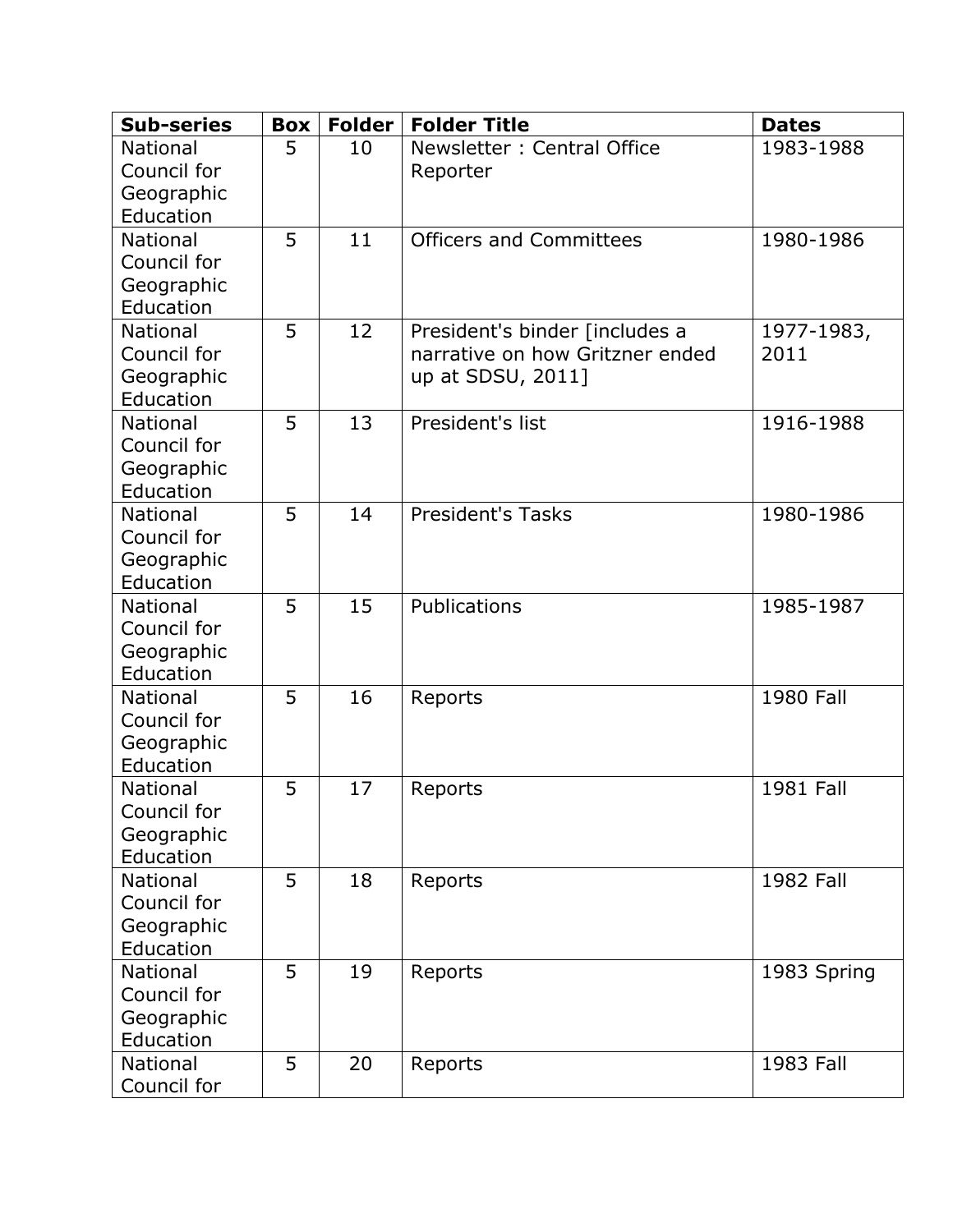| <b>Sub-series</b>            | <b>Box</b> | <b>Folder</b>  | <b>Folder Title</b> | <b>Dates</b>     |
|------------------------------|------------|----------------|---------------------|------------------|
| Geographic                   |            |                |                     |                  |
| Education                    |            |                |                     |                  |
| <b>National</b>              | 5          | 21             | Reports             | 1984 Spring      |
| Council for                  |            |                |                     |                  |
| Geographic                   |            |                |                     |                  |
| Education                    |            |                |                     |                  |
| <b>National</b>              | 5          | 22             | Reports             | 1984 Fall        |
| Council for                  |            |                |                     |                  |
| Geographic                   |            |                |                     |                  |
| Education                    |            |                |                     |                  |
| <b>National</b>              | 5          | 23             | Reports             | 1985 Spring      |
| Council for                  |            |                |                     |                  |
| Geographic                   |            |                |                     |                  |
| Education                    |            |                |                     |                  |
| <b>National</b>              | 5          | 24             | Reports             | 1985 Fall        |
| Council for                  |            |                |                     |                  |
| Geographic                   |            |                |                     |                  |
| Education<br><b>National</b> | 5          |                |                     |                  |
| Council for                  |            | 25             | Reports             | 1986 Spring      |
|                              |            |                |                     |                  |
| Geographic<br>Education      |            |                |                     |                  |
| <b>National</b>              | 5          | 26             | Reports             | 1986 Fall        |
| Council for                  |            |                |                     |                  |
| Geographic                   |            |                |                     |                  |
| Education                    |            |                |                     |                  |
| National                     | 5          | 27             | Reports             | 1987 Spring      |
| Council for                  |            |                |                     |                  |
| Geographic                   |            |                |                     |                  |
| Education                    |            |                |                     |                  |
| <b>National</b>              | 6          | $\mathbf{1}$   | Reports             | <b>1987 Fall</b> |
| Council for                  |            |                |                     |                  |
| Geographic                   |            |                |                     |                  |
| Education                    |            |                |                     |                  |
| <b>National</b>              | 6          | $\overline{2}$ | Reports             | 1988 Spring      |
| Council for                  |            |                |                     |                  |
| Geographic                   |            |                |                     |                  |
| Education                    |            |                |                     |                  |
| National                     | 6          | $\overline{3}$ | Reports             | 1988 Fall        |
| Council for                  |            |                |                     |                  |
| Geographic                   |            |                |                     |                  |
| Education                    |            |                |                     |                  |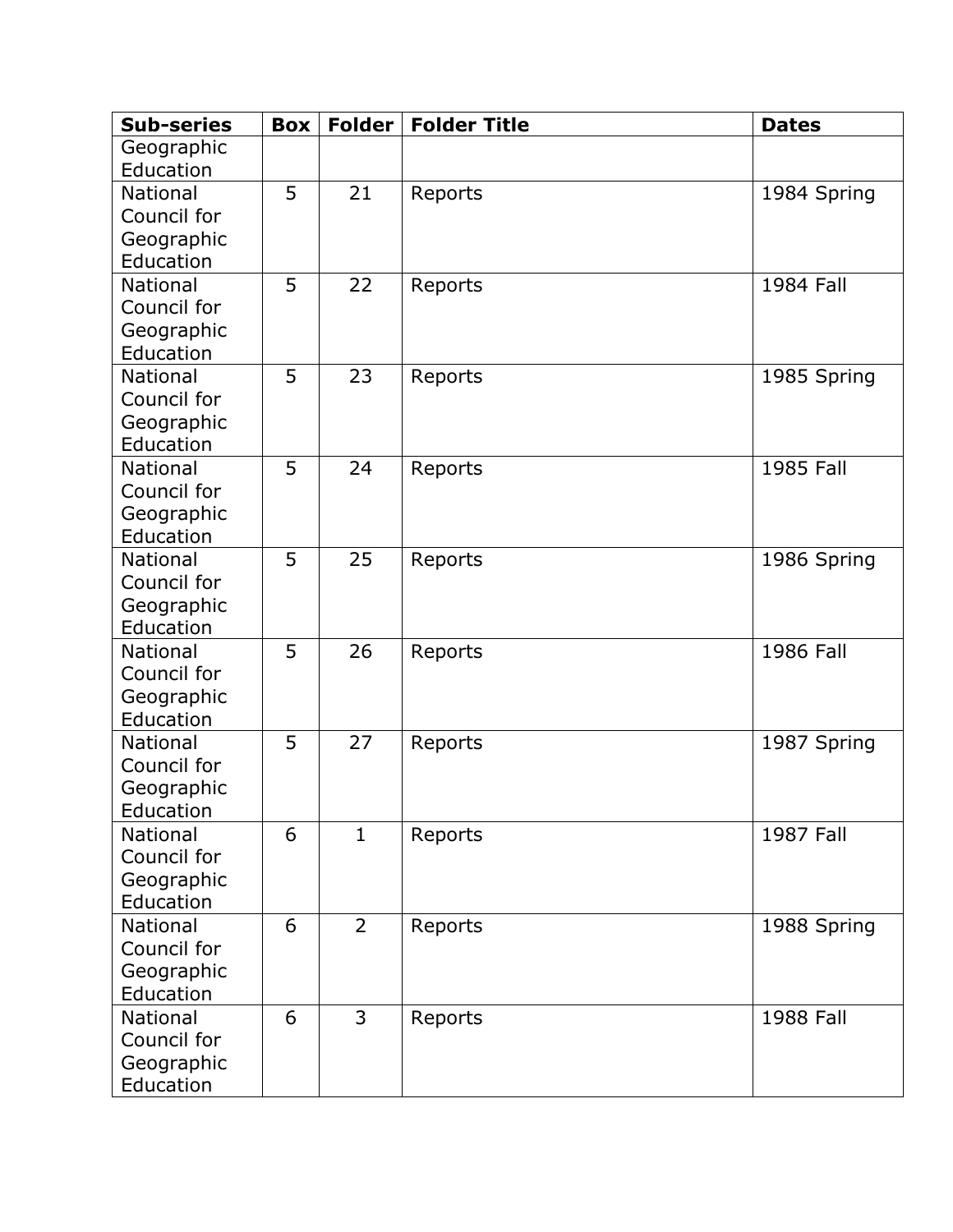| <b>Sub-series</b> | <b>Box</b> | <b>Folder</b>  | <b>Folder Title</b>                 | <b>Dates</b> |
|-------------------|------------|----------------|-------------------------------------|--------------|
| <b>National</b>   | 6          | 4              | Reports                             | 1989 Spring  |
| Council for       |            |                |                                     |              |
| Geographic        |            |                |                                     |              |
| Education         |            |                |                                     |              |
| <b>National</b>   | 6          | 5              | Reports                             | 1989 Fall    |
| Council for       |            |                |                                     |              |
| Geographic        |            |                |                                     |              |
| Education         |            |                |                                     |              |
| <b>National</b>   | 6          | 6              | Reports                             | 1990 Spring  |
| Council for       |            |                |                                     |              |
| Geographic        |            |                |                                     |              |
| Education         |            |                |                                     |              |
| <b>National</b>   | 6          | $\overline{7}$ | Scope and Sequence                  | 1983         |
| Council for       |            |                |                                     |              |
| Geographic        |            |                |                                     |              |
| Education         |            |                |                                     |              |
| <b>National</b>   | 6          | 8              | <b>Service Coordinators</b>         | 1980         |
| Council for       |            |                |                                     |              |
| Geographic        |            |                |                                     |              |
| Education         |            |                |                                     |              |
| <b>National</b>   | 6          | 9              | <b>State Geographical Societies</b> | 1980-1983    |
| Council for       |            |                |                                     |              |
| Geographic        |            |                |                                     |              |
| Education         |            |                |                                     |              |
| <b>National</b>   | 6          | 10             | <b>Teacher Standards</b>            | 1984         |
| Council for       |            |                |                                     |              |
| Geographic        |            |                |                                     |              |
| Education         |            |                |                                     |              |
| <b>National</b>   | 6          | 11             | Tour                                | 1970-1971    |
| Education         |            |                |                                     |              |
| Association       |            |                |                                     |              |
| South Dakota      | 6          | 12             | Administrative, Grant, Budget       | 1992-2010    |
| Geographic        |            |                |                                     |              |
| Alliance          |            |                |                                     |              |
| South Dakota      | 6          | 13             | Adventures with Boov: Buttons,      | 1994         |
| Geographic        |            |                | greeting cards, other ephemera      |              |
| Alliance          |            |                |                                     |              |
| South Dakota      | 6          | 14             | Adventures with Boov:               | undated      |
| Geographic        |            |                | Miscellaneous student thank you'd   |              |
| Alliance          |            |                |                                     |              |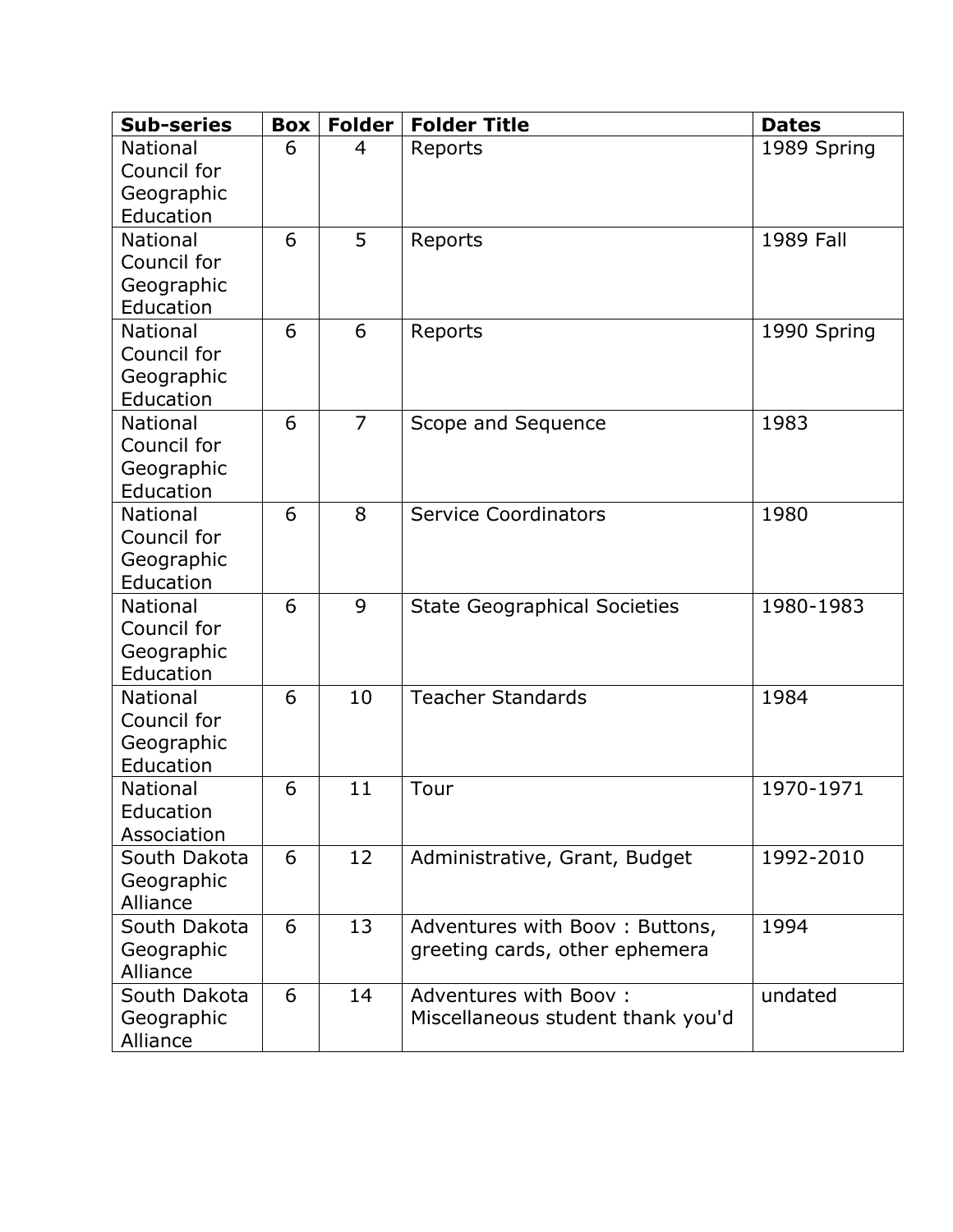| <b>Sub-series</b>                      | <b>Box</b> | <b>Folder</b> | <b>Folder Title</b>                                                                                                 | <b>Dates</b>      |
|----------------------------------------|------------|---------------|---------------------------------------------------------------------------------------------------------------------|-------------------|
| South Dakota<br>Geographic<br>Alliance | 6          | 15            | Adventures with Boov: Photo<br>album                                                                                | 1994 October      |
| South Dakota<br>Geographic<br>Alliance | 6          | 16            | Adventures with Boov: Student<br>Thank You'd                                                                        | 2000<br>September |
| South Dakota<br>Geographic<br>Alliance | 6          | 17            | Adventures with Booy: Student<br>Thank You'd - 5th Grade                                                            | 1997 May          |
| South Dakota<br>Geographic<br>Alliance | 6          | 18            | Adventures with Booy: Student<br>Thank You'd - Alcester Elementary<br>School, Alcester, South Dakota                | 1999<br>February  |
| South Dakota<br>Geographic<br>Alliance | 6          | 19            | Adventures with Boov: Student<br>Thank You'd - Beresford School,<br>Beresford, South Dakota                         | 2002 April        |
| South Dakota<br>Geographic<br>Alliance | 6          | 20            | Adventures with Boov: Student<br>Thank You'd - Central Elementary<br>School - 5th grade, Brookings,<br>South Dakota | 1995<br>September |
| South Dakota<br>Geographic<br>Alliance | 6          | 21            | Adventures with Boov: Student<br>Thank You'd - Central Elementary<br>School, Brookings, South Dakota                | 1999<br>February  |
| South Dakota<br>Geographic<br>Alliance | 6          | 22            | Adventures with Boov: Student<br>Thank You'd - Francis Case School,<br>Box Elder, South Dakota                      | 1995 October      |
| South Dakota<br>Geographic<br>Alliance | 6          | 23            | Adventures with Booy: Student<br>Thank You'd - Greenway School,<br>Bisbee, Arizona                                  | 1994              |
| South Dakota<br>Geographic<br>Alliance | 6          | 24            | Adventures with Boov: Student<br>Thank You'd - Greenway School,<br>Bisbee, Arizona                                  | 1996              |
| South Dakota<br>Geographic<br>Alliance | 6          | 25            | Adventures with Boov: Student<br>Thank You'd - Greenway School,<br>Bisbee, Arizona                                  | 1998<br>February  |
| South Dakota<br>Geographic<br>Alliance | 6          | 26            | Adventures with Booy: Student<br>Thank You'd - Hillcrest Elementary<br>- 2nd Grade, Brookings, South<br>Dakota      | undated           |
| South Dakota<br>Geographic<br>Alliance | 6          | 27            | Adventures with Booy: Student<br>Thank You'd - Howard Hedger<br>Elementary School, Aberdeen,<br>South Dakota        | 1992<br>December  |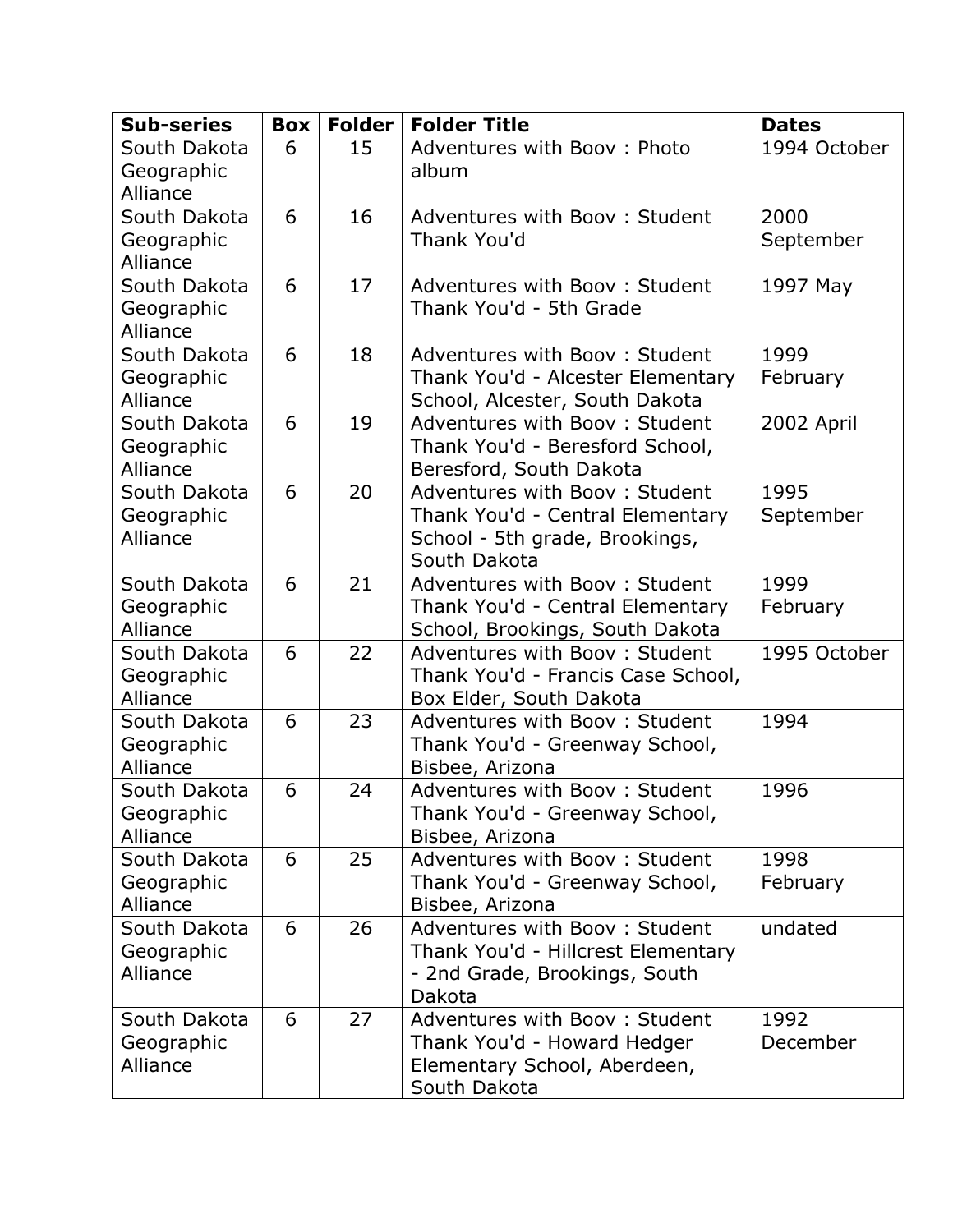| Adventures with Boov: Student<br>1984 March<br>South Dakota<br>6<br>28<br>Thank You'd - Klatt Elementary<br>Geographic |  |
|------------------------------------------------------------------------------------------------------------------------|--|
|                                                                                                                        |  |
|                                                                                                                        |  |
| Alliance<br>School, Anchorage, Alaska                                                                                  |  |
| 6<br>29<br>Adventures with Boov: Student<br>South Dakota<br>1990 April                                                 |  |
| Thank You'd - Klatt Elementary<br>Geographic                                                                           |  |
| Alliance<br>School, Anchorage, Alaska                                                                                  |  |
| $\overline{7}$<br>$\mathbf{1}$<br>South Dakota<br>Adventures with Booy: Student<br>1999                                |  |
| Thank You'd - L.B. Williams<br>December<br>Geographic                                                                  |  |
| Alliance<br>Elementary, Mitchell, South Dakota                                                                         |  |
| $\overline{7}$<br>$\overline{2}$<br>2001<br>South Dakota<br>Adventures with Booy: Student                              |  |
| November<br>Thank You'd - L.B. Williams<br>Geographic                                                                  |  |
| Alliance<br>Elementary - 5th Grade, Mitchell,                                                                          |  |
| South Dakota                                                                                                           |  |
| $\overline{7}$<br>3<br>2003 April<br>South Dakota<br>Adventures with Boov: Student                                     |  |
| Thank You'd - L.B. Williams<br>Geographic                                                                              |  |
| Alliance<br>Elementary, Mitchell, South Dakota                                                                         |  |
| $\overline{7}$<br>South Dakota<br>$\overline{4}$<br>Adventures with Boov: Student<br>1995 October                      |  |
| Thank You'd - Lincoln Elementary<br>Geographic                                                                         |  |
| Alliance<br>School, Rapid City, South Dakota                                                                           |  |
| $\overline{7}$<br>5<br>South Dakota<br>Adventures with Booy: Student<br>1993                                           |  |
| Thank You'd - Lincoln Elementary<br>Geographic                                                                         |  |
| Alliance<br>School, Watertown, South Dakota                                                                            |  |
| $\overline{7}$<br>6<br>1993<br>South Dakota<br>Adventures with Boov: Student                                           |  |
| Thank You'd - Ridewood<br>Geographic                                                                                   |  |
| Alliance<br>Preparatory School, Metairie,                                                                              |  |
| Louisiana                                                                                                              |  |
| $\overline{7}$<br>$\overline{7}$<br>South Dakota<br>Adventures with Boov: Student<br>1994 October                      |  |
| Thank You'd - Roosevelt<br>Geographic                                                                                  |  |
| Alliance<br>Elementary School, Watertown,                                                                              |  |
| South Dakota                                                                                                           |  |
| $\overline{7}$<br>South Dakota<br>8<br>Adventures with Booy: Student<br>1994                                           |  |
| Thank You'd - Roosevelt<br>December<br>Geographic                                                                      |  |
| Alliance<br>Elementary School, Watertown,                                                                              |  |
| South Dakota<br>$\overline{7}$<br>9<br>Adventures with Booy: Student<br>1999<br>South Dakota                           |  |
| December<br>Thank You'd - Rutland Elementary                                                                           |  |
| Geographic<br>Alliance                                                                                                 |  |
| - 2nd grade, Rutland, South<br>Dakota                                                                                  |  |
| $\overline{7}$<br>10<br>Adventures with Booy: Student<br>1992<br>South Dakota                                          |  |
| Thank You'd - Sioux Valley School,<br>February<br>Geographic                                                           |  |
| Alliance<br>Volga, South Dakota                                                                                        |  |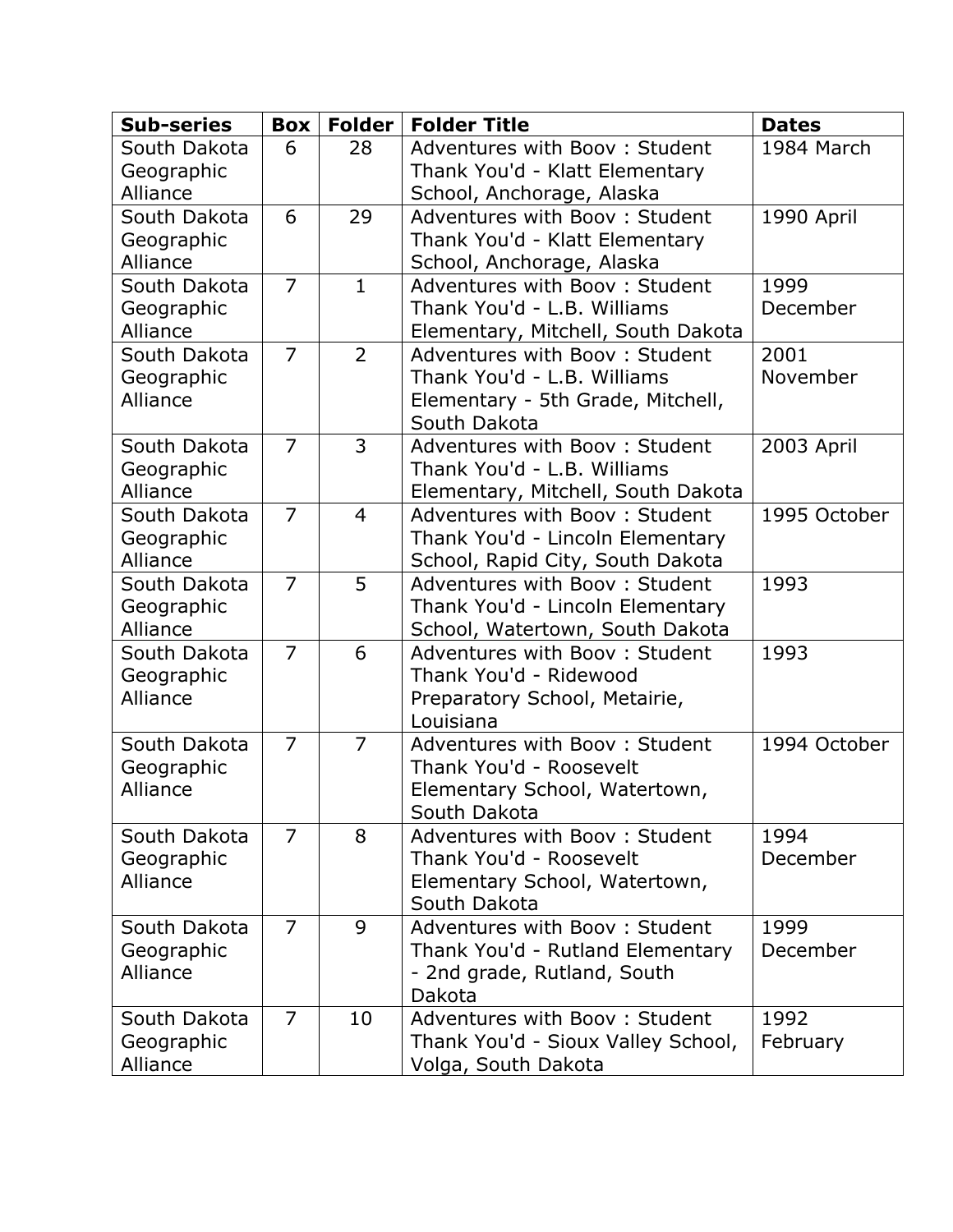| <b>Sub-series</b>          | <b>Box</b>     | <b>Folder</b> | <b>Folder Title</b>                                            | <b>Dates</b> |
|----------------------------|----------------|---------------|----------------------------------------------------------------|--------------|
| South Dakota               | 7              | 11            | Adventures with Boov: Student                                  | 2000         |
| Geographic<br>Alliance     |                |               | Thank You'd - St. Martin's<br>Lutheran Church and School,      | December     |
|                            |                |               | Watertown, South Dakota                                        |              |
| South Dakota               | $\overline{7}$ | 12            | Adventures with Booy: Student                                  | 2004 October |
| Geographic                 |                |               | Thank You'd - Tea Area                                         |              |
| Alliance                   |                |               | Elementary School, Tea, South<br>Dakota                        |              |
| South Dakota               | $\overline{7}$ | 13            | Adventures with Booy: Student                                  | 1998         |
| Geographic<br>Alliance     |                |               | Thank You'd - Tea Primary School,<br>Tea, South Dakota         |              |
| South Dakota               | $\overline{7}$ | 14            | Adventures with Boov: Student                                  | 2001 April   |
| Geographic                 |                |               | Thank You'd - Tea Primary School,                              |              |
| Alliance                   |                |               | Tea, South Dakota                                              |              |
| South Dakota               | $\overline{7}$ | 15            | Adventures with Booy: Student                                  | 2002 April   |
| Geographic<br>Alliance     |                |               | Thank You'd - Tea Primary School,<br>Tea, South Dakota         |              |
| South Dakota               | $\overline{7}$ | 16            | Adventures with Booy: Student                                  | 1995 October |
| Geographic                 |                |               | Thank You'd - West Lead and                                    |              |
| Alliance                   |                |               | <b>Central Campus Elementary</b>                               |              |
|                            | $\overline{7}$ |               | School, Lead, South Dakota                                     |              |
| South Dakota<br>Geographic |                | 17            | Adventures with Booy: Student<br>Thank You'd - WLVA Elementary | 200?         |
| Alliance                   |                |               | School, Wall Lake, Iowa                                        |              |
| South Dakota               | $\overline{7}$ | 18            | Adventures with Booy: Thank You                                | undated      |
| Geographic                 |                |               | - Signed, matted picture                                       |              |
| Alliance<br>South Dakota   | $\overline{7}$ | 19            |                                                                | 1994         |
| Geographic                 |                |               | Alliance Notes (newsletter)                                    |              |
| Alliance                   |                |               |                                                                |              |
| South Dakota               | $\overline{7}$ | 20            | Alliance Summer Geographic                                     | undated      |
| Geographic                 |                |               | Institute [Photographs]                                        |              |
| Alliance<br>South Dakota   | $\overline{7}$ | 21            | Alliance Summer Geographic                                     | 1992         |
| Geographic                 |                |               | Institute 1992 [Participants (DC,                              |              |
| Alliance                   |                |               | $CO, LA$ ]                                                     |              |
| South Dakota               | $\overline{7}$ | 22            | Alliance Summer Geographic                                     | 1993         |
| Geographic<br>Alliance     |                |               | Institute 1993 [Photographs]                                   |              |
| South Dakota               | $\overline{7}$ | 23            | Alliance Summer Geographic                                     | 1994         |
| Geographic                 |                |               | Institute 1994 [Applications]                                  |              |
| Alliance                   |                |               |                                                                |              |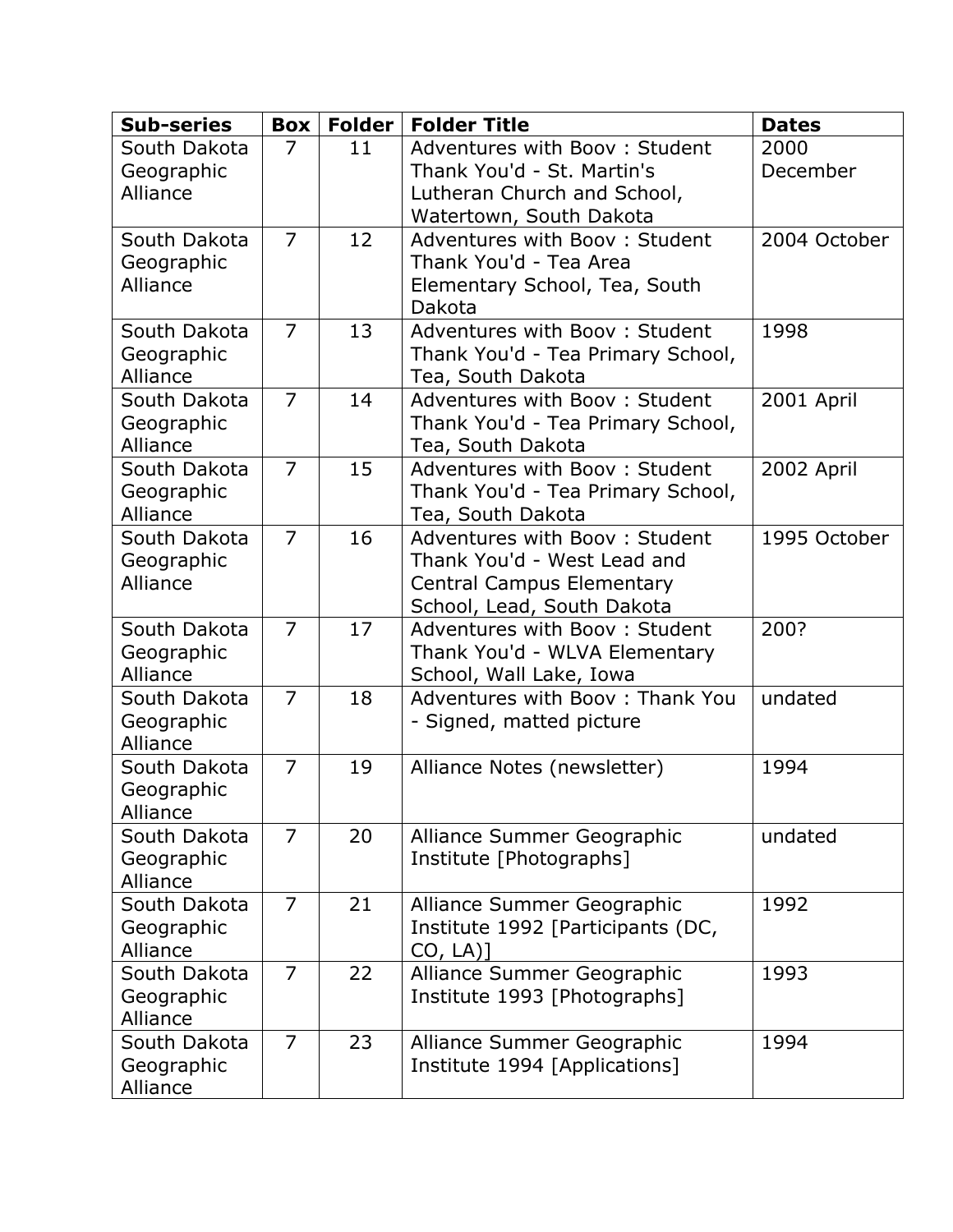| <b>Sub-series</b>                      | <b>Box</b>     | <b>Folder</b> | <b>Folder Title</b>                                                       | <b>Dates</b> |
|----------------------------------------|----------------|---------------|---------------------------------------------------------------------------|--------------|
| South Dakota<br>Geographic<br>Alliance | 7              | 24            | Alliance Summer Geographic<br>Institute 1994 [Photographs]                | 1994         |
| South Dakota<br>Geographic<br>Alliance | $\overline{7}$ | 25            | Alliance Summer Geographic<br>Institute 1995                              | 1995         |
| South Dakota<br>Geographic<br>Alliance | $\overline{7}$ | 26            | Alliance Summer Geographic<br>Institute 1995 [Evaluations]                | 1995         |
| South Dakota<br>Geographic<br>Alliance | $\overline{7}$ | 27            | Alliance Summer Geographic<br>Institute 1996                              | 1996         |
| South Dakota<br>Geographic<br>Alliance | $\overline{7}$ | 28            | Alliance Summer Geographic<br>Institute 1996 [Photographs]                | 1996         |
| South Dakota<br>Geographic<br>Alliance | $\overline{7}$ | 29            | Alliance Summer Geographic<br>Institute 1998 [Photographs]                | 1998         |
| South Dakota<br>Geographic<br>Alliance | $\overline{7}$ | 30            | Alliance Summer Geographic<br>Institute 1999 [Photographs]                | 1999         |
| South Dakota<br>Geographic<br>Alliance | $\overline{7}$ | 31            | Alliance Summer Geographic<br>Institute 2001                              | 2001         |
| South Dakota<br>Geographic<br>Alliance | $\overline{7}$ | 32            | Alliance Summer Geographic<br>Institute 2001 [Photographs]                | 2001         |
| South Dakota<br>Geographic<br>Alliance | $\overline{7}$ | 33            | AP [Advanced Placement]<br>Geography                                      | 1999         |
| South Dakota<br>Geographic<br>Alliance | $\overline{7}$ | 34            | AP [Advanced Placement] Human<br>Geography                                | 2005-2007    |
| South Dakota<br>Geographic<br>Alliance | $\overline{7}$ | 35            | AP [Advanced Placement] Human<br>Geography: Background, media             | 2004         |
| South Dakota<br>Geographic<br>Alliance | $\overline{7}$ | 36            | AP [Advanced Placement] Human<br>Geography Program: Course<br>Description | 2000-2003    |
| South Dakota<br>Geographic<br>Alliance | $\overline{7}$ | 37            | AP [Advanced Placement] Human<br>Geography Program: Evaluation<br>Forms   | undated      |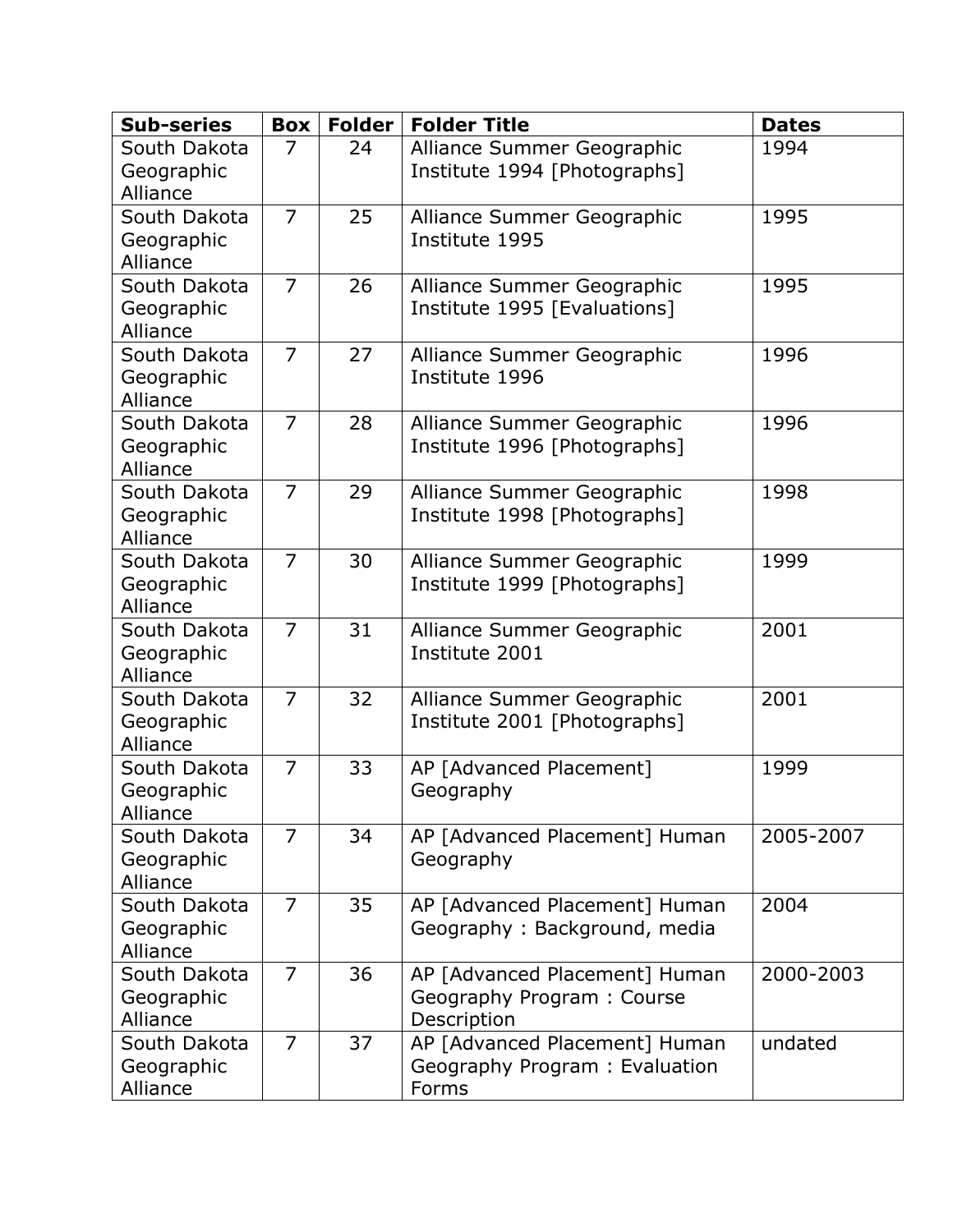| <b>Sub-series</b>        | Box            | <b>Folder</b>  | <b>Folder Title</b>                                         | <b>Dates</b> |
|--------------------------|----------------|----------------|-------------------------------------------------------------|--------------|
| South Dakota             | 7              | 38             | AP [Advanced Placement] Human                               | 2001-2002    |
| Geographic<br>Alliance   |                |                | Geography Program: Handouts,<br>exam                        |              |
| South Dakota             | $\overline{7}$ | 39             | AP [Advanced Placement] Human                               | 2001-2002    |
| Geographic               |                |                | Geography Program: Promotional                              |              |
| Alliance                 |                |                | material                                                    |              |
| South Dakota             | $\overline{7}$ | 40             | AP [Advanced Placement] Human                               | 2002         |
| Geographic               |                |                | Geography Program: Seminar                                  |              |
| Alliance                 |                |                |                                                             |              |
| South Dakota             | $\overline{7}$ | 41             | AP [Advanced Placement] Human                               | 2001         |
| Geographic               |                |                | Geography Program: Summer                                   |              |
| Alliance                 |                |                | <b>Institute Director's Training</b>                        |              |
| South Dakota             | $\overline{7}$ | 42             | AP [Advanced Placement] Human                               | 1999         |
| Geographic<br>Alliance   |                |                | Geography Program: Teacher's<br>Guide                       |              |
| South Dakota             | $\overline{7}$ | 43             | AP [Advanced Placement] Human                               | 2001         |
| Geographic               |                |                | Geography Program: Teaching                                 |              |
| Alliance                 |                |                | packet                                                      |              |
| South Dakota             | 8              | $\mathbf{1}$   | AP [Advanced Placement]                                     | 2001-2004    |
| Geographic               |                |                | Institutes                                                  |              |
| Alliance                 |                |                |                                                             |              |
| South Dakota             | 8              | $\overline{2}$ | AP [Advanced Placement]                                     | 2002         |
| Geographic               |                |                | Institutes: GEOG 610-41 Human                               |              |
| Alliance                 |                |                | Geography                                                   |              |
| South Dakota             | 8              | 3              | AP [Advanced Placement]                                     | 2002         |
| Geographic               |                |                | Institutes: GEOG 610-42                                     |              |
| Alliance<br>South Dakota | 8              | $\overline{4}$ | <b>Technology Institute</b>                                 | 2002         |
| Geographic               |                |                | AP [Advanced Placement]<br>Institutes: GEOG 610-43 Physical |              |
| Alliance                 |                |                | Geography for Teachers                                      |              |
| South Dakota             | 8              | 5              | AP [Advanced Placement]                                     | 2002         |
| Geographic               |                |                | Institutes: GEOG 610-44                                     |              |
| Alliance                 |                |                | Geography of Lewis & Clark                                  |              |
| South Dakota             | 8              | 6              | AP [Advanced Placement]                                     | 2002         |
| Geographic               |                |                | Institutes: GEOG 610-45                                     |              |
| Alliance                 |                |                | Geography of Africa                                         |              |
| South Dakota             | 8              | $\overline{7}$ | AP [Advanced Placement]                                     | 2004         |
| Geographic               |                |                | Institutes: GEOG 692 Teaching                               |              |
| Alliance                 |                |                | Population, Migration, and                                  |              |
|                          |                |                | Settlement                                                  |              |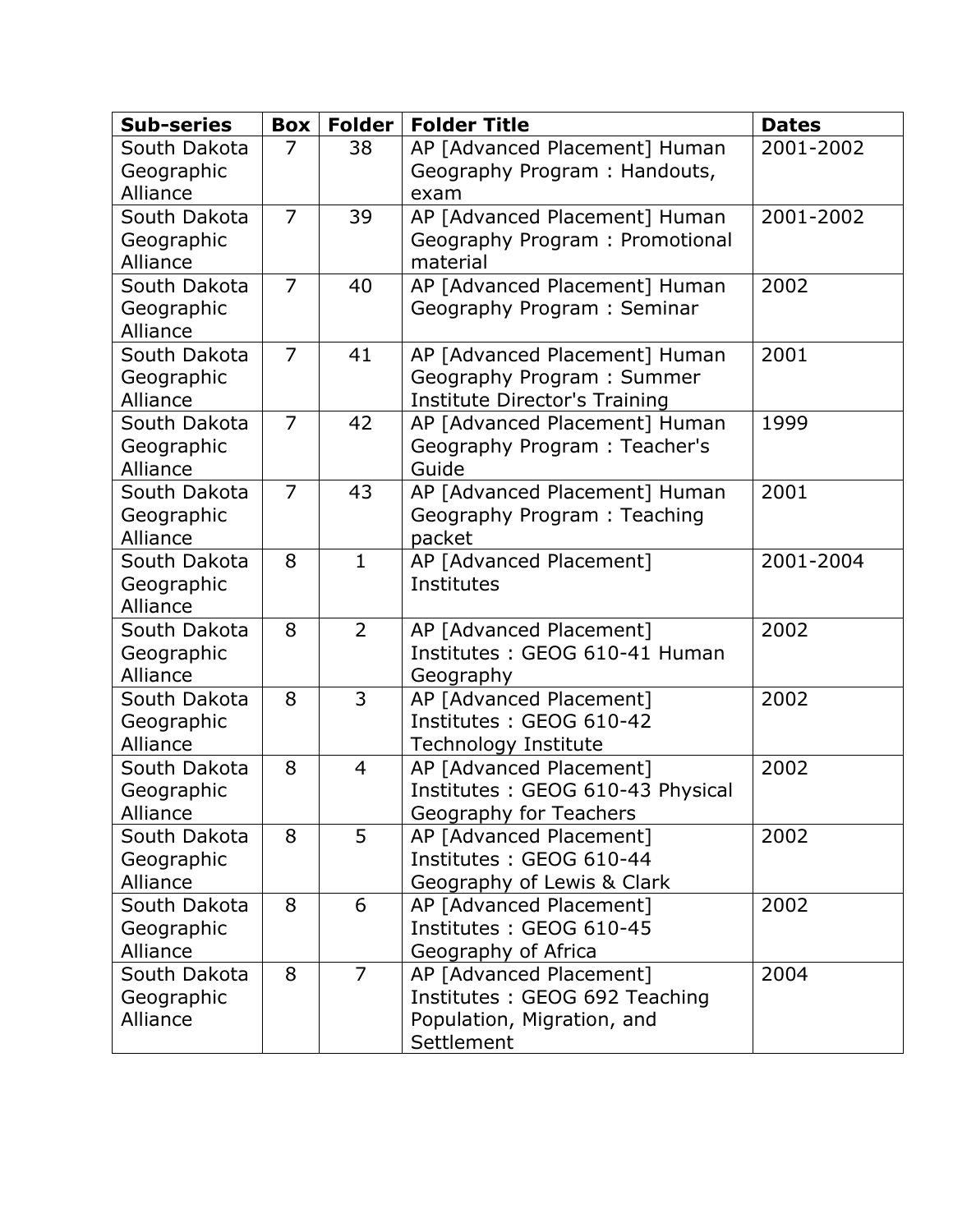| <b>Sub-series</b>          | <b>Box</b> | Folder | <b>Folder Title</b>                                               | <b>Dates</b> |
|----------------------------|------------|--------|-------------------------------------------------------------------|--------------|
| South Dakota               | 8          | 8      | AP [Advanced Placement]                                           | 2003         |
| Geographic                 |            |        | Institutes: GEOG 692-41                                           |              |
| Alliance<br>South Dakota   | 8          | 9      | Geotechnology in the Classroom<br>AP [Advanced Placement]         | 2003         |
| Geographic                 |            |        | Institutes: GEOG 692-42 Human                                     |              |
| Alliance                   |            |        | Geography                                                         |              |
| South Dakota               | 8          | 10     | AP [Advanced Placement]                                           | 2003         |
| Geographic                 |            |        | Institutes: GEOG 692-43                                           |              |
| Alliance                   |            |        | Geography of Lewis & Clark                                        |              |
|                            |            |        | Workshop I                                                        |              |
| South Dakota               | 8          | 11     | AP [Advanced Placement]                                           | 2003         |
| Geographic                 |            |        | Institutes: GEOG 692-44 Cultural                                  |              |
| Alliance                   | 8          | 12     | <b>Geography for Teachers</b>                                     |              |
| South Dakota<br>Geographic |            |        | AP [Advanced Placement]<br>Institutes: GEOG 692-45                | 2003         |
| Alliance                   |            |        | Geography of Lewis & Clark                                        |              |
|                            |            |        | Workshop II                                                       |              |
| South Dakota               | 8          | 13     | AP [Advanced Placement]                                           | 2003         |
| Geographic                 |            |        | Institutes: GEOG 692-46                                           |              |
| Alliance                   |            |        | Geography of the Future                                           |              |
| South Dakota               | 8          | 14     | <b>Bills and vouchers</b>                                         | 1992-1993    |
| Geographic                 |            |        |                                                                   |              |
| Alliance                   |            |        |                                                                   |              |
| South Dakota<br>Geographic | 8          | 15     | Binko, James B. : "Spreading the<br>Word About Geography: A Guide | 1989         |
| Alliance                   |            |        | for Teacher-Consultants in                                        |              |
|                            |            |        | <b>Geography Education"</b>                                       |              |
| South Dakota               | 8          | 16     | Building a Framework: South                                       | 2008         |
| Geographic                 |            |        | Dakota Standards Review Meeting                                   |              |
| Alliance                   |            |        |                                                                   |              |
| South Dakota               | 8          | 17     | Core Knowledge National                                           | 2000-2011    |
| Geographic                 |            |        | Conference                                                        |              |
| Alliance                   | 8          |        |                                                                   |              |
| South Dakota<br>Geographic |            | 18     | Correspondence                                                    | 1991-2002    |
| Alliance                   |            |        |                                                                   |              |
| South Dakota               | 8          | 19     | Developing Performance                                            | 1997         |
| Geographic                 |            |        | Assessment Tasks: Templates for                                   |              |
| Alliance                   |            |        | Designers                                                         |              |
| South Dakota               | 8          | 20     | Discovery (newsletter)                                            | 1993         |
| Geographic                 |            |        |                                                                   |              |
| Alliance                   |            |        |                                                                   |              |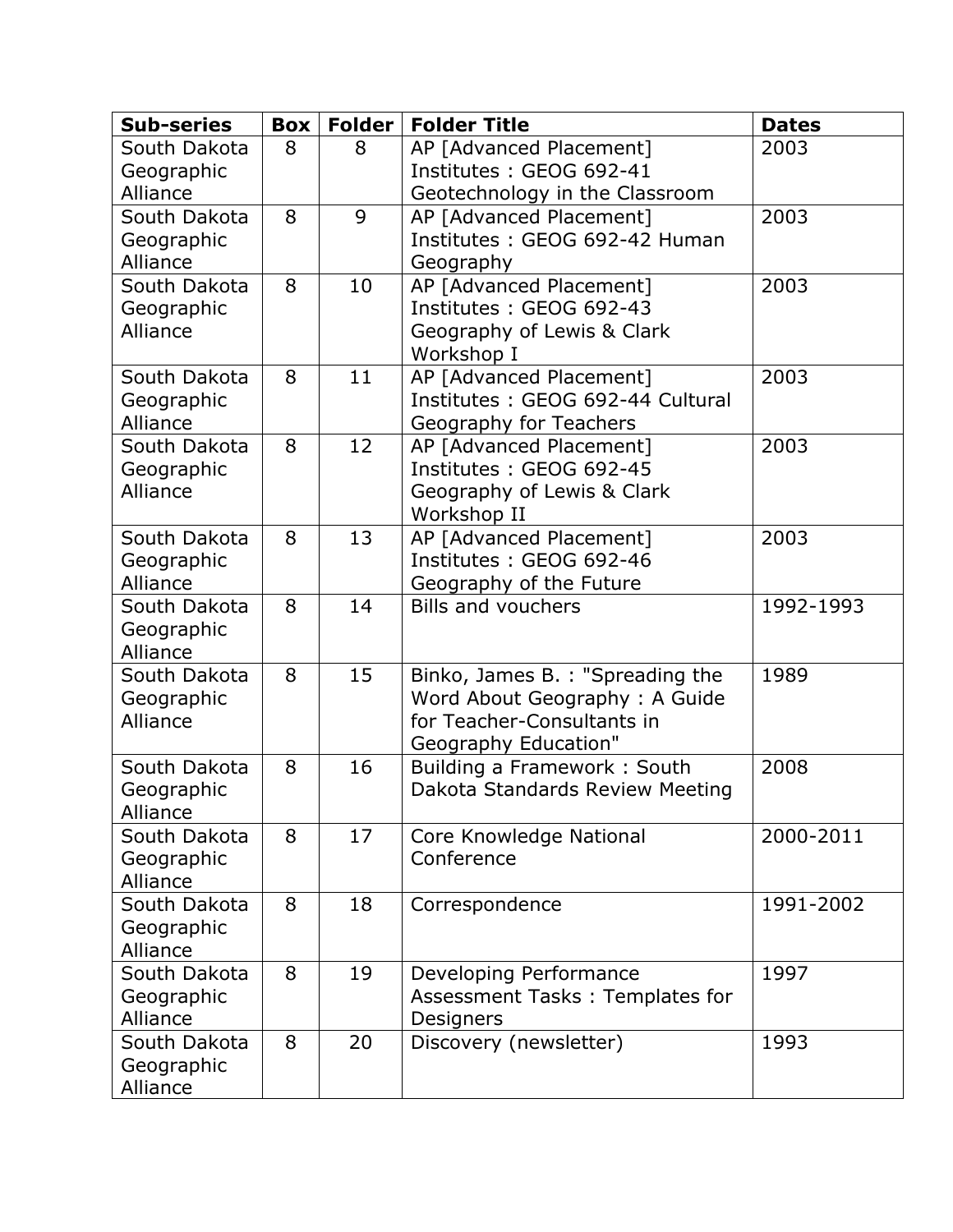| <b>Sub-series</b>          | <b>Box</b> | <b>Folder</b> | <b>Folder Title</b>                | <b>Dates</b> |
|----------------------------|------------|---------------|------------------------------------|--------------|
| South Dakota               | 8          | 21            | DOE/Fund for Innovation in         | 1991-1993    |
| Geographic                 |            |               | Education, Geography Academy for   |              |
| Alliance                   |            |               | <b>Teachers</b>                    |              |
| South Dakota               | 8          | 22            | <b>Education Directory</b>         | 1999-2001    |
| Geographic<br>Alliance     |            |               |                                    |              |
| South Dakota               | 8          | 23            | <b>Evaluation Forms</b>            | 1992         |
| Geographic                 |            |               |                                    |              |
| Alliance                   |            |               |                                    |              |
| South Dakota               | 8          | 24            | Evaluations                        | 1994-1996    |
| Geographic                 |            |               |                                    |              |
| Alliance                   |            |               |                                    |              |
| South Dakota               | 8          | 25            | Fall Meeting - Pre-registration    | undated      |
| Geographic                 |            |               |                                    |              |
| Alliance                   |            |               |                                    |              |
| South Dakota               | 8          | 26            | Fall Meeting - Master file         | 1993-1998    |
| Geographic                 |            |               |                                    |              |
| Alliance<br>South Dakota   | 8          | 27            | Field trip                         | 1995-2002    |
| Geographic                 |            |               |                                    |              |
| Alliance                   |            |               |                                    |              |
| South Dakota               | 8          | 28            | Forms                              | 1994         |
| Geographic                 |            |               |                                    |              |
| Alliance                   |            |               |                                    |              |
| South Dakota               | 8          | 29            | <b>Framework Committee Meeting</b> | 2009         |
| Geographic                 |            |               |                                    |              |
| Alliance                   | 8          |               |                                    |              |
| South Dakota<br>Geographic |            | 30            | Fundraising                        | 1989-1995    |
| Alliance                   |            |               |                                    |              |
| South Dakota               | 8          | 31            | Geography Awareness Week           | 1987-2000    |
| Geographic                 |            |               |                                    |              |
| Alliance                   |            |               |                                    |              |
| South Dakota               | 8          | 32            | Geography Education Program        | 1992         |
| Geographic                 |            |               |                                    |              |
| Alliance                   |            |               |                                    |              |
| South Dakota               | 8          | 33            | Geography Education Program        | 1992         |
| Geographic                 |            |               |                                    |              |
| Alliance<br>South Dakota   | 8          | 34            |                                    | 1994         |
| Geographic                 |            |               | Geography Education Program        |              |
| Alliance                   |            |               |                                    |              |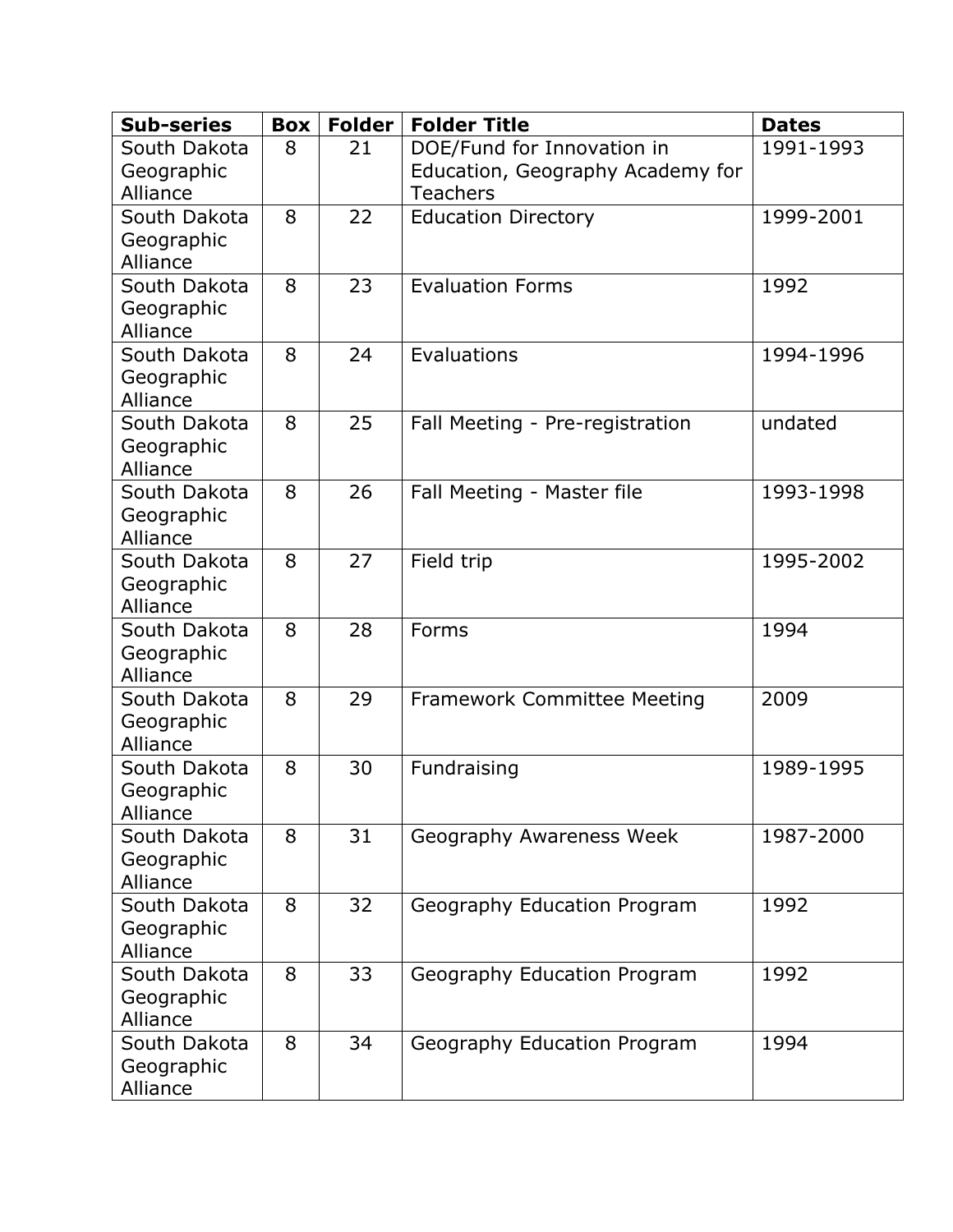| <b>Sub-series</b>                      | <b>Box</b> | <b>Folder</b>  | <b>Folder Title</b>                                  | <b>Dates</b> |
|----------------------------------------|------------|----------------|------------------------------------------------------|--------------|
| South Dakota<br>Geographic<br>Alliance | 8          | 35             | Geography Education Program                          | 1994         |
| South Dakota<br>Geographic<br>Alliance | 8          | 36             | Geography Education Summer<br>Workshop: Applications | 1993         |
| South Dakota<br>Geographic<br>Alliance | 8          | 37             | Geography Standards Workshop<br>Report               | undated      |
| South Dakota<br>Geographic<br>Alliance | 8          | 38             | Geography Themes and Standards                       | 2005         |
| South Dakota<br>Geographic<br>Alliance | 9          | $\mathbf{1}$   | Housing, Dining                                      | 2009         |
| South Dakota<br>Geographic<br>Alliance | 9          | $\overline{2}$ | Ideas and notes                                      | 1993-1994    |
| South Dakota<br>Geographic<br>Alliance | 9          | $\overline{3}$ | In-Service                                           | 1993         |
| South Dakota<br>Geographic<br>Alliance | 9          | $\overline{4}$ | Instructional Leadership Institute                   | 1994         |
| South Dakota<br>Geographic<br>Alliance | 9          | 5              | Job Description: Administrative<br>Assistant         | 1992         |
| South Dakota<br>Geographic<br>Alliance | 9          | 6              | K-5 Summer Geographic Seminar<br>1993 [Photographs]  | 1993         |
| South Dakota<br>Geographic<br>Alliance | 9          | $\overline{7}$ | K-5 Summer Geographic Seminar<br>1994 [Applications] | 1994         |
| South Dakota<br>Geographic<br>Alliance | 9          | 8              | K-5 Summer Geographic Seminar<br>1994 [Photographs]  | 1994         |
| South Dakota<br>Geographic<br>Alliance | 9          | 9              | K-5 Summer Geographic Seminar<br>1995                | 1995         |
| South Dakota<br>Geographic<br>Alliance | 9          | 10             | K-5 Summer Geographic Seminar<br>1995 [Evaluations]  | 1995         |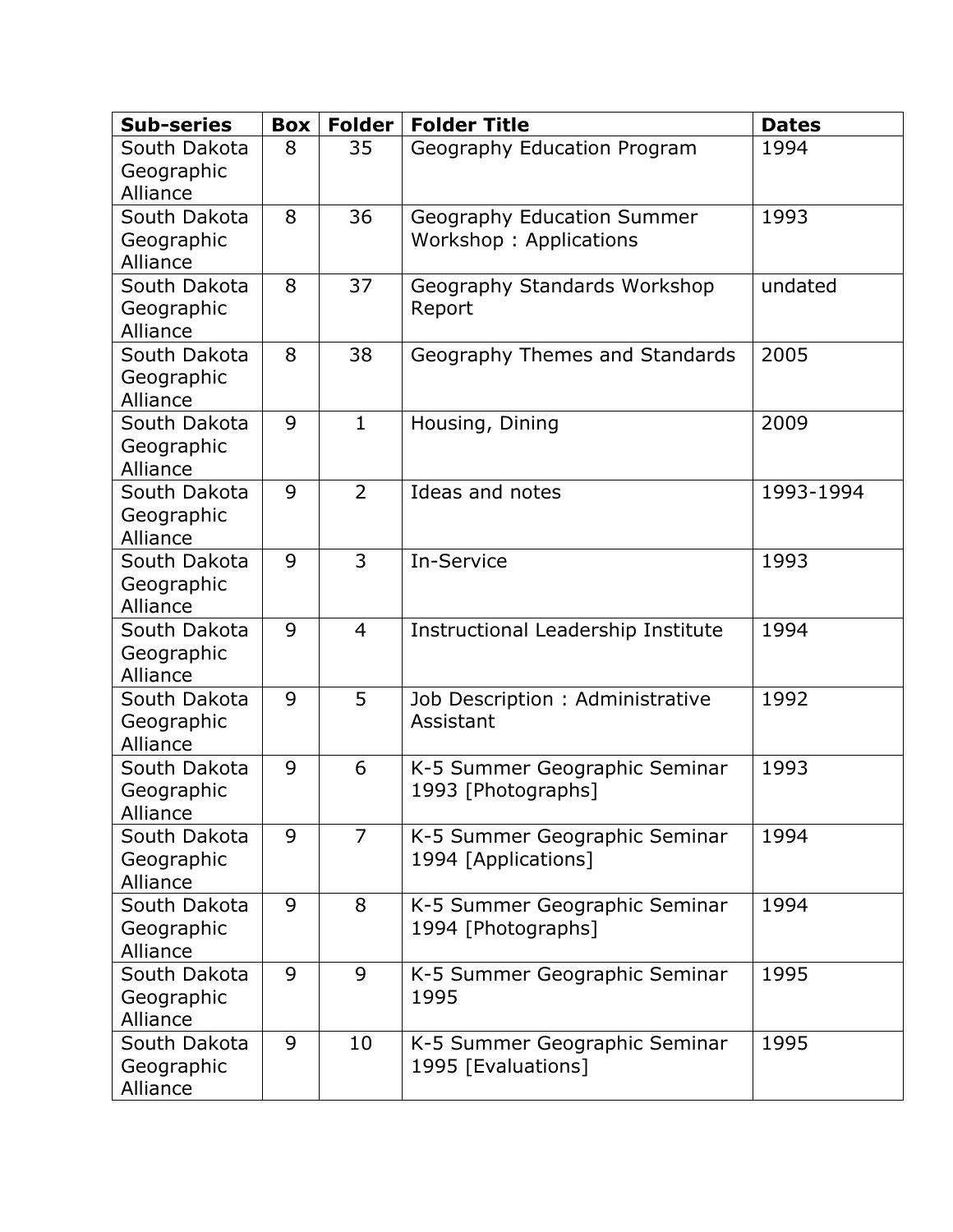| <b>Sub-series</b>                      | <b>Box</b> | Folder | <b>Folder Title</b>                                                                                | <b>Dates</b> |
|----------------------------------------|------------|--------|----------------------------------------------------------------------------------------------------|--------------|
| South Dakota<br>Geographic<br>Alliance | 9          | 11     | K-5 Summer Geographic Seminar<br>1996 [Applications]                                               | 1996         |
| South Dakota<br>Geographic<br>Alliance | 9          | 12     | Latin America: Themes and<br><b>Standards</b>                                                      | 1998         |
| South Dakota<br>Geographic<br>Alliance | 9          | 13     | Legislators                                                                                        | 1991-1992    |
| South Dakota<br>Geographic<br>Alliance | 9          | 14     | Logo                                                                                               | 1994-2001    |
| South Dakota<br>Geographic<br>Alliance | 9          | 15     | Mailing information                                                                                | undated      |
| South Dakota<br>Geographic<br>Alliance | 9          | 16     | Media                                                                                              | 1992-1994    |
| South Dakota<br>Geographic<br>Alliance | 9          | 17     | Miscellaneous notes, publications                                                                  | undated      |
| South Dakota<br>Geographic<br>Alliance | 9          | 18     | National Geographic Foundation<br><b>Annual Grantee Meeting</b>                                    | 2003         |
| South Dakota<br>Geographic<br>Alliance | 9          | 19     | National Geographic Society<br><b>Alliance Proposal</b>                                            | 1986-1992    |
| South Dakota<br>Geographic<br>Alliance | 9          | 20     | National Geographic Society<br><b>Education Foundation Annual</b><br><b>Grantee Meeting</b>        | 2002         |
| South Dakota<br>Geographic<br>Alliance | 9          | 21     | National Geographic Society<br><b>Education Foundation Alliance</b><br><b>Coordinators Meeting</b> | 2001         |
| South Dakota<br>Geographic<br>Alliance | 9          | 22     | National Geographic Society<br>Education Outreach: Geographic<br>Alliance Network Annual Manual    | 1999         |
| South Dakota<br>Geographic<br>Alliance | 9          | 23     | National Geographic Society<br>Geography Education Program:<br>Alliance Coordinator Workshop       | 1997         |
| South Dakota<br>Geographic<br>Alliance | 9          | 24     | National Geographic Society<br><b>Institutes and Workshops</b><br><b>Evaluation Questionnaire</b>  | 1994-1996    |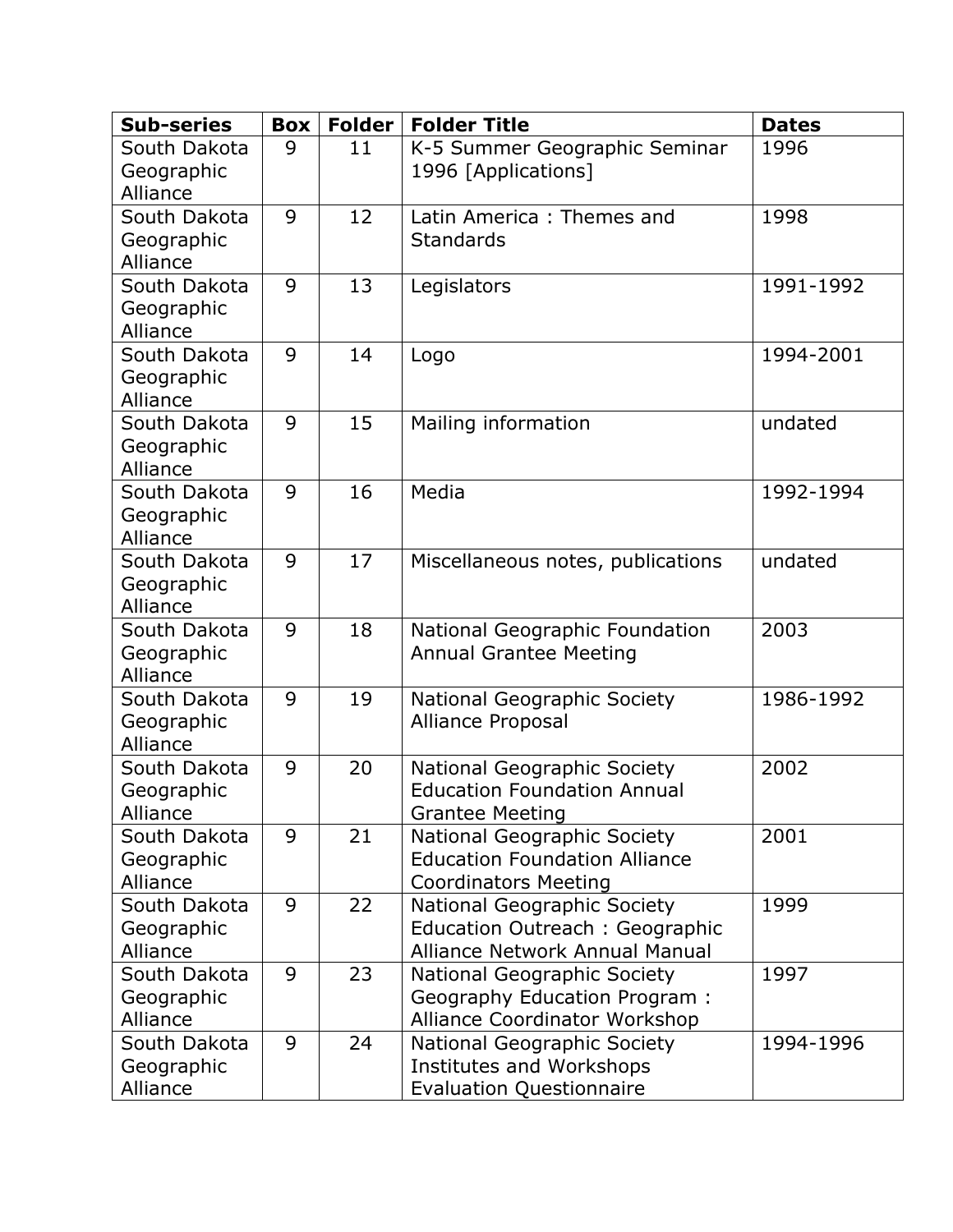| <b>Sub-series</b>                      | <b>Box</b> | <b>Folder</b> | <b>Folder Title</b>                                                                                      | <b>Dates</b> |
|----------------------------------------|------------|---------------|----------------------------------------------------------------------------------------------------------|--------------|
| South Dakota<br>Geographic<br>Alliance | 9          | 25            | National Geographic Society<br><b>Report of Programs</b>                                                 | 1993-1994    |
| South Dakota<br>Geographic<br>Alliance | 9          | 23            | National Geographic Society<br>Summer Geography Institute                                                | 1993         |
| South Dakota<br>Geographic<br>Alliance | 9          | 27            | National Geographic Society<br>Summer Geography Institute and<br>Workshop on Water Participants          | 1993         |
| South Dakota<br>Geographic<br>Alliance | 9          | 28            | National Geography Society: A<br>Teacher's Guide to Performance<br>Based Assessment in Geography         | 1999         |
| South Dakota<br>Geographic<br>Alliance | 9          | 29            | National Geography Awareness<br>Week: November 15-21, 1987                                               | 1987         |
| South Dakota<br>Geographic<br>Alliance | 9          | 30            | National Workshop on the<br><b>Geography Standards</b>                                                   | 1995         |
| South Dakota<br>Geographic<br>Alliance | 9          | 31            | (Geographic Alliance) Network<br>Annual Manual: Winter Meeting,<br>Washington, DC January 13-15,<br>2000 | 2000         |
| South Dakota<br>Geographic<br>Alliance | 9          | 32            | [Geographic Alliance] Network<br><b>Annual Meeting</b>                                                   | 2009         |
| South Dakota<br>Geographic<br>Alliance | 9          | 33            | Newsletter                                                                                               | 1993, 1998   |
| South Dakota<br>Geographic<br>Alliance | 9          | 34            | Photographs                                                                                              | undated      |
| South Dakota<br>Geographic<br>Alliance | 9          | 35            | Poem: "Old Fritz Gritzner had a<br>dream"                                                                | 1994         |
| South Dakota<br>Geographic<br>Alliance | 9          | 36            | <b>Poster Competition</b>                                                                                | 1998         |
| South Dakota<br>Geographic<br>Alliance | 10         | $\mathbf{1}$  | Program Plan                                                                                             | 1998-2002    |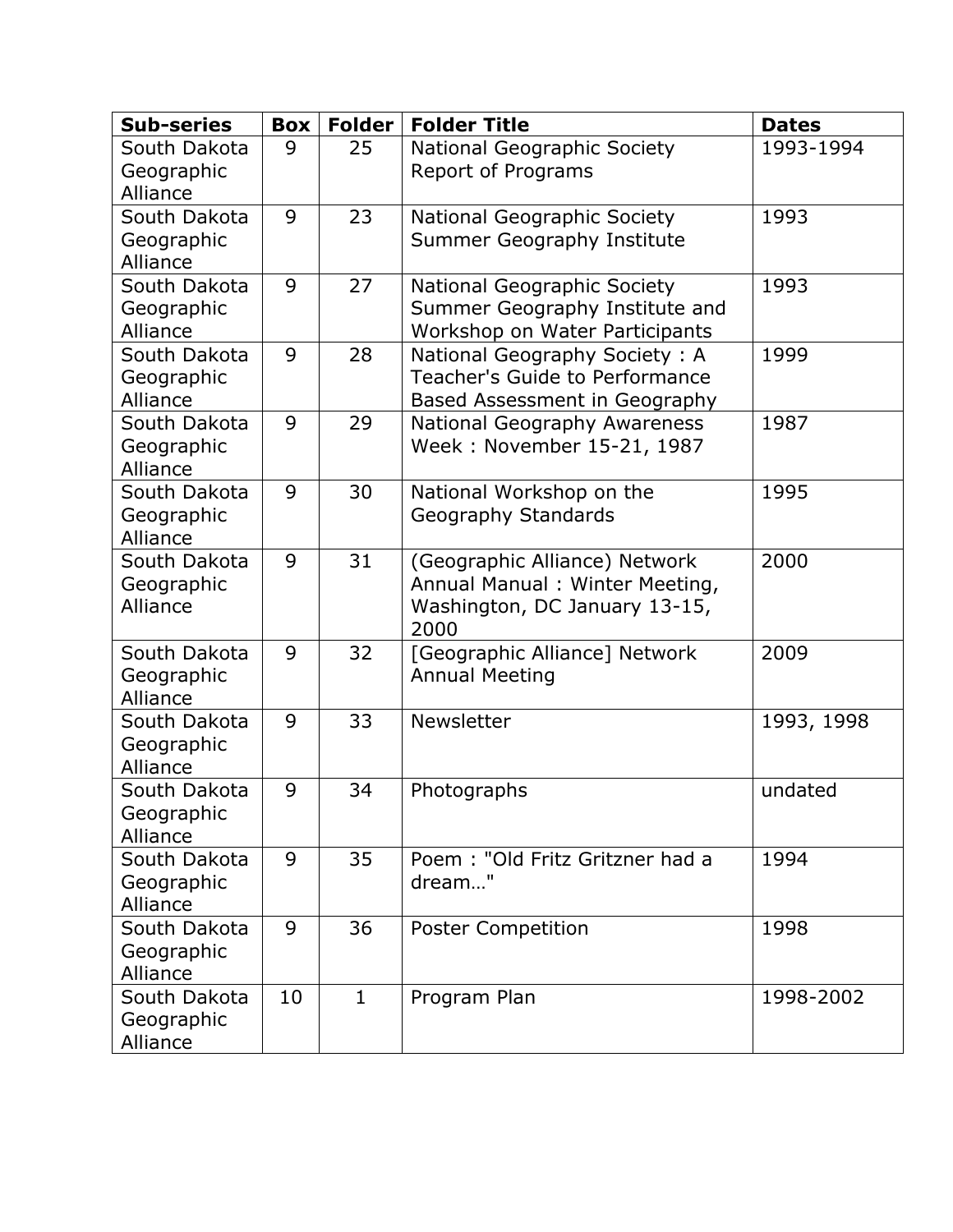| <b>Sub-series</b>                      | <b>Box</b> | <b>Folder</b>  | <b>Folder Title</b>                                                                                                              | <b>Dates</b> |
|----------------------------------------|------------|----------------|----------------------------------------------------------------------------------------------------------------------------------|--------------|
| South Dakota<br>Geographic<br>Alliance | 10         | 2              | Programs                                                                                                                         | 1993, 1996   |
| South Dakota<br>Geographic<br>Alliance | 10         | 3              | Regional Geography for Teachers                                                                                                  | 2004         |
| South Dakota<br>Geographic<br>Alliance | 10         | $\overline{4}$ | Regional Geography for Teachers                                                                                                  | 2007         |
| South Dakota<br>Geographic<br>Alliance | 10         | 5              | Seminar for Geography Education:<br>$K-5$                                                                                        | 1993-1997    |
| South Dakota<br>Geographic<br>Alliance | 10         | 6              | Social Studies Content Standards :<br>South Dakota Department of<br>Education                                                    | 2006         |
| South Dakota<br>Geographic<br>Alliance | 10         | $\overline{7}$ | South Dakota Geography<br>Awareness Week: Report form                                                                            | 1993         |
| South Dakota<br>Geographic<br>Alliance | 10         | 8              | South Dakota Geography<br>Awareness Week: Report                                                                                 | 1998         |
| South Dakota<br>Geographic<br>Alliance | 10         | 9              | South Dakota Geography<br>Awareness Week: Report                                                                                 | 1999         |
| South Dakota<br>Geographic<br>Alliance | 10         | 10             | <b>Staff Appointments and Stipends</b>                                                                                           | 1995         |
| South Dakota<br>Geographic<br>Alliance | 10         | 11             | <b>State Convention Evaluation</b><br><b>Materials</b>                                                                           | 1992-1993    |
| South Dakota<br>Geographic<br>Alliance | 10         | 12             | State Offices and Projects                                                                                                       | 1992, 2000   |
| South Dakota<br>Geographic<br>Alliance | 10         | 13             | Summer Geography Institute                                                                                                       | 1992         |
| South Dakota<br>Geographic<br>Alliance | 10         | 14             | Summer Geography Institute :<br>Beyond Borders - Using Maps to<br>Understand European Physical and<br><b>Cultural Landscapes</b> | 2008         |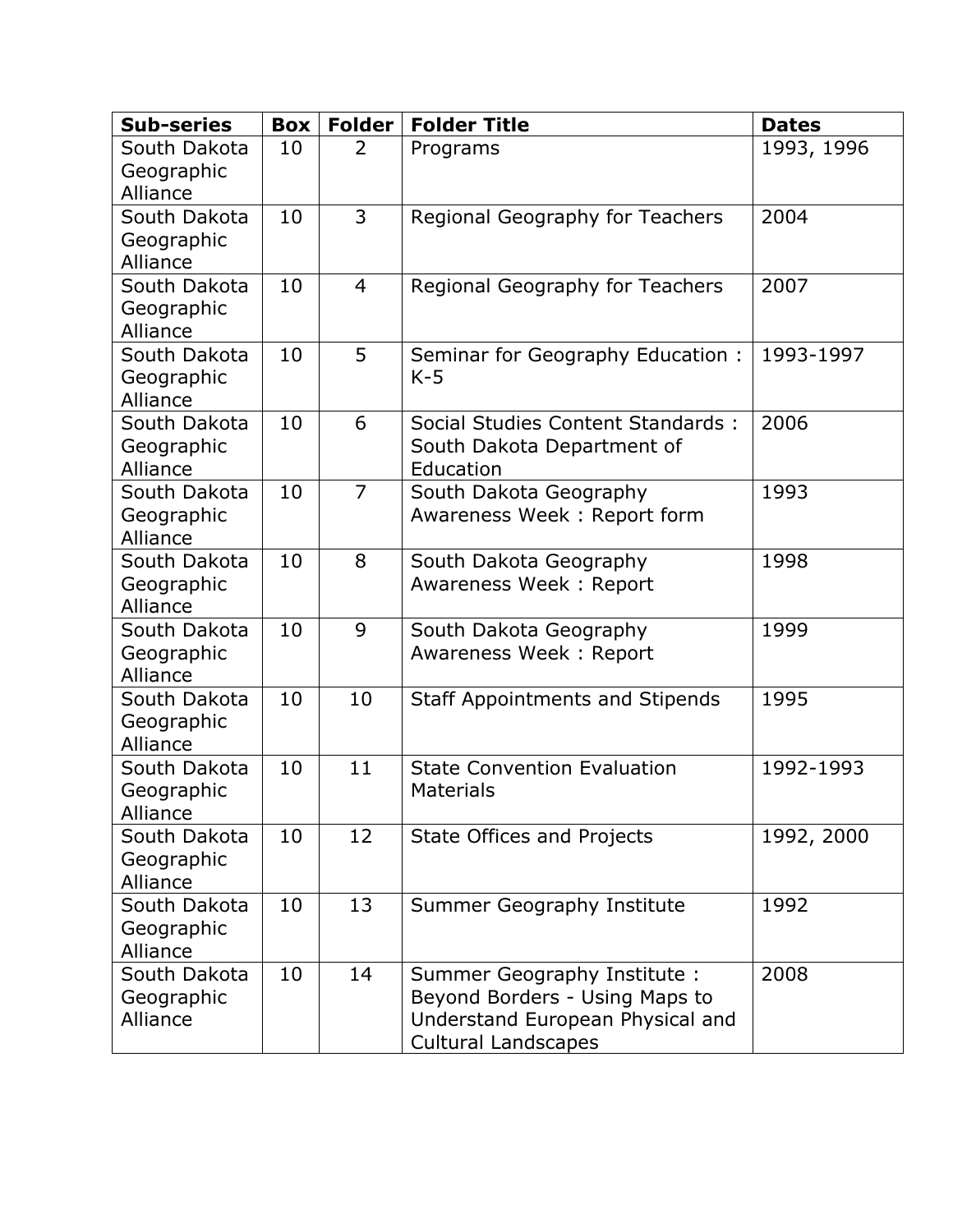| <b>Sub-series</b>                        | <b>Box</b> | <b>Folder</b> | <b>Folder Title</b>                                                                | <b>Dates</b> |
|------------------------------------------|------------|---------------|------------------------------------------------------------------------------------|--------------|
| South Dakota<br>Geographic<br>Alliance   | 10         | 15            | Summer Geography Workshop on<br><b>Habitats</b>                                    | 1996         |
| South Dakota<br>Geographic<br>Alliance   | 10         | 16            | <b>Teacher Lists</b>                                                               | 1988-1994    |
| South Dakota<br>Geographic<br>Alliance   | 10         | 17            | West Central Geography Academy<br>for Teachers 1992 : Colorado<br>Program          | 1992         |
| South Dakota<br>Geographic<br>Alliance   | 10         | 18            | West Central Geography Academy<br>for Teachers 1992 : South Dakota<br>Applicants   | 1992         |
| South Dakota<br>Geographic<br>Alliance   | 10         | 19            | West Central Geography Academy<br>for Teachers 1992 : South Dakota<br>Expenditures | 1992         |
| South Dakota<br>Geographic<br>Alliance   | 10         | 20            | West Central Geography Academy<br>for Teachers 1992 : Rejects                      | 1992         |
| South Dakota<br>Geographic<br>Alliance   | 10         | 21            | West Central Geography Academy<br>for Teachers 1993 : Final Report                 | 1993         |
| South Dakota<br>Geographic<br>Alliance   | 10         | 22            | West Central Regional Geography<br>Academy: Evaluation Report                      | 1993         |
| South Dakota<br>Geographic<br>Alliance   | 10         | 23            | Workshop on Water                                                                  | 1992         |
| South Dakota<br>Geographic<br>Alliance   | 10         | 24            | Workshop on Wilderness:<br>Applications                                            | 1994         |
| South Dakota<br>Geographic<br><b>Bee</b> | 10         | 25            | Archive                                                                            | 2013         |
| South Dakota<br>Geographic<br><b>Bee</b> | 10         | 26            | <b>History</b>                                                                     | 2013         |
| South Dakota<br>Geographic<br><b>Bee</b> | 10         | 27            | Media                                                                              | 1987-2011    |
| South Dakota<br>Geographic<br>Bee        | 10         | 28            | <b>National Competition Sample</b><br>Folder                                       | 2013         |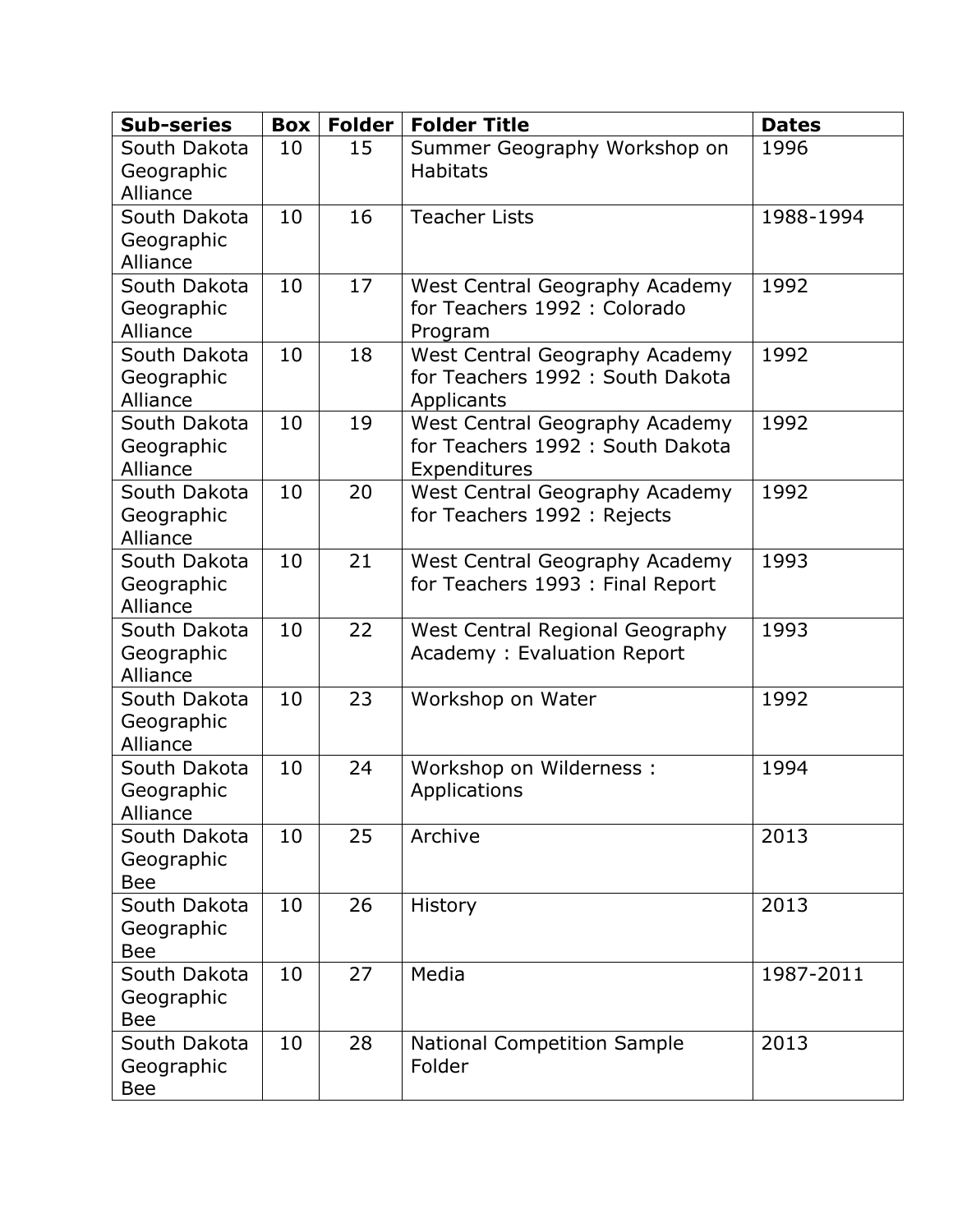| <b>Sub-series</b>                        | <b>Box</b> | <b>Folder</b>  | <b>Folder Title</b>                                                                     | <b>Dates</b> |
|------------------------------------------|------------|----------------|-----------------------------------------------------------------------------------------|--------------|
| South Dakota<br>Geographic<br><b>Bee</b> | 10         | 29             | Participants / Registration                                                             | 1989-2013    |
| South Dakota<br>Geographic<br><b>Bee</b> | 10         | 30             | Program / Brochure                                                                      | 1989-2013    |
| South Dakota<br>Geographic<br><b>Bee</b> | 10         | 31             | Spotlights, Students, Geography:<br>South Dakota Geographic Bee<br>Feedback             | 2002         |
| South Dakota<br>Geographic<br><b>Bee</b> | 10         | 32             | <b>State Coordinator Handbook</b>                                                       | 2009         |
| South Dakota<br>Geographic<br><b>Bee</b> | 10         | 33             | State-Level Competition Kit (Press<br>Kit material - Includes local media<br>clippings) | 1989         |
| South Dakota<br>Geographic<br><b>Bee</b> | 10         | 34             | State-Level Competition Kit (Press<br>Kit material)                                     | 1990         |
| South Dakota<br>Geographic<br><b>Bee</b> | 10         | 35             | State-Level Competition Kit (Press<br>Kit material)                                     | 1991         |
| South Dakota<br>Geographic<br><b>Bee</b> | 10         | 36             | State-Level Competition Kit (Press<br>Kit material)                                     | 1992         |
| South Dakota<br>Geographic<br><b>Bee</b> | 10         | 37             | State-Level Competition Kit (Press<br>Kit material)                                     | 1993         |
| South Dakota<br>Geographic<br>Bee        | 10         | 38             | <b>State-Level Competition Kit (Press)</b><br>Kit material)                             | 1994         |
| South Dakota<br>Geographic<br><b>Bee</b> | 10         | 39             | State-Level Competition Kit (Press<br>Kit material)                                     | 1995         |
| South Dakota<br>Geographic<br><b>Bee</b> | 11         | $\mathbf{1}$   | State-Level Competition Kit (Press<br>Kit material)                                     | 1996         |
| South Dakota<br>Geographic<br><b>Bee</b> | 11         | $\overline{2}$ | State-Level Competition Kit (Press<br>Kit material)                                     | 1997         |
| South Dakota<br>Geographic<br>Bee        | 11         | 3              | State-Level Competition Kit (Press<br>Kit material)                                     | 1998         |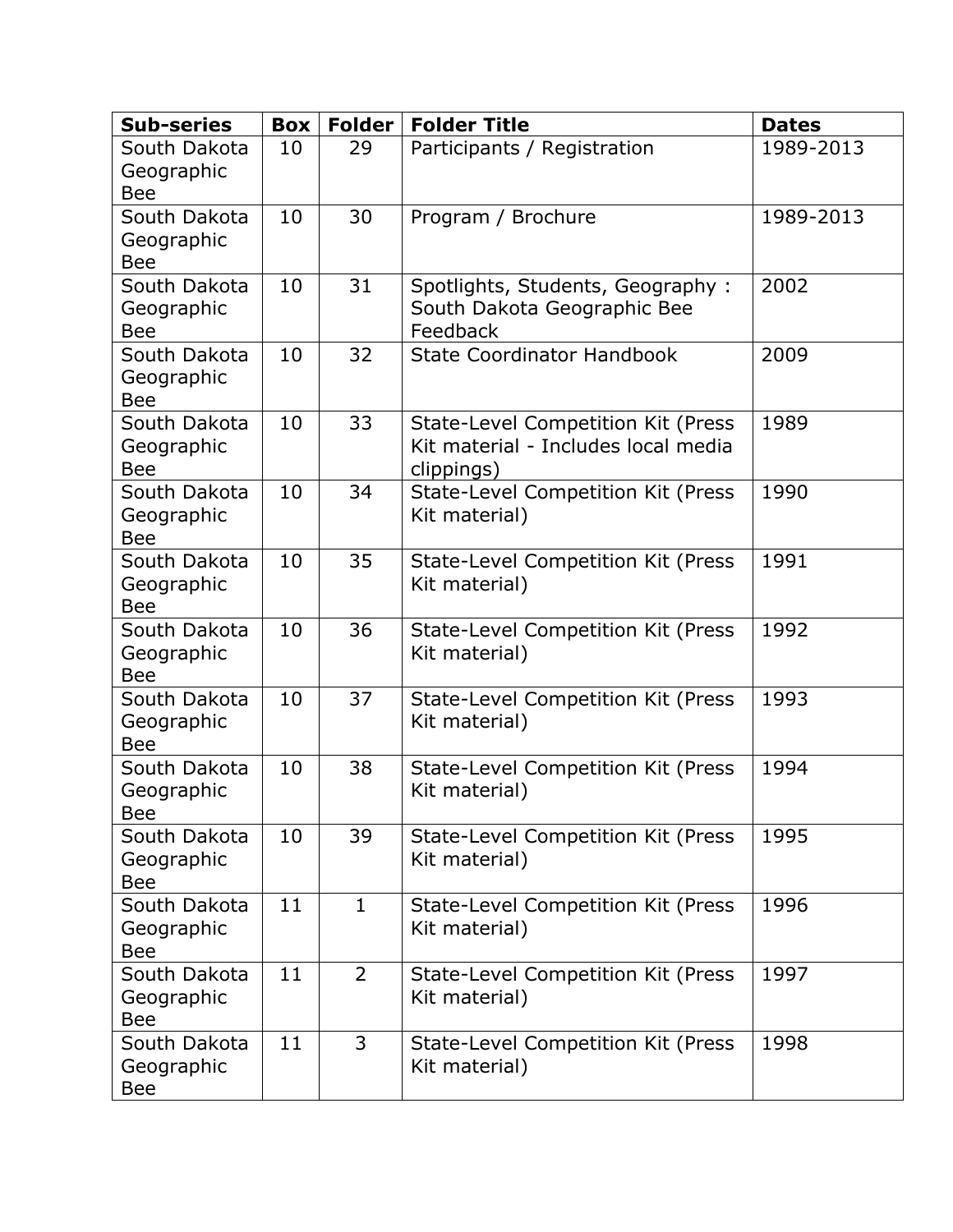| <b>Sub-series</b>                        | <b>Box</b> | <b>Folder</b>  | <b>Folder Title</b>                                                                                       | <b>Dates</b> |
|------------------------------------------|------------|----------------|-----------------------------------------------------------------------------------------------------------|--------------|
| South Dakota<br>Geographic<br><b>Bee</b> | 11         | 4              | State-Level Competition Kit (Press<br>Kit material)                                                       | 1999         |
| South Dakota<br>Geographic<br><b>Bee</b> | 11         | 5              | State-Level Competition Kit (Press<br>Kit material)                                                       | 2000         |
| South Dakota<br>Geographic<br><b>Bee</b> | 11         | 6              | <b>State-Level Competition Kit</b><br>(Instructions, Questions, Booklets)                                 | 2001         |
| South Dakota<br>Geographic<br><b>Bee</b> | 11         | $\overline{7}$ | <b>State-Level Competition Kit</b><br>(Questions, Press Release,<br>Instructions, Score sheet)            | 2002         |
| South Dakota<br>Geographic<br><b>Bee</b> | 11         | 8              | <b>State-Level Competition Kit</b><br>(Questions, Instructions,<br>Correspondence)                        | 2003         |
| South Dakota<br>Geographic<br><b>Bee</b> | 11         | 9              | <b>State-Level Competition Kit</b><br>(Program, Score sheet, Press Kit<br>material)                       | 2004         |
| South Dakota<br>Geographic<br><b>Bee</b> | 11         | 10             | <b>State-Level Competition Kit</b><br>(Correspondence to contestants,<br>score sheet, Press Kit material) | 2005         |
| South Dakota<br>Geographic<br><b>Bee</b> | 11         | 11             | State-Level Competition Kit (Press<br>Kit material)                                                       | 2006         |
| South Dakota<br>Geographic<br><b>Bee</b> | 11         | 12             | <b>State-Level Competition Kit</b><br>(Questions, Press Release, Score<br>sheet)                          | 2007         |
| South Dakota<br>Geographic<br>вее        | 11         | 13             | State-Level Competition Kit (Press<br>Kit Material)                                                       | 2008         |
| South Dakota<br>Geographic<br><b>Bee</b> | 11         | 14             | State-Level Competition Kit (Press<br>Kit Material)                                                       | 2009         |
| South Dakota<br>Geographic<br><b>Bee</b> | 11         | 15             | <b>State-Level Competition Kit</b><br>(Questions, Score sheet)                                            | 2010         |
| South Dakota<br>Geographic<br>Bee        | 11         | 16             | State-Level Competition Kit (Press<br>Kit material, Questions)                                            | 2011         |
| South Dakota<br>Geographic<br>Bee        | 11         | 17             | State-Level Competition Kit (Press<br>Kit material, Questions)                                            | 2012         |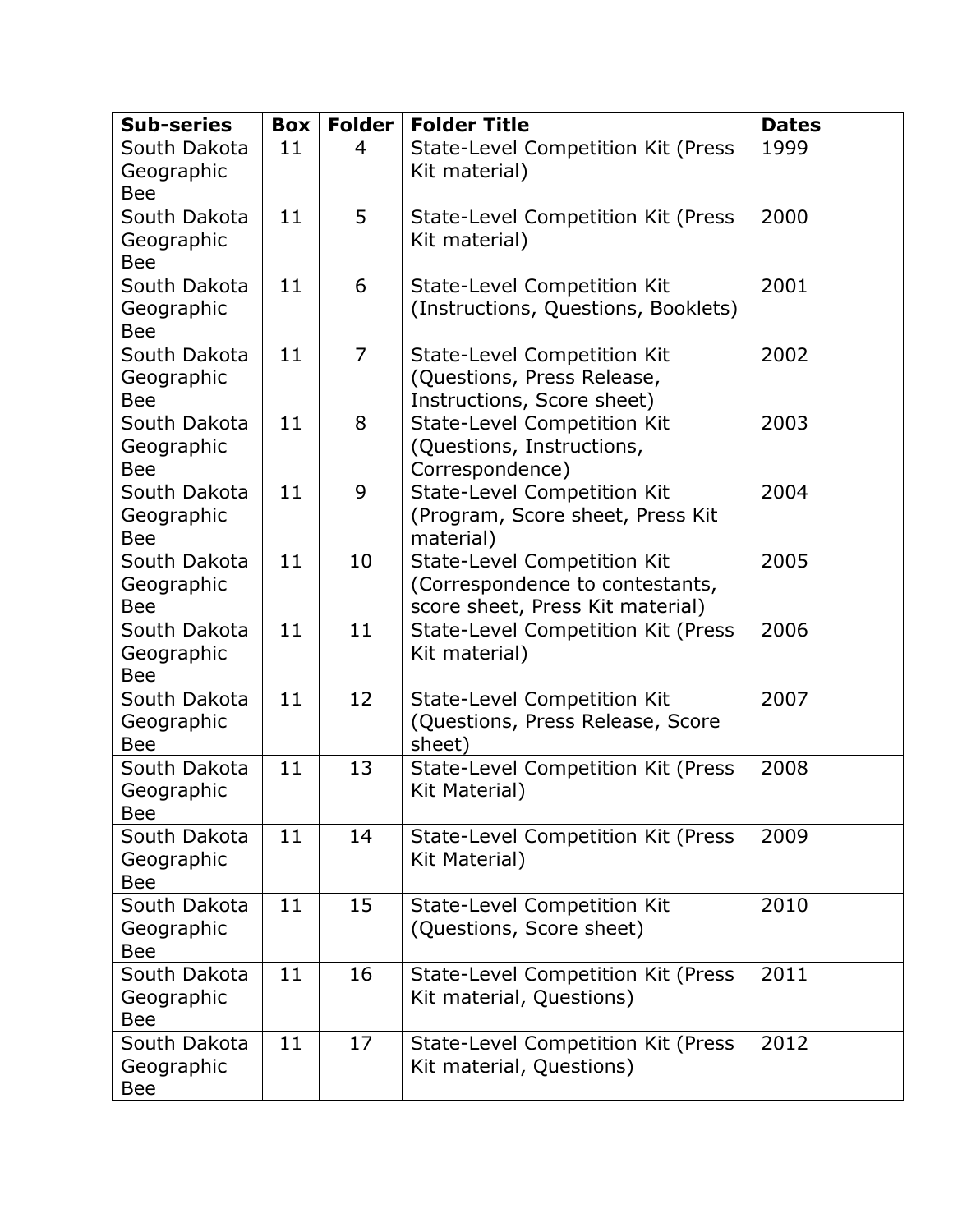| <b>Sub-series</b>          | <b>Box</b> | <b>Folder</b>  | <b>Folder Title</b>                          | <b>Dates</b> |
|----------------------------|------------|----------------|----------------------------------------------|--------------|
| South Dakota               | 11         | 18             | <b>State-Level Competition Kit</b>           | 2013         |
| Geographic                 |            |                | (Questions, Instructions, Press Kit          |              |
| <b>Bee</b><br>South Dakota | 11         | 19             | material)                                    |              |
| Geographic                 |            |                | Winners                                      | 1989-2012    |
| <b>Bee</b>                 |            |                |                                              |              |
| South Dakota               | 11         | 20             | Newsletter                                   | 1981-1997    |
| <b>Social Studies</b>      |            |                |                                              |              |
| Council                    |            |                |                                              |              |
| Rocky Mt.                  | 11         | 21             | Boulder, Colorado, May 29-31,                | 1991 circa   |
| Region Japan               |            |                | 1991?                                        |              |
| Project<br>Rocky Mt.       | 11         | 22             | Correspondence                               | 1990-1991    |
| Region Japan               |            |                |                                              |              |
| Project                    |            |                |                                              |              |
| Rocky Mt.                  | 11         | 23             | Course material                              | 1994-1997    |
| Region Japan               |            |                |                                              |              |
| Project                    |            |                |                                              |              |
| Rocky Mt.                  | 11         | 24             | Durango, Colorado                            | 1992         |
| Region Japan               |            |                |                                              |              |
| Project<br>Rocky Mt.       | 11         | 25             | Folder packet                                | 1992         |
| Region Japan               |            |                |                                              |              |
| Project                    |            |                |                                              |              |
| Rocky Mt.                  | 11         | 26             | Japan Tour notebook                          | 1992         |
| Region Japan               |            |                |                                              |              |
| Project                    |            |                |                                              |              |
| Rocky Mt.                  | 11         | 27             | A Look at Japanese Culture                   | 1988         |
| Region Japan<br>Project    |            |                | Through the Family: A Case Study<br>Activity |              |
| Rocky Mt.                  | 11         | 28             | Miscellaneous Records                        | 1992-1993,   |
| Region Japan               |            |                |                                              | 2005         |
| Project                    |            |                |                                              |              |
| Rocky Mt.                  | 12         | $\mathbf{1}$   | Resources                                    | undated      |
| Region Japan               |            |                |                                              |              |
| Project                    | 12         | $\overline{2}$ | Resources : Internet                         | 1995. 2001-  |
| Rocky Mt.<br>Region Japan  |            |                |                                              | 2002         |
| Project                    |            |                |                                              |              |
| Rocky Mt.                  | 12         | $\overline{3}$ | Resources: Maps                              | 1991-1992    |
| Region Japan               |            |                |                                              |              |
| Project                    |            |                |                                              |              |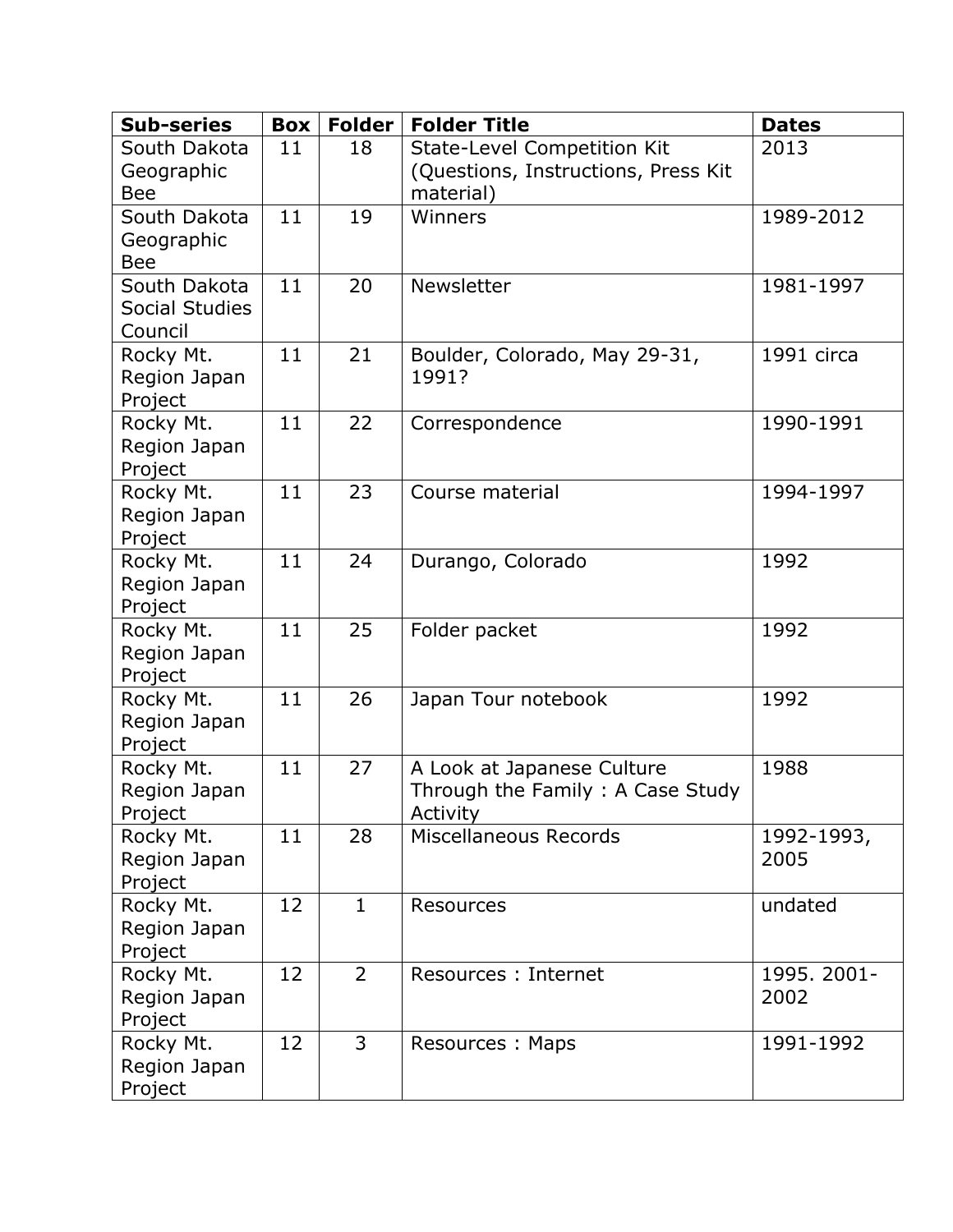| <b>Sub-series</b>                    | <b>Box</b> | Folder         | <b>Folder Title</b>                                                                                                                                                                                | <b>Dates</b> |
|--------------------------------------|------------|----------------|----------------------------------------------------------------------------------------------------------------------------------------------------------------------------------------------------|--------------|
| Rocky Mt.<br>Region Japan<br>Project | 12         | 4              | Resources: Newsletters and<br>pamphlets                                                                                                                                                            | 1987-1998    |
| Rocky Mt.<br>Region Japan<br>Project | 12         | 5              | Resources: Newspaper clippings                                                                                                                                                                     | 1993-2000    |
| Rocky Mt.<br>Region Japan<br>Project | 12         | 6              | Resources: Periodical tear sheets                                                                                                                                                                  | 1981-2002    |
| Rocky Mt.<br>Region Japan<br>Project | 12         | $\overline{7}$ | Resources: Postcards and<br>photographs                                                                                                                                                            | undated      |
| Rocky Mt.<br>Region Japan<br>Project | 12         | 8              | Resources: Publications                                                                                                                                                                            | 1970-1998    |
| Rocky Mt.<br>Region Japan<br>Project | 12         | 9              | Resources: Various topics<br>[Bashing, cars, economics,<br>education, farm and food,<br>government, hazards, physical<br>environmental, population, society,<br>space, teaching, general overview] | 1989-1993    |
| Rocky Mt.<br>Region Japan<br>Project | 12         | 10             | Vermillion: Pacific Rim, February<br>25                                                                                                                                                            | 1991-1996    |

### *Series 3. Course Material*

| <b>Box</b> | <b>Folder</b> | <b>Folder Title</b>                              | <b>Dates</b> |
|------------|---------------|--------------------------------------------------|--------------|
| 12         | 11            | Geography for Teachers Short Course: Alaska      | 1982-2000    |
| 12         | 12            | Geography for Teachers Short Course: Alaska      | 1985         |
| 12         | 13            | GEOG 101 : Introduction to Geography - Exercises | 2005         |
| 12         | 14            | GEOG 114 : Climatology                           | undated      |
| 12         | 15            | GEOG 212: Geography of North America - Exams     | 1980         |
| 12         | 16            | GEOG 212 : Geography of South America            | undated      |
| 12         | 17            | GEOG 212 : Geography of South America            | undated      |
| 12         | 18            | GEOG 212 : Geography of South America -          | 1991-2004    |
|            |               | <b>Countries and Regions</b>                     |              |
| 12         | 19            | GEOG 212 : Geography of South America -          | undated      |
|            |               | Original notes                                   |              |
| 12         | 20            | GEOG 212 : Geography of South America -          | 2001         |
|            |               | Railroad map                                     |              |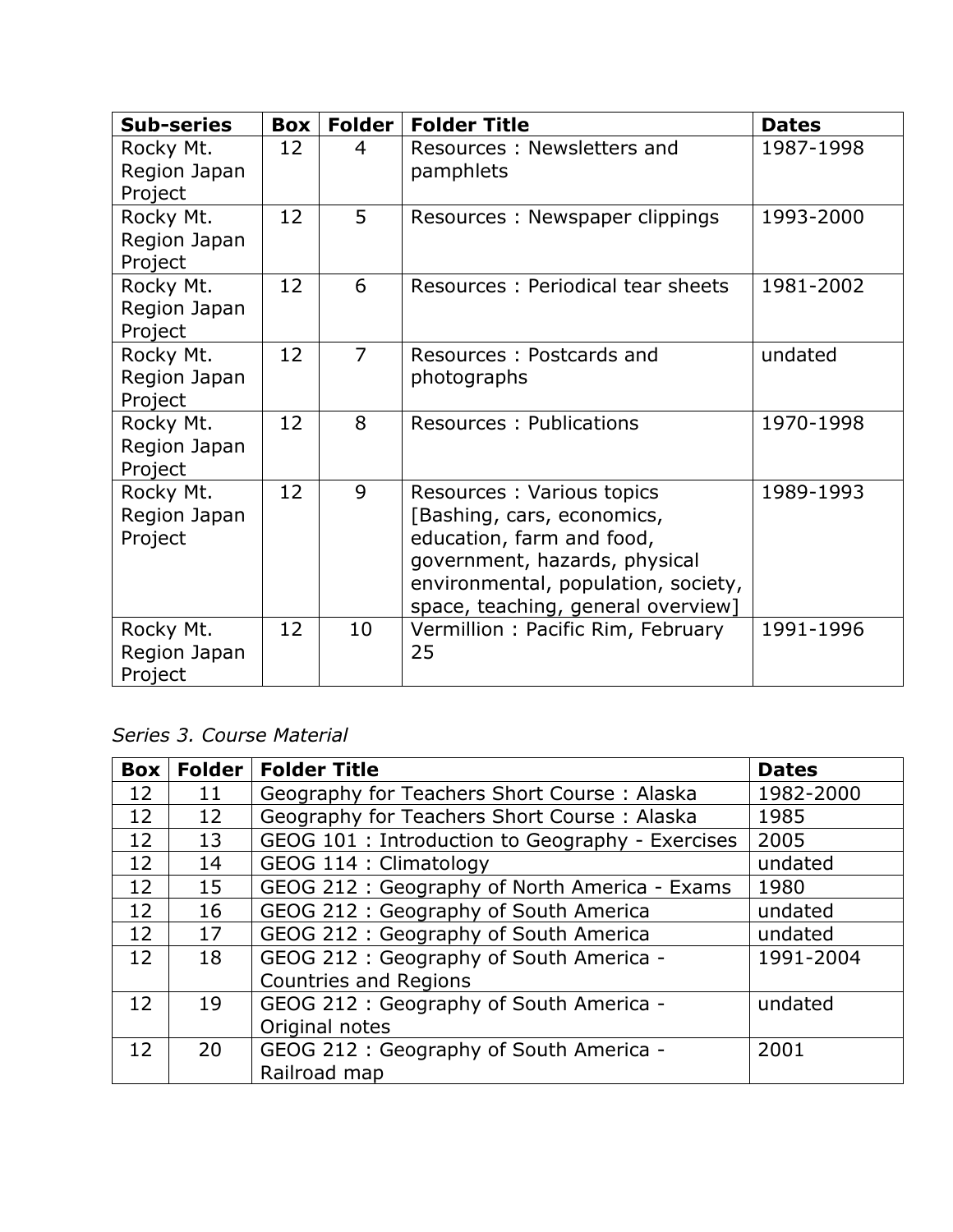|    |                | <b>Box   Folder   Folder Title</b>                                                                  | <b>Dates</b>           |
|----|----------------|-----------------------------------------------------------------------------------------------------|------------------------|
| 12 | 21             | GEOG 220: Caribbean - Syllabus and course<br>notes                                                  | undated                |
| 12 | 22             | GEOG 220 : Caribbean - Antigua reference<br>material                                                | 1972-1990              |
| 13 | $\mathbf{1}$   | GEOG 220 : Caribbean - Antilles reference<br>material                                               | 1920, 1990,<br>undated |
| 13 | $\overline{2}$ | GEOG 220 : Caribbean - Aruba, Bonaire, Curaçao<br>Islands and Netherlands Indies reference material | 1960-1985              |
| 13 | 3              | GEOG 220 : Caribbean - Bahamas reference<br>material                                                | 1958-1969              |
| 13 | $\overline{4}$ | GEOG 220 : Caribbean - Barbados reference<br>material                                               | 1959-1969              |
| 13 | 5              | GEOG 220 : Caribbean - Caribbean reference<br>material                                              | 1948-1991              |
| 13 | 6              | GEOG 220 : Caribbean - Cuba reference material                                                      | 1958-1993              |
| 13 | $\overline{7}$ | GEOG 220 : Caribbean - French Isles reference<br>material                                           | 1956-1986              |
| 13 | 8              | GEOG 220 : Caribbean - Grenada reference<br>material                                                | 1983, 1990             |
| 13 | 9              | GEOG 220 : Caribbean - Guadeloupe reference<br>material                                             | 1990,<br>undated       |
| 13 | 10             | GEOG 220: Caribbean - Haiti and Dominican<br>Republic reference material                            | 1960-1990              |
| 13 | 11             | GEOG 220 : Caribbean - Jamaica reference<br>material                                                | 1960-1990              |
| 13 | 12             | GEOG 220 : Caribbean - Puerto Rico reference<br>material                                            | 1958-1990              |
| 13 | 13             | GEOG 220: Caribbean - Trinidad and Tobago<br>reference material                                     | 1962, 1987,<br>undated |
| 13 | 14             | GEOG 220 : Caribbean - Virgin Islands to Antigua<br>reference material                              | 1960-1983              |
| 13 | 15             | GEOG 220 : Caribbean - West Indies reference<br>material                                            | 1964, 1970,<br>1987    |
| 13 | 16             | GEOG 260 : Geography of South America - exams                                                       | 1972                   |
| 13 | 17             | GEOG 313: Geography of Latin America                                                                | approximately<br>1992  |
| 13 | 18             | GEOG 313 : Geography of Latin America - Course<br>notes (pre-revision 1989)                         | 1989                   |
| 13 | 19             | GEOG 313: Geography of Latin America - Exams                                                        | 1980-2001              |
| 13 | 20             | GEOG 313 : Geography of Latin America -<br>Syllabus and course notes                                | undated                |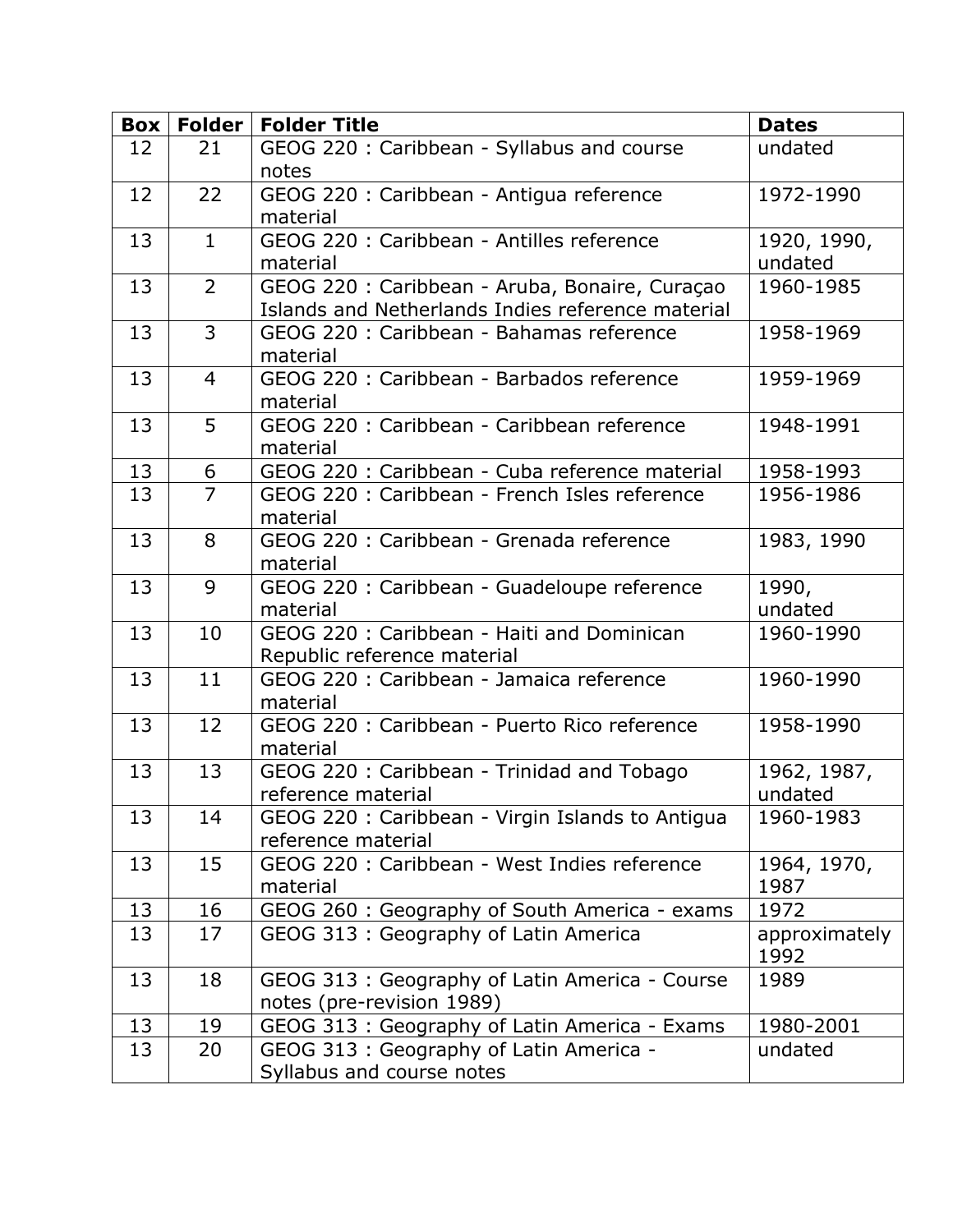| Box | <b>Folder</b>  | <b>Folder Title</b>                                             | <b>Dates</b> |
|-----|----------------|-----------------------------------------------------------------|--------------|
| 13  | 21             | GEOG 313: Geography of Latin America - 1.                       | undated      |
|     |                | Introduction: Perception, patterns, and myths                   |              |
| 13  | 22             | GEOG 313 : Geography of Latin America - 2. Land                 | undated      |
|     |                | forms                                                           |              |
| 13  | 23             | GEOG 313: Geography of Latin America - 3.                       | undated      |
|     |                | Climatic controls                                               |              |
| 14  | $\mathbf{1}$   | GEOG 313: Geography of Latin America - 3.                       | 1982-2005    |
|     |                | Climatic controls - El Niño                                     |              |
| 14  | $\overline{2}$ | GEOG 313: Geography of Latin America - 4.                       | 1984-1995    |
|     |                | Climatic regions                                                |              |
| 14  | 3              | GEOG 313: Geography of Latin America - 5.                       | 1981-1988    |
|     |                | Animal life                                                     |              |
| 14  | $\overline{4}$ | GEOG 313 : Geography of Latin America - 6. Pre-<br>history      | 1987-2005    |
| 14  | 5              | GEOG 313: Geography of Latin America - 7.                       | 1976-2004    |
|     |                | Native cultures                                                 |              |
| 14  | 6              | GEOG 313: Geography of Latin America - 8.                       | 1988-2000    |
|     |                | Hispanic character                                              |              |
| 14  | $\overline{7}$ | GEOG 313: Geography of Latin America - 9.                       | 1980-1992    |
|     |                | Conqueror                                                       |              |
| 14  | 8              | GEOG 313 : Geography of Latin America - 10. The                 | 1973-1998    |
|     |                | Church                                                          |              |
| 14  | 9              | GEOG 313: Geography of Latin America - 11.                      | 1963,        |
|     |                | Exploration and settlement                                      | undated      |
| 14  | 10             | GEOG 313: Geography of Latin America - 12.                      | 1982-1995    |
|     |                | Non-Iberians                                                    |              |
| 14  | 11             | GEOG 313: Geography of Latin America - 13.                      | 1936, 1984-  |
|     | 12             | Population                                                      | 2000         |
| 14  |                | GEOG 313: Geography of Latin America - 14.<br>Economic (1 of 3) | 1988-2004    |
| 14  | 13             | GEOG 313: Geography of Latin America - 14.                      | 1979-2001    |
|     |                | Economic (2 of 3)                                               |              |
| 14  | 14             | GEOG 313: Geography of Latin America - 14.                      | 1980-1985    |
|     |                | Economic ( of 3)                                                |              |
| 14  | 15             | GEOG 313: Geography of Latin America - 15.                      | 1987-2000    |
|     |                | Political (1 of 2)                                              |              |
| 14  | 16             | GEOG 313: Geography of Latin America - 15.                      | 1962-1991    |
|     |                | Political (2 of 2)                                              |              |
| 14  | 17             | GEOG 313: Geography of Latin America - 16.                      | 1990, 1999   |
|     |                | Summary                                                         |              |
| 14  | 18             | GEOG 313: Geography of Latin America -                          | 1989-2005    |
|     |                | Miscellaneous                                                   |              |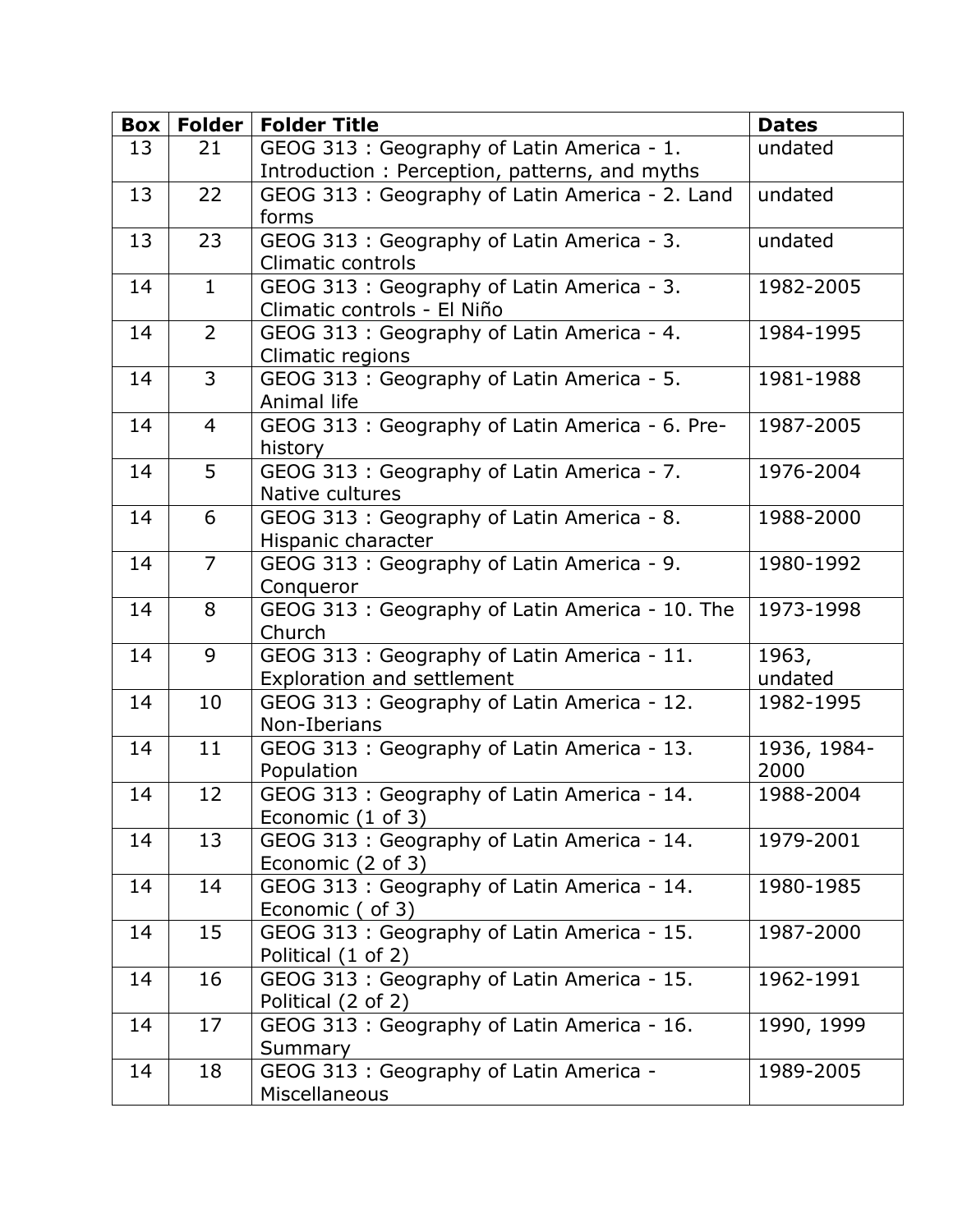| <b>Box</b> | Folder         | <b>Folder Title</b>                          | <b>Dates</b> |
|------------|----------------|----------------------------------------------|--------------|
| 14         | 19             | GEOG 363: Geography of South America - Exams | 1974         |
| 14         | 20             | GEOG 425 : Conservation - Notes              | 1951-1982    |
| 14         | 21             | GEOG 425 : Conservation - Resources, exams   | 1975 Summer  |
|            |                | (also HSS 230)                               |              |
| 14         | 22             | GEOG 520/620: Problems of Developing         | undated      |
|            |                | Countries - Exams                            |              |
| 14         | 23             | GEOG 520/620 : Problems of Developing        | 1988-1989    |
|            |                | <b>Countries - Notes</b>                     |              |
| 14         | 24             | GEOG 520/620 : Problems of Developing        | 1984-1991    |
|            |                | <b>Countries - Notes</b>                     |              |
| 15         | 1              | GEOG 520/620: Problems of Developing         | 1986         |
|            |                | Countries - Papers                           |              |
| 15         | 2              | GEOG 610 : Geography of Canada               | 1999         |
| 15         | 3              | GEOG 692: Geographic Myths (Geomythography)  | undated      |
| 15         | $\overline{4}$ | GEOG 692 : Global issues                     | undated      |
| 15         | 5              | GEOG 700 : Climatology - Handouts            | 1989 Fall    |
| 15         | 6              | GEOG 740 : Geography for Teachers - Japan    | undated      |

*Series 4. Teaching and Research Files*

| Box | <b>Folder</b> | <b>Folder Title</b>                        | <b>Dates</b> |
|-----|---------------|--------------------------------------------|--------------|
| 15  | 7             | Afghanistan                                | 1999         |
| 15  | 8             | Africa                                     | 2001-2010    |
| 15  | 9             | <b>Applied Geography</b>                   | 1975-1995    |
| 15  | 10            | Applied Geography                          | undated      |
| 15  | 11            | Arctic                                     | 1871, 1920-  |
|     |               |                                            | 1656, 1959   |
| 15  | 12            | Arctic                                     | 1960-1969    |
| 15  | 13            | Arctic                                     | 1970-1979    |
| 15  | 14            | Arctic                                     | 1980-1989    |
| 15  | 15            | Arctic                                     | 1990-1999    |
| 15  | 16            | Arctic                                     | 2000-2009    |
| 15  | 17            | Arctic                                     | undated      |
| 15  | 18            | Arid Lands                                 | 1961, 1977,  |
|     |               |                                            | undated      |
| 15  | 19            | Arizona: Land development (clippings, tear | 1962-1975    |
|     |               | sheets)                                    |              |
| 15  | 20            | Arizona: Land development (publications,   | 1961-1962    |
|     |               | pamphlets, correspondence)                 |              |
| 15  | 21            | Asia                                       | 1920, 1957-  |
|     |               |                                            | 1958         |
| 15  | 22            | Asia                                       | 1963-1969    |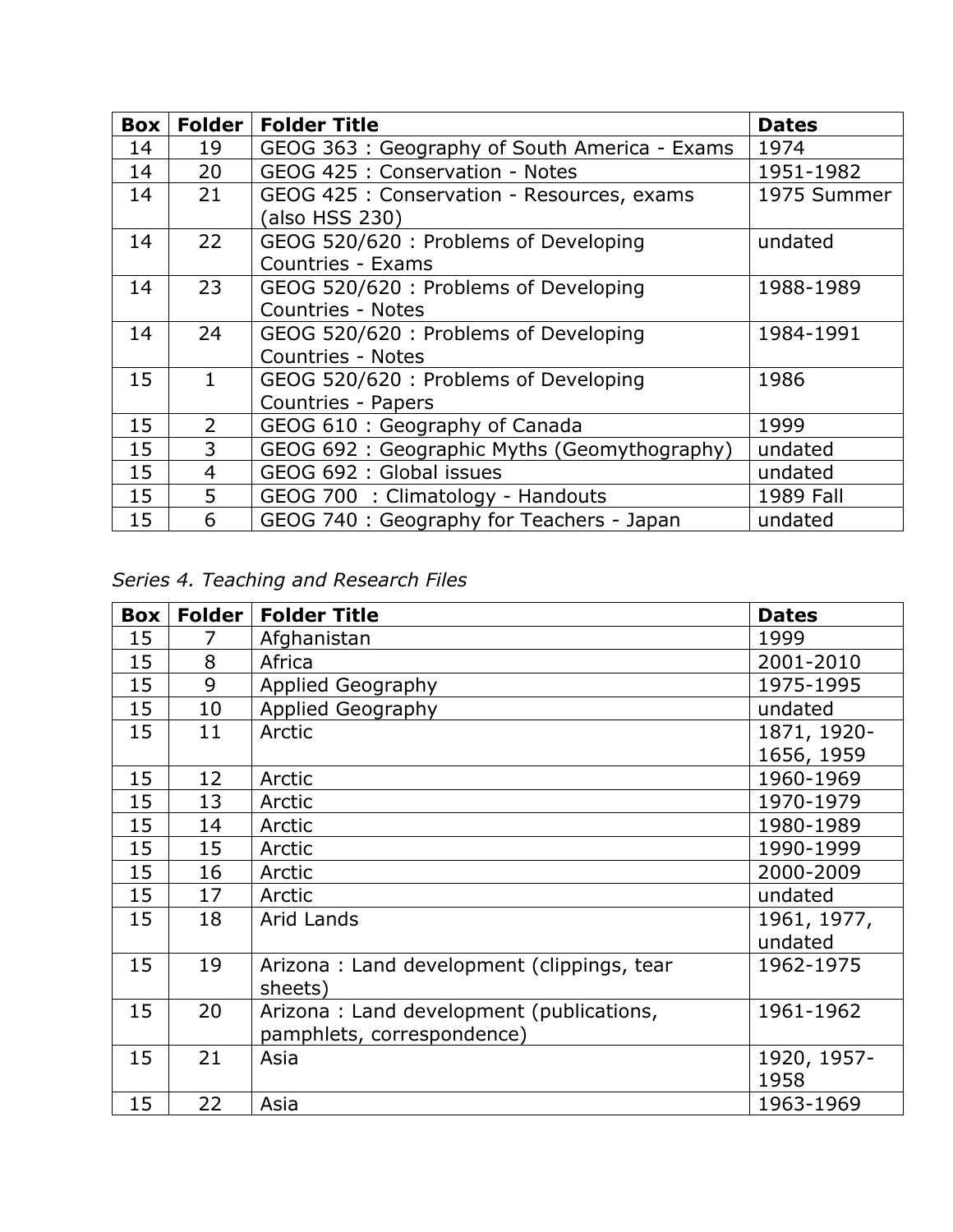| Box | Folder         | <b>Folder Title</b>                           | <b>Dates</b> |
|-----|----------------|-----------------------------------------------|--------------|
| 16  | 1              | Asia                                          | 1970-1975    |
| 16  | $\overline{2}$ | Asia                                          | 1980-1989    |
| 16  | 3              | Asia                                          | 1990-1993    |
| 16  | $\overline{4}$ | Asia                                          | 2001-2009    |
| 16  | 5              | Asia                                          | undated      |
| 16  | 6              | Asia: Maps                                    | 1958-1986,   |
|     |                |                                               | undated      |
| 16  | $\overline{7}$ | Australia                                     | 1959-1979    |
| 16  | 8              | Australia and Oceania                         | 1951-2006    |
| 16  | 9              | <b>Bahamas</b>                                | 1969,        |
|     |                |                                               | undated      |
| 16  | 10             | <b>Barbados</b>                               | 1967,        |
|     |                |                                               | undated      |
| 16  | 11             | <b>Belize</b>                                 | 1981-1983,   |
|     |                |                                               | undated      |
| 16  | 12             | <b>Bermuda</b>                                | 1988         |
| 16  | 13             | <b>British Guiana</b>                         | 1936-1959    |
| 16  | 14             | <b>British Guiana</b>                         | 1963-1972    |
| 16  | 15             | <b>British Guiana</b>                         | undated      |
| 16  | 16             | Business and industry                         | 1972-1983    |
| 16  | 17             | Canada                                        | 1971-1999    |
| 16  | 18             | Canada                                        | 1948-2009    |
| 16  | 19             | Canada                                        | 1952-1967    |
| 16  | 20             | Career: General                               | 1971-1989,   |
|     |                |                                               | undated      |
| 17  | $\mathbf{1}$   | Careers in Geography                          | 1965-1983    |
| 17  | $\overline{2}$ | Caribbean                                     | 1981-1996    |
| 17  | $\overline{3}$ | <b>Central America</b>                        | 1958-1990    |
| 17  | $\overline{4}$ | China                                         | 1979-1998    |
| 17  | 5              | Christopher Columbus                          | 1961         |
| 17  | 6              | Climate: Precipitation controls               | undated      |
| 17  | $\overline{7}$ | Climatology: Meteorology                      | 1964-1981    |
| 17  | 8              | Climatology: Weather and climate (some course | undated      |
|     |                | material)                                     |              |
| 17  | 9              | Columbia                                      | 1991         |
| 17  | 10             | Communism                                     | undated      |
| 17  | 11             | Conservation : Air pollution                  | 1965-1996    |
| 17  | 12             | Conservation: Animal life                     | 1970-1975    |
| 17  | 13             | <b>Conservation: Forests</b>                  | 1952-1991    |
| 17  | 14             | Conservation: Human factors, Quality of Life  | 1959-1969    |
| 17  | 15             | Conservation: Land use                        | 1952-1975    |
| 17  | 16             | Conservation : Ozone depletion                | 1989-2000    |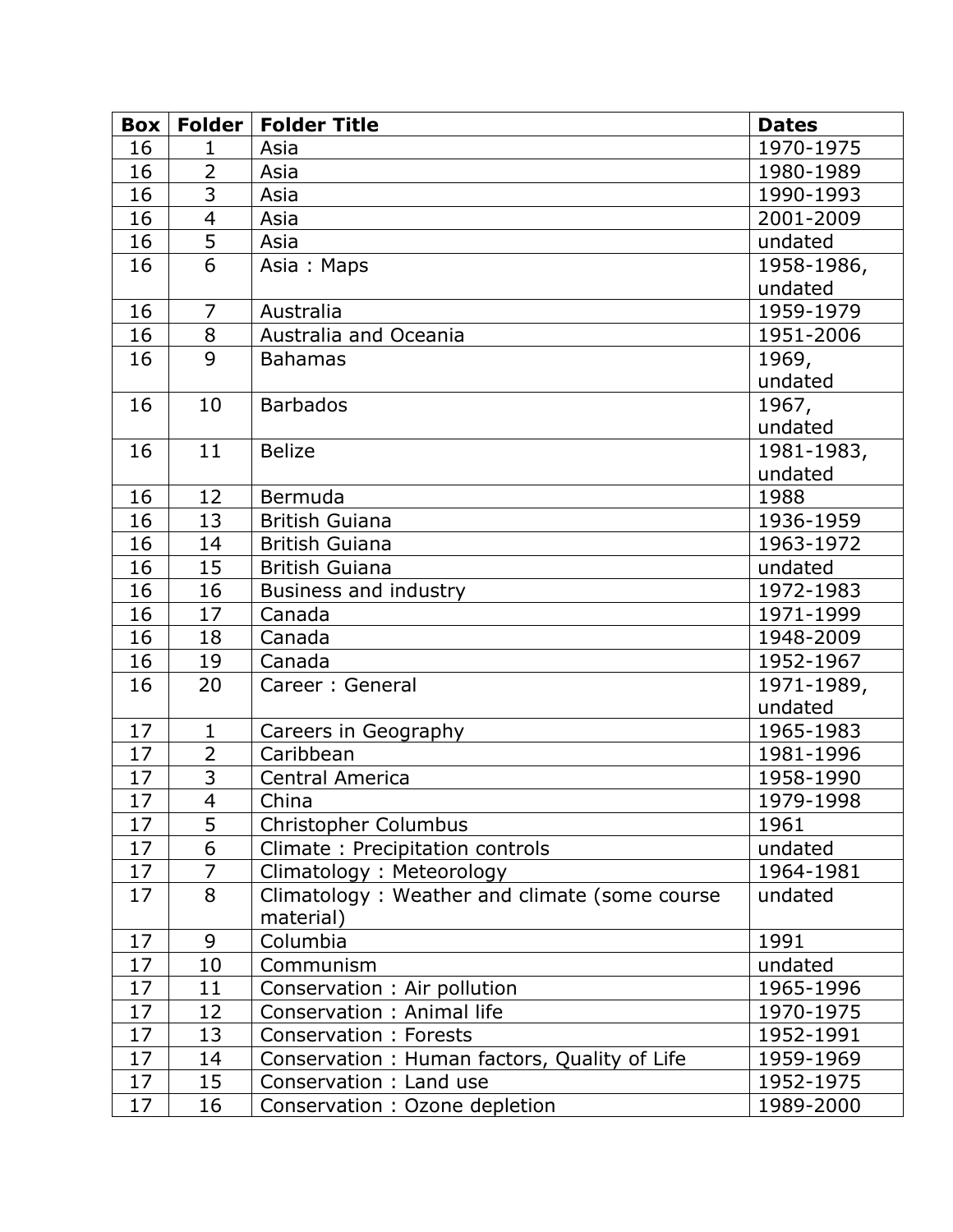| Box | Folder         | <b>Folder Title</b>                         | <b>Dates</b> |
|-----|----------------|---------------------------------------------|--------------|
| 17  | 17             | Conservation: Pesticides                    | 1969-1971    |
| 17  | 18             | Conservation: Pollution of Lake Erie        | 1966-1984    |
| 17  | 19             | Conservation: Soil                          | 1946-1988    |
| 17  | 20             | Conservation : St. Lawrence Seaway          | 1954-1960    |
| 18  | $\mathbf{1}$   | Conservation: Water - General               | 1963-2010    |
| 18  | $\overline{2}$ | Conservation : Water management - power,    | 1939-2002    |
|     |                | rivers, and lakes                           |              |
| 18  | 3              | Conservation: Water quality, pollution      | 1962-1970    |
| 18  | $\overline{4}$ | Conservation: Water quality, use, diversion | 1962-2002    |
| 18  | 5              | Copper                                      | 1957-1962    |
| 18  | 6              | Costa Rica                                  | 1980-1988    |
| 18  | $\overline{7}$ | Cuba                                        | 1953-1996    |
| 18  | 8              | Dominican Republic                          | 1965         |
| 18  | 9              | Economics: Food production                  | 1950-1983    |
| 18  | 10             | Economics: Geography                        | 1954-2010    |
| 18  | 11             | Economics: Metals                           | 1960-1993    |
| 18  | 12             | El Salvador                                 | 1981-1985    |
| 18  | 13             | Employment : General                        | undated      |
| 18  | 14             | Energy                                      | 1975-1999    |
| 18  | 15             | Energy: Alternative energy sources          | 1979-2006    |
| 18  | 16             | Energy: Coal                                | 1957-1994    |
| 18  | 17             | Energy: Nuclear                             | 1957-2012    |
| 18  | 18             | Energy: Petroleum                           | 1956-1979    |
| 18  | 19             | Energy: Petroleum                           | 1980-2010    |
| 18  | 20             | Energy: Petroleum                           | undated      |
| 18  | 21             | Energy: Policy, general                     | 1979-2010    |
| 19  | $\mathbf{1}$   | <b>Environmental Review</b>                 | 1970-1981    |
| 19  | $\overline{2}$ | Europe                                      | 1965-2003    |
| 19  | 3              | Europe                                      | 1956-1970    |
| 19  | 4              | Field trip methods                          | undated      |
| 19  | 5              | Foreign travel                              | 1985-2001    |
| 19  | 5              | French Guiana                               | 1952-1991    |
| 19  | 6              | Geography: Coastal morphology and marine    | 1972-1980    |
|     |                | features                                    |              |
| 19  | $\overline{7}$ | Geography: Earthquakes                      | 1964-1999    |
| 19  | 8              | Geography: Fluvial features and processes   | 1973-1989    |
| 19  | 9              | Geography: Glacial morphology               | 1978,        |
|     |                |                                             | undated      |
| 19  | 10             | Geography: Karst topography                 | 1957-1992    |
| 19  | 11             | Geography: Man-made landforms               | 1980-1995    |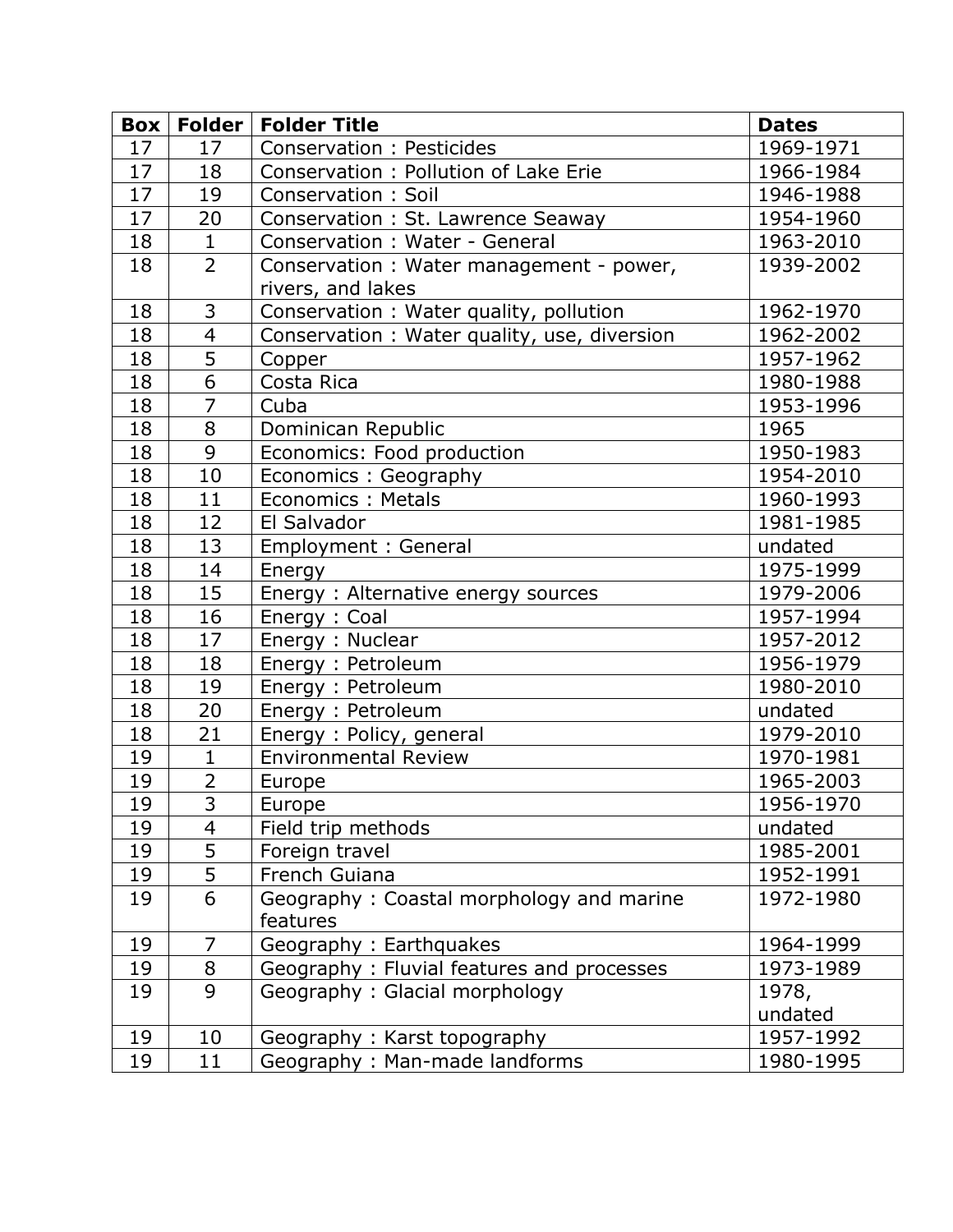| <b>Box</b> |                     | Folder   Folder Title                                     | <b>Dates</b> |
|------------|---------------------|-----------------------------------------------------------|--------------|
| 19         | 12                  | Geography: Mass wasting                                   | 1966, 1978,  |
|            |                     |                                                           | 1989,        |
|            |                     |                                                           | undated      |
| 19         | 13                  | Geography: Plate tectonics                                | 1964-1992    |
| 19         | 14                  | Geography: Tectonic forces - general                      | 1971-1982    |
| 19         | 15                  | Geography: Volcanism                                      | 1980-2001    |
| 19         | 16                  | Geography of North America                                | 1965-1978    |
| 19         | 17                  | Geography of the Third World: Terminology                 | undated      |
| 19         | 18                  | Geology - Geomorphology                                   | 1943-1984    |
| 19         | 19                  | Ghost Towns: Definition of ghost towns in South<br>Dakota | undated      |
| 19         | 20                  | Ghost Towns: Notes and clippings                          | undated      |
| 19         | 21                  | Ghost Towns: Public documents - Bibliography              | undated      |
|            |                     | [books, articles and periodicals, reports and             |              |
|            |                     | bulletins, unpublished materials, personal                |              |
|            |                     | interviews]                                               |              |
| 19         | 22                  | <b>Ghost Towns: South Dakota counties</b>                 | undated      |
| 19         | 23                  | Ghost Towns: Types of towns [mining, railroad,            | undated      |
|            |                     | industrial, trade center, etc.]                           |              |
| 20         | $\mathbf{1}$        | Ghost towns of South Dakota: A geographic                 | 1981         |
|            |                     | perspective                                               |              |
| 20         | 2                   | Grenada                                                   | 1973, 1983   |
| 20         | $\overline{3}$      | Guatemala                                                 | undated      |
| 20         | $\overline{4}$      | Guianas [note cards]                                      | undated      |
| 20         | 5                   | Guianas : Gritzner field assistant experience             | 1959         |
| 20         | 6<br>$\overline{7}$ | Haiti                                                     | 1967-2002    |
| 20         |                     | Honduras                                                  | 1967,        |
|            |                     |                                                           | undated      |
| 20         | 8                   | Jamaica                                                   | 1960, 1967   |
| 20         | 9                   | Japan                                                     | 1993,        |
|            |                     |                                                           | undated      |
| 20         | 10                  | Japan                                                     | 1989-1994    |
| 20         | 11                  | Japan                                                     | 1990-2003    |
| 20         | 12                  | Japan: Seminar                                            | 1992-1993    |
| 20         | 13                  | Japan: Teaching about                                     | 1987-1997    |
| 20         | 14                  | Latin America                                             | 1982-2009    |
| 20         | 15                  | Latin America                                             | 1942-1985    |
| 20         | 16                  | Latin America: Foreign contacts [notebook}                | undated      |
| 20         | 17                  | Latin America: Mexico                                     | 1956-1976    |
| 20         | 18                  | Latin America: Travel                                     | 1970-1973    |
| 20         | 19                  | Latin America: Travel                                     | 1971-1972,   |
|            |                     |                                                           | undated      |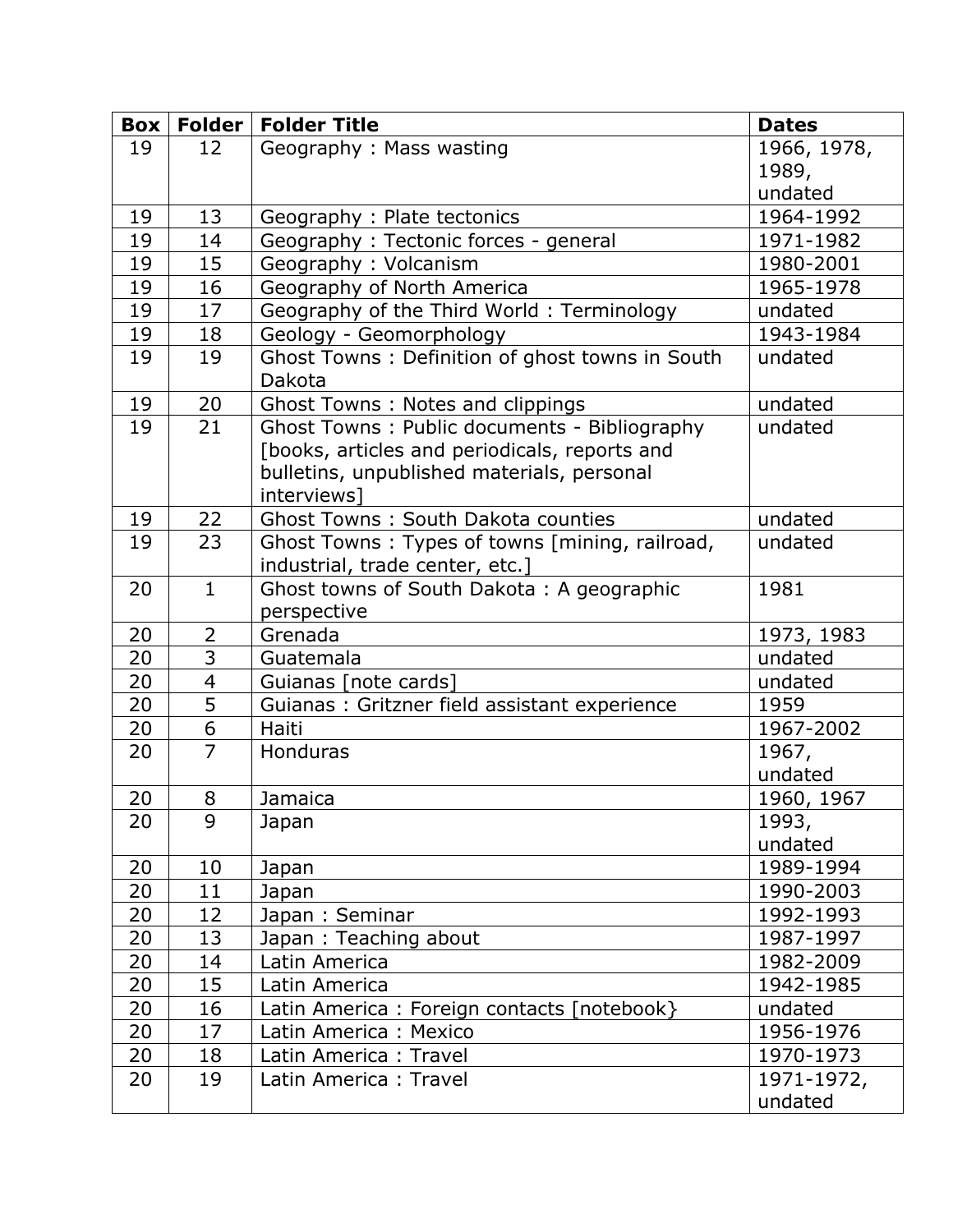| <b>Box</b>      | <b>Folder</b>  | <b>Folder Title</b>                   | <b>Dates</b> |
|-----------------|----------------|---------------------------------------|--------------|
| 20              | 20             | Law of the Sea                        | 1973-1993    |
| 20              | 21             | Louisiana: Climate and agriculture    | 1969,        |
|                 |                |                                       | undated      |
| 20              | 22             | Louisiana: Waterway crossings         | 1959-1977    |
| 21              | $\mathbf{1}$   | Martinique and Guadalupe: map         | undated      |
| 21              | $\overline{2}$ | Mayans, Olmec                         | 1977-2009    |
| 21              | $\overline{3}$ | Medical                               | 1963-1964,   |
|                 |                |                                       | 1969         |
| 21              | 4              | Medical                               | 1973-1979    |
| $\overline{21}$ | $\overline{5}$ | Medical                               | 1980-1989    |
| 21              | 6              | Medical                               | 1990-1999    |
| 21              | $\overline{7}$ | Medical                               | 2000-2001    |
| 21              | 8              | Medical                               | undated      |
| 21              | 9              | Mexico                                | 1930-1974    |
| 21              | 10             | Mexico                                | 1980-1989    |
| 21              | 11             | Mexico                                | 1990-1999    |
| 21              | 12             | Mexico                                | 2000-2010    |
| 21              | 13             | Mexico                                | undated      |
| 21              | 14             | Mexico in the 21st Century            | 1974-2001    |
| 21              | 15             | Mexico: Maps                          | 1972,        |
|                 |                |                                       | undated      |
| 21              | 16             | Mexico: The North                     | 1991-2001    |
| 21              | 17             | Mexico: Sonora - Seri Indians         | 1958-1964    |
| 21              | 18             | Mexico: The South                     | 1993-2001    |
| 21              | 19             | Middle East                           | 1971-2006    |
| 21              | 20             | Miscellaneous tear sheets: clippings, | 1996-2003    |
|                 |                | correspondence on various topics      |              |
| 21              | 21             | Nicaragua                             | 1972-1991    |
| 21              | 22             | North Africa and the Middle East      | 1966-2004    |
| 21              | 23             | North Africa and the Middle East      | 1966-1989    |
| 22              | $\mathbf{1}$   | North Africa and the Middle East      | 1969-2004    |
| 22              | $\overline{2}$ | North Africa and the Middle East      | 1967-1989    |
| 22              | 3              | North Africa and the Middle East      | 1978-2001    |
| 22              | 4              | Nutria (rodent)                       | 1970-1976    |
| 22              | 5              | Nutria (rodent)                       | 1955-1993    |
| 22              | 6              | Oceanography                          | 1873, 1958-  |
|                 |                |                                       | 1959         |
| 22              | 7              | Oceanography                          | 1960-1968    |
| 22              | 8              | Oceanography                          | 1970-1979    |
| 22              | 9              | Oceanography                          | 1980-1989    |
| 22              | 10             | Oceanography                          | 1990-1998,   |
|                 |                |                                       | 2001, 2006   |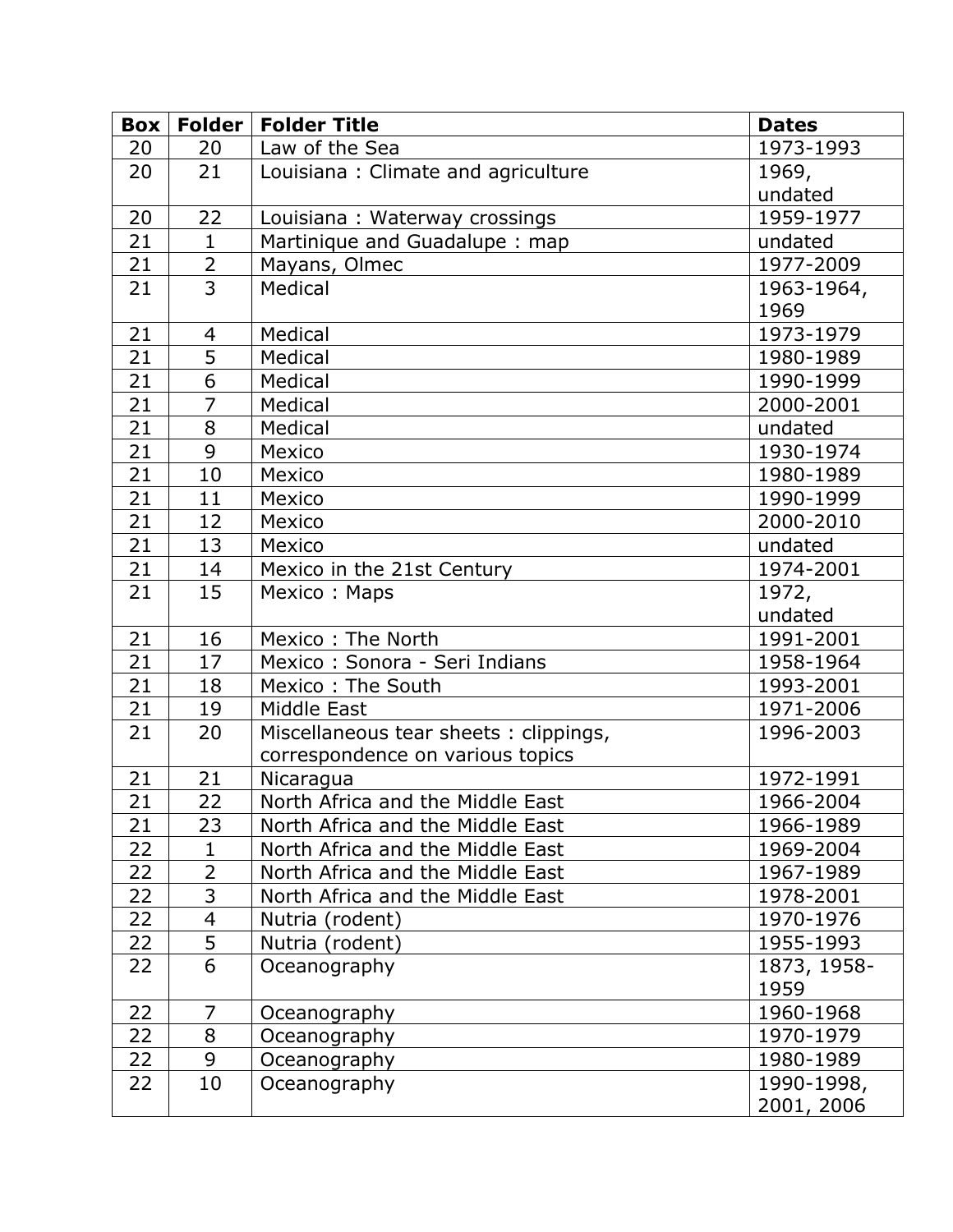| <b>Box</b> |                | Folder   Folder Title                                   | <b>Dates</b>     |
|------------|----------------|---------------------------------------------------------|------------------|
| 22         | 11             | Oceanography                                            | undated          |
| 22         | 12             | Pacific world                                           | 1966-1980        |
| 22         | 13             | Panama                                                  | 1967-2007        |
| 22         | 14             | Physical (General)                                      | 1936-1973        |
| 22         | 15             | Planning                                                | 1928-1981        |
| 22         | 16             | Political                                               | 1949-1990        |
| 22         | 17             | Puerto Rico                                             | 1977             |
| 22         | 18             | Race (Lecture)                                          | 1947-1977        |
| 22         | 19             | Race Problems and the South                             | 1952-1963        |
| 22         | 20             | Race Problems and the South                             | 1963-1995        |
| 22         | 21             | Religion and Geography                                  | 1994-1999        |
| 22         | 22             | Religion and Geography                                  | 1958-1996        |
| 22         | 23             | Religion and Geography                                  | 1960-1992        |
| 23         | $\mathbf{1}$   | Religion and Geography                                  | 1975-1992        |
| 23         | $\overline{2}$ | Rural                                                   | 1980-1982        |
| 23         | 3              | Settlement                                              | 1975-1980        |
| 23         | $\overline{4}$ | <b>Ships</b>                                            | 1956             |
| 23         | 5              | <b>Soils</b>                                            | 1931-2004        |
| 23         | 6              | South America                                           | 1990             |
| 23         | $\overline{7}$ | South America: Amazon                                   | 1954-1978        |
| 23         | 8              | South America: Amazon Basin - Maps                      | 1981,            |
|            |                |                                                         | undated          |
| 23         | 9              | South America: Amazon Basin - Miscellaneous<br>notes    | 1989             |
| 23         | 10             | South America: Amazon Basin - Newspaper<br>clippings    | 1985-2004        |
| 23         | 11             | South America: Amazon Basin - Periodical tear<br>sheets | 1973-2009        |
| 23         | 12             | South America: Amazon Basin - Periodical tear<br>sheets | 1975-2005        |
| 23         | 13             | South America: Argentina                                | 1960-1992        |
| 23         | 14             | South America: Brazil                                   | 1962-1987        |
| 23         | 15             | South America: Buenos Aires                             | 1968,<br>undated |
| 23         | 16             | South America: Chile                                    | 1972-1979        |
| 23         | 17             | South America: Columbia                                 | 1957-1969        |
| 23         | 18             | South America: Costa Rica                               | 1982             |
| 23         | 19             | South America: Ecuador                                  | 1956-1975        |
| 23         | 20             | South America: General topics, research,                | 1954-1971        |
|            |                | references, organizations                               |                  |
| 23         | 21             | South America: General topics, research,                | 1954-1973        |
|            |                | references, organizations                               |                  |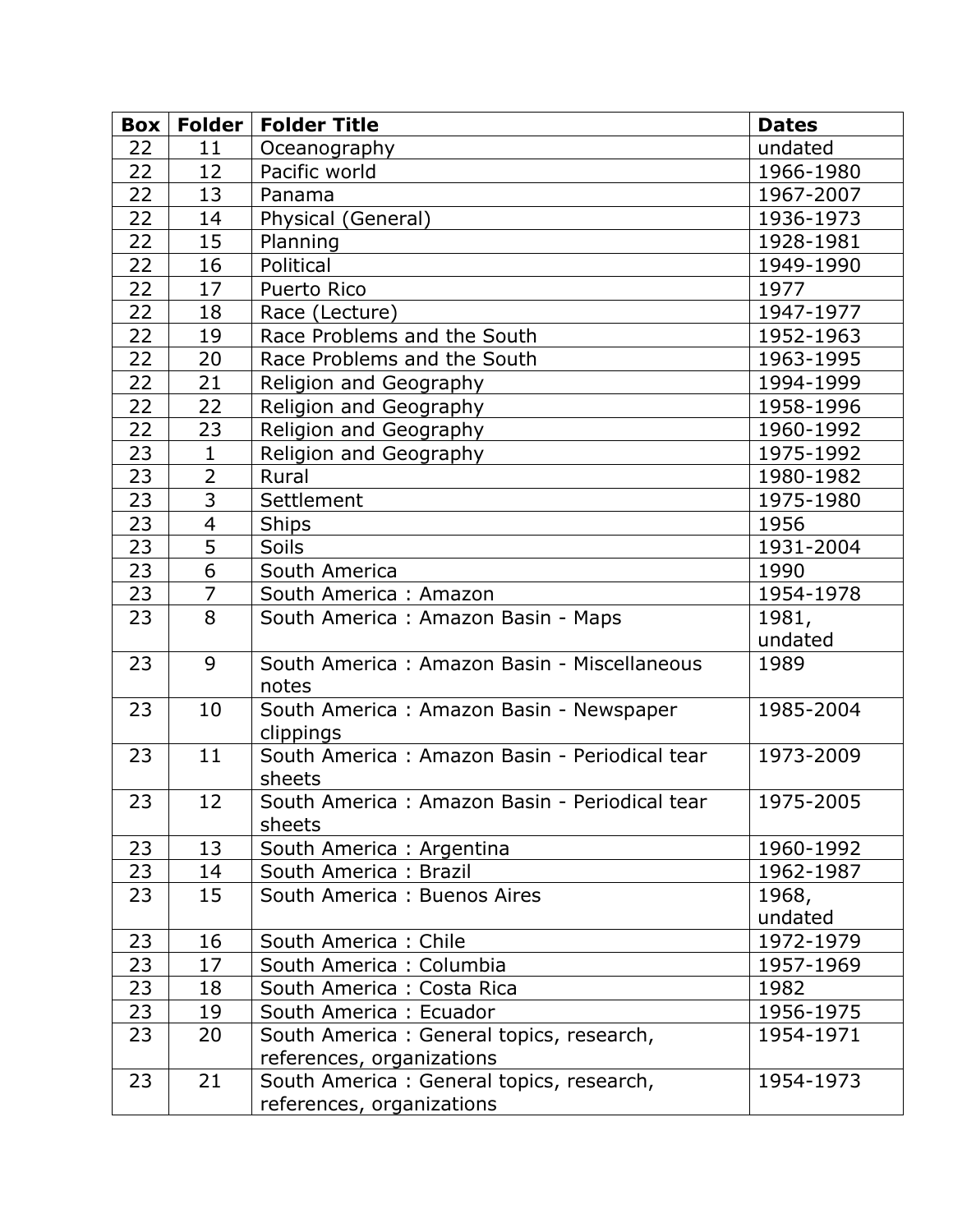| Box |                | Folder   Folder Title                             | <b>Dates</b> |
|-----|----------------|---------------------------------------------------|--------------|
| 23  | 22             | South America : Incas                             | 1988-1998    |
| 23  | 23             | South America : Jorge Espinosa                    | 1963-1978    |
| 23  | 24             | South America: Maps                               | undated      |
| 24  | $\mathbf{1}$   | South America: Paraguay                           | 1967-1968,   |
|     |                |                                                   | 1991         |
| 24  | $\overline{2}$ | South America: Peru                               | 1968-1989    |
| 24  | $\overline{3}$ | South America: Peru                               | 1956-1982    |
| 24  | $\overline{4}$ | Soviet Union                                      | 1993,        |
|     |                |                                                   | undated      |
| 24  | 5              | <b>Sports</b>                                     | 1969-1998    |
| 24  | $\overline{5}$ | Surinam and Guiana                                | 1947-1970    |
| 24  | $\overline{6}$ | Third World: Africa                               | 1980-1981    |
| 24  | $\overline{7}$ | Third World: Agriculture                          | 1970-1989    |
| 24  | $\overline{8}$ | Third World: Bibliographic resources              | 1970-1979    |
| 24  | 9              | Third World: Bibliographic resources              | 1970-1979    |
| 24  | 10             | Third World: Bibliographic resources              | 1980-1989    |
| 24  | 11             | Third World: Bibliographic resources              | 1980-1989    |
| 24  | 12             | Third World: Bibliographic resources              | 1993-1996    |
| 24  | 13             | Third World: Bibliographic resources              | undated      |
| 24  | 14             | Third World: Development                          | 1973-1981    |
| 24  | 15             | Third World: Education                            | 1980,        |
|     |                |                                                   | undated      |
| 24  | 16             | Third World: Human rights                         | 1980         |
| 24  | 17             | Third World: Indices for determining third world  | 1985-1987    |
|     |                | status                                            |              |
| 24  | 18             | Third World: Newspaper clippings, periodical tear | 1981-2003    |
|     |                | sheets                                            |              |
| 25  | $\mathbf{1}$   | Third World: Migration                            | 1980         |
| 25  | $\overline{2}$ | Third World: Publications                         | 1982-1986    |
| 25  | 3              | Third World: Resource personnel                   | 1980-1981    |
| 25  | $\overline{4}$ | Third World: Statistical data                     | 1971-1980    |
| 25  | 5              | Third World: Technology transfer                  | 1979-1981    |
| 25  | 6              | Transportation and communication                  | 1941-1991    |
| 25  | $\overline{7}$ | <b>Trinidad and Tobago</b>                        | undated      |
| 25  | 8              | <b>Tropics</b>                                    | 1952-2006    |
| 25  | 9              | United State of America                           | 1961-2009    |
| 25  | 10             | United State of America                           | 1956-2010    |
| 25  | 11             | United States and North America: Maps             | 1935-1985,   |
|     |                |                                                   | undated      |
| 25  | 12             | United States: Anglo-America                      | 1950-2004    |
| 25  | 13             | United States: Anglo-America                      | 1959-1991    |
| 25  | 14             | United States: Anglo-America                      | 1959-1991    |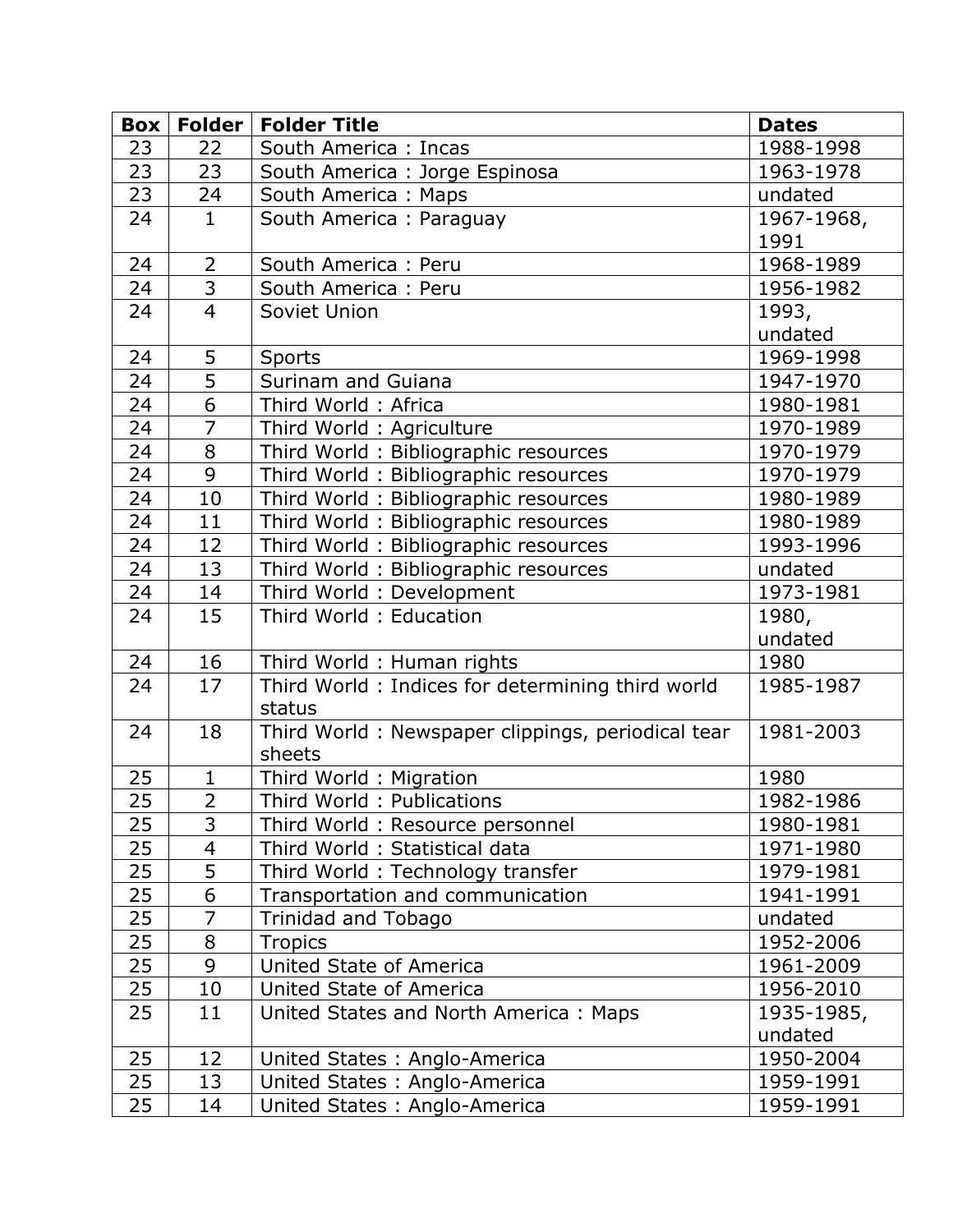| Box | Folder         | <b>Folder Title</b>                            | <b>Dates</b> |
|-----|----------------|------------------------------------------------|--------------|
| 25  | 15             | United States: Hawaii                          | 1975-1976    |
| 25  | 16             | United States: North Carolina                  | 1967-1971    |
| 25  | 17             | United States: Northeastern                    | 1973-1977    |
| 25  | 18             | <b>United States: Maps</b>                     | undated      |
| 25  | 18             | United States: Southeastern                    | 1958, 1976-  |
|     |                |                                                | 1977,        |
|     |                |                                                | undated      |
| 25  | 19             | United States: Western                         | 1974-1978    |
| 25  | 20             | Water                                          | 1983-2000    |
| 25  | 21             | Weather events: Hot, cold, wet, dry, fog, etc. | 1976-2004    |
| 25  | 22             | Weather: extremes                              | 1968-2003    |
| 25  | 23             | Weather forecasting                            | 1976-1988    |
| 26  | $\mathbf{1}$   | Weather: Hurricanes                            | 1959-2007    |
| 26  | $\overline{2}$ | Weather maps and information sources           | 1957-1990    |
| 26  | 3              | Weather modification                           | 1958-2002    |
| 26  | $\overline{4}$ | Weather science study kit                      | 1964         |
| 26  | 5              | Weather: Severe                                | 1964-1996    |
| 26  | 6              | <b>West Indies</b>                             | undated      |
| 26  | $\overline{7}$ | White Settlement in the Tropics by Pete Wacker | undated      |
| 26  | 8              | Women                                          | 1975-1999    |
| 26  | 9              | World Geography : Conflict I. Introduction     | 1975-1998    |
| 26  | 10             | World Geography: Conflict II. Territoriality   | 1973-1990    |
| 26  | 11             | World Geography: Conflict III. Intra-cultural  | 1973-1994    |
|     |                | conflict                                       |              |
| 26  | 12             | World Geography: Conflict IV. Inter-cultural   | 1970-1992    |
|     |                | conflicts                                      |              |
| 26  | 13             | World Geography: Conflict V. Resource          | 1973-1977    |
|     |                | distribution                                   |              |
| 26  | 14             | World Geography: Conflict VI. Lebensraum -     | 1974-1976    |
|     |                | Population                                     |              |
| 26  | 15             | World Geography: Conflict VII. Race            | 1974-1975    |
| 26  | 16             | World Geography: Conflict VIII. Resolution     | 1944-1985    |
| 26  | 17             | World Geography: Conflict VIII. Resolution     | 1973-1978    |
| 26  | 18             | World order                                    | 1971-1985    |

### *Series 5. Slides*

|    |    | <b>Box   Folder   Folder Title</b> |
|----|----|------------------------------------|
| 26 | 19 | Alaska                             |
| 26 | 20 | Alaska: Glaciers                   |
|    |    | California                         |
|    |    | Canada and Alaska                  |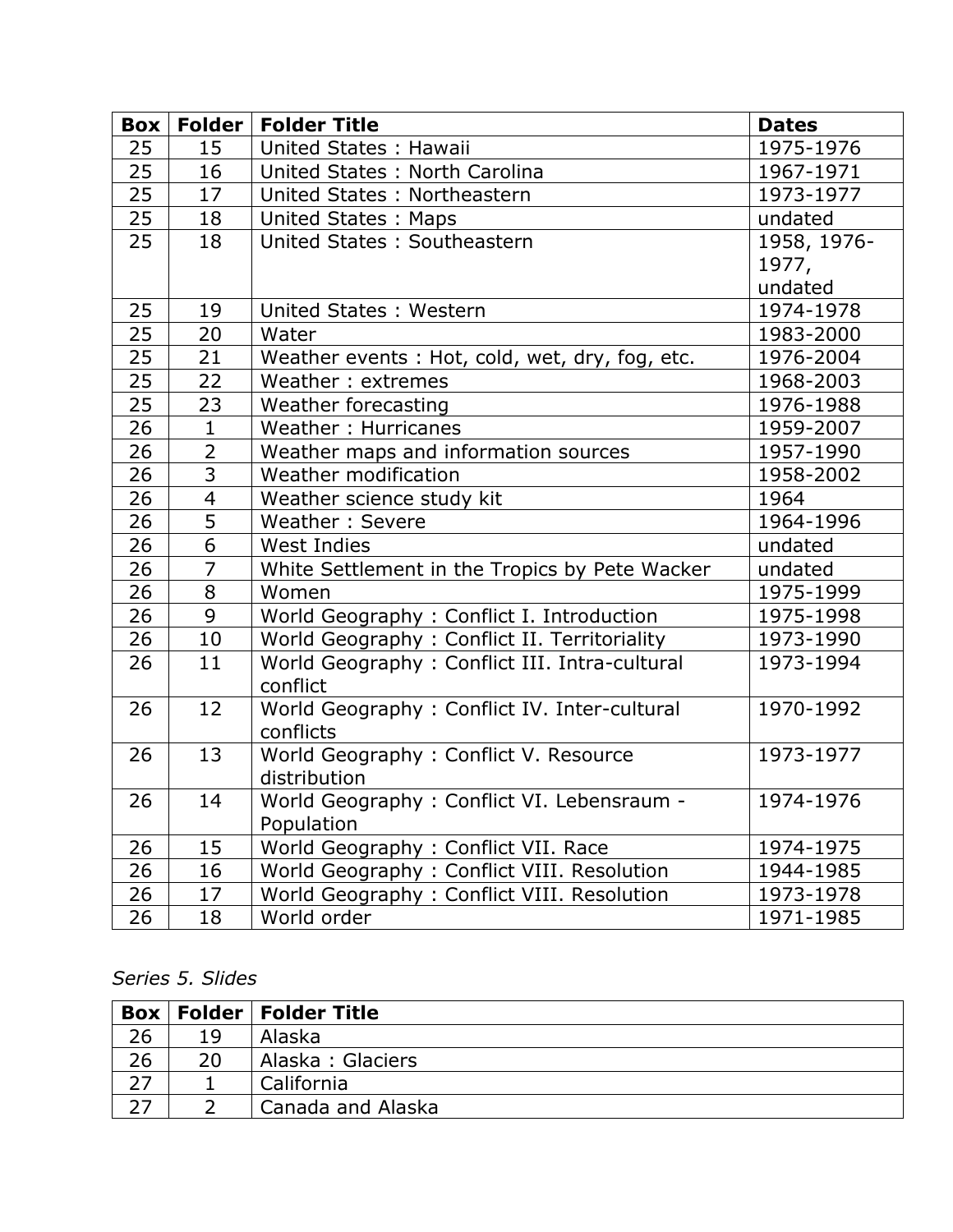| Box |                | Folder   Folder Title                         |
|-----|----------------|-----------------------------------------------|
| 27  | 3              | Canada and Greenland                          |
| 27  | 4              | Caribbean                                     |
| 27  | $\overline{5}$ | Chupacabra and other anomalies                |
| 27  | $\overline{6}$ | Colorado                                      |
| 27  | $\overline{7}$ | Crop circles                                  |
| 27  | 8              | Deep South States                             |
| 27  | 9              | Europe                                        |
| 27  | 10             | French Guiana and Surinam                     |
| 27  | 11             | Great Lakes, New York, and Massachusetts area |
| 27  | 12             | Guyana                                        |
| 27  | 13             | Guyana and French Guiana                      |
| 27  | 14             | Jamaica                                       |
| 27  | 15             | Japan                                         |
| 27  | 16             | Latin America                                 |
| 27  | 17             | Home and friends                              |
| 27  | 18             | Louisiana                                     |
| 27  | 19             | Maps                                          |
| 27  | 20             | Mexico                                        |
| 27  | 21             | Mid-Atlantic States and Florida               |
| 27  | 22             | <b>Mid-South States</b>                       |
| 27  | 23             | Minnesota                                     |
| 27  | 24             | Nebraska, Utah, Oklahoma, Nevada, and Wyoming |
| 27  | 25             | New England States and Pennsylvania           |
| 27  | 26             | <b>New Mexico</b>                             |
| 27  | 27             | North Carolina                                |
| 27  | 28             | Oregon                                        |
| 27  | 29             | Paranormal                                    |
| 27  | 30             | Puerto Rico and Cuba                          |
| 27  | 31             | Slide (presentation) and maps                 |
| 27  | 32             | South Dakota                                  |
| 27  | 33             | <b>Texas</b>                                  |
| 27  | 34             | United States: Eastern                        |
| 27  | 35             | United States: Western                        |

### *Series 6. Writings*

|    | <b>Box   Folder   Folder Title</b>           | <b>Dates</b> |
|----|----------------------------------------------|--------------|
| 28 | ABC-CLIO                                     | 2006         |
| 28 | Classwell Learning Group: Electronics Rights | 2001         |
|    | Agreement                                    |              |
| 28 | D.C. Heath and Company                       | 1983-1992    |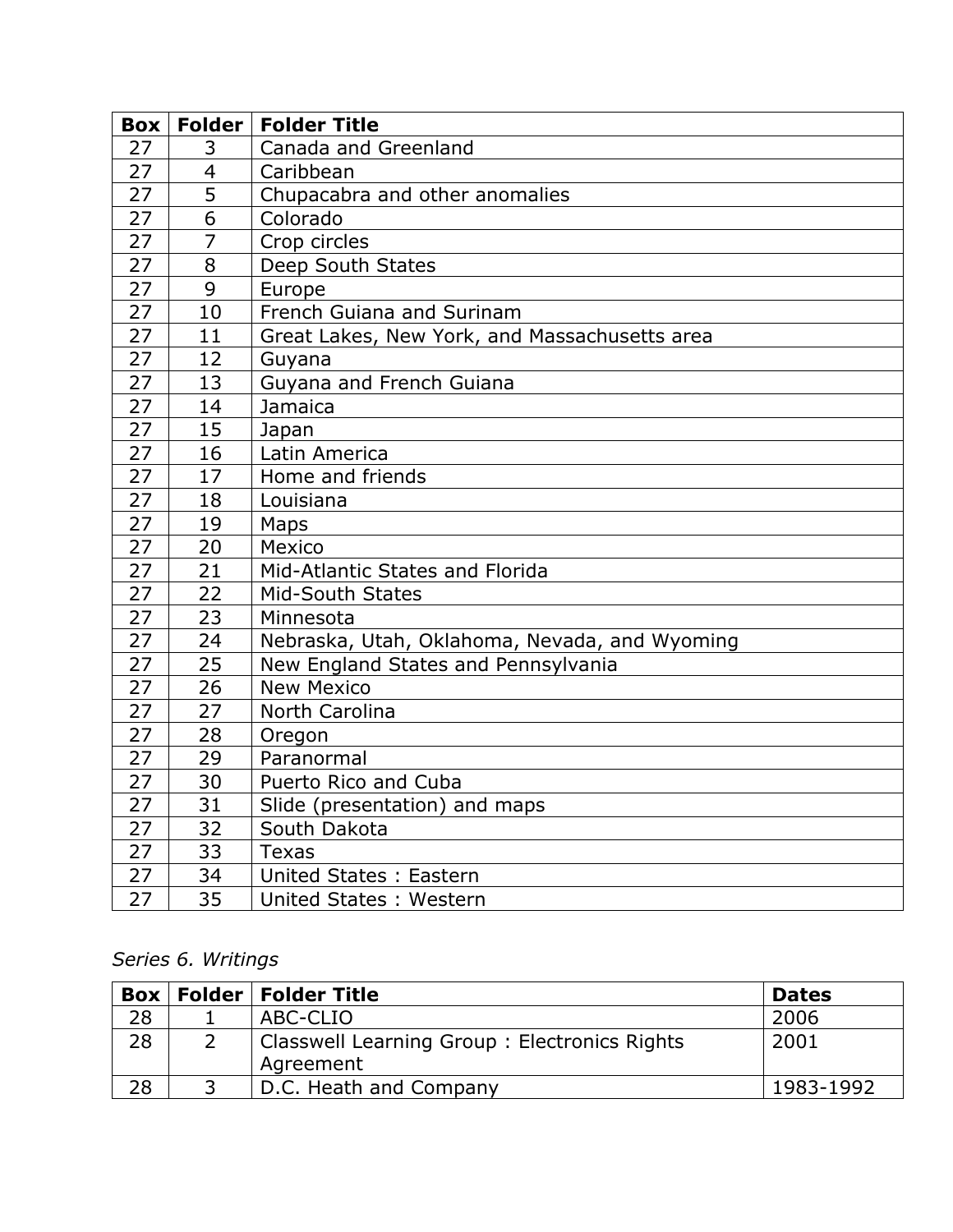| Box | <b>Folder</b>  | <b>Folder Title</b>                               | <b>Dates</b> |
|-----|----------------|---------------------------------------------------|--------------|
| 28  | $\overline{4}$ | Film: The Mississippi System: Waterway of         | 1970         |
|     |                | Commerce - in collaboration with Charles F.       |              |
|     |                | Gritzner, Louisiana State University (16mm, 16    |              |
|     |                | minutes) [separated to film storage]              |              |
| 28  | 5              | Film: The South: Roots of the Urban Crisis - in   | 1969         |
|     |                | collaboration with Charles F. Gritzner, Louisiana |              |
|     |                | State University (16mm, 16 minutes) [separated to |              |
|     |                | film storage]                                     |              |
| 28  | 6              | French Guiana                                     | 1959-1963    |
| 28  | $\overline{7}$ | Intellect                                         | 1977-1979    |
| 28  | 8              | Geography of Extreme Environments - Wet Tropical  | 2007 circa   |
|     |                | Lands and Peoples [manuscript]                    |              |
| 28  | 9              | Modern World Nations: Mexico, 2nd edition -       | 2010         |
|     |                | Author proof                                      |              |
| 28  | 10             | Modern World Nations : Haiti - Author proof       | 2011         |
| 28  | 11             | <b>Mosaic Communications</b>                      | 2004-2005    |
| 28  | 12             | Nutria (rodent) : Thesis                          | 1975         |
| 28  | 13             | Oz New Media, Inc.                                | 1995-1998    |
| 28  | 14             | Panorama                                          | 1975-1976    |
| 28  | 15             | Panorama                                          | 1975-1976    |
| 28  | 16             | Panorama                                          | 1976-1977    |
| 28  | 17             | Panorama                                          | 1977-1978    |
| 28  | 18             | Panorama                                          | 1979-1980    |
| 28  | 19             | Panorama                                          | 1980-1981    |
| 28  | 20             | Panorama: Correspondence                          | 1975-1981    |
| 28  | 21             | Panorama: Topics file                             | 1977-2002    |
| 28  | 22             | Polar Lands and Peoples                           | 2007,        |
|     |                |                                                   | undated      |
| 28  | 23             | <b>Primitive Society</b>                          | undated      |
| 28  | 24             | The Social Studies Teacher                        | 1988         |
| 28  | 25             | World Geography: Summary                          | 1987         |
| 28  | 26             | World Geography: Unit I: Introduction             | undated      |
|     |                | [manuscript]                                      |              |
| 28  | 27             | World Geography: Chapter 1: Reviewing Map and     | 1985         |
|     |                | Globe Skills [manuscript, galley]                 |              |
| 28  | 28             | World Geography: Chapter 2: A World of Climates   | 1985         |
|     |                | [galley with comments]                            |              |
| 28  | 29             | World Geography: Chapter 3: Ecosystems - A        | 1985         |
|     |                | Living Network [galley with comments]             |              |
| 28  | 30             | World Geography: Chapter 4: Earth's Resources     | 1985         |
|     |                | [galley with comments]                            |              |